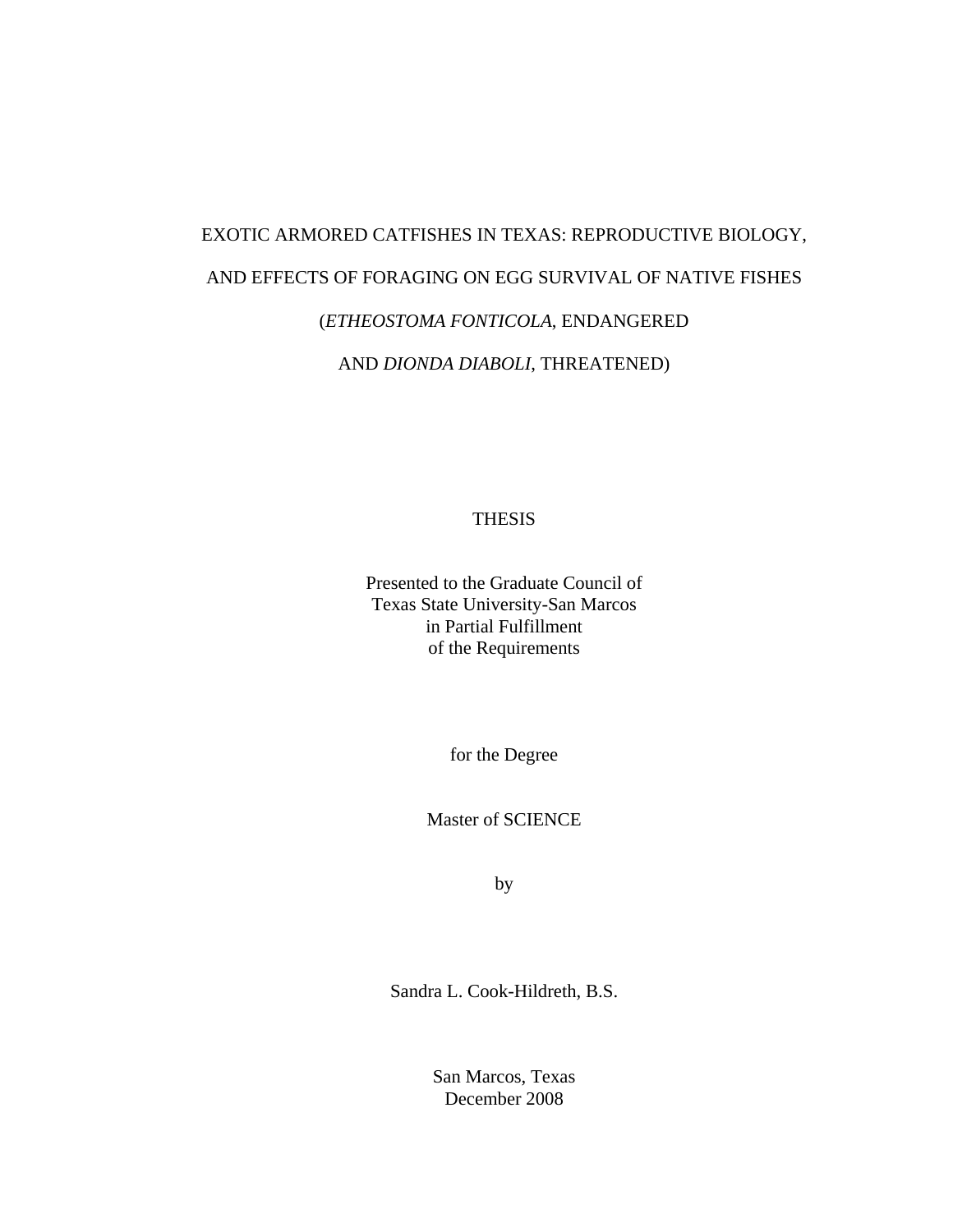# EXOTIC ARMORED CATFISHES IN TEXAS: REPRODUCTIVE BIOLOGY, AND EFFECTS OF FORAGING ON EGG SURVIVAL OF NATIVE FISHES (*ETHEOSTOMA FONTICOLA*, ENDANGERED AND *DIONDA DIABOLI*, THREATENED)

Committee Members Approved:

\_\_\_\_\_\_\_\_\_\_\_\_\_\_\_\_\_\_\_\_\_\_\_\_\_\_\_\_\_\_\_\_\_\_

\_\_\_\_\_\_\_\_\_\_\_\_\_\_\_\_\_\_\_\_\_\_\_\_\_\_\_\_\_\_\_\_\_\_

\_\_\_\_\_\_\_\_\_\_\_\_\_\_\_\_\_\_\_\_\_\_\_\_\_\_\_\_\_\_\_\_\_\_

\_\_\_\_\_\_\_\_\_\_\_\_\_\_\_\_\_\_\_\_\_\_\_\_\_\_\_\_\_\_\_\_\_\_

David G. Huffman, Chair

Timothy H. Bonner

Alan Groeger

Joe N. Fries

Approved:

\_\_\_\_\_\_\_\_\_\_\_\_\_\_\_\_\_\_\_\_\_\_\_\_ J. Michael Willoughby Dean of the Graduate College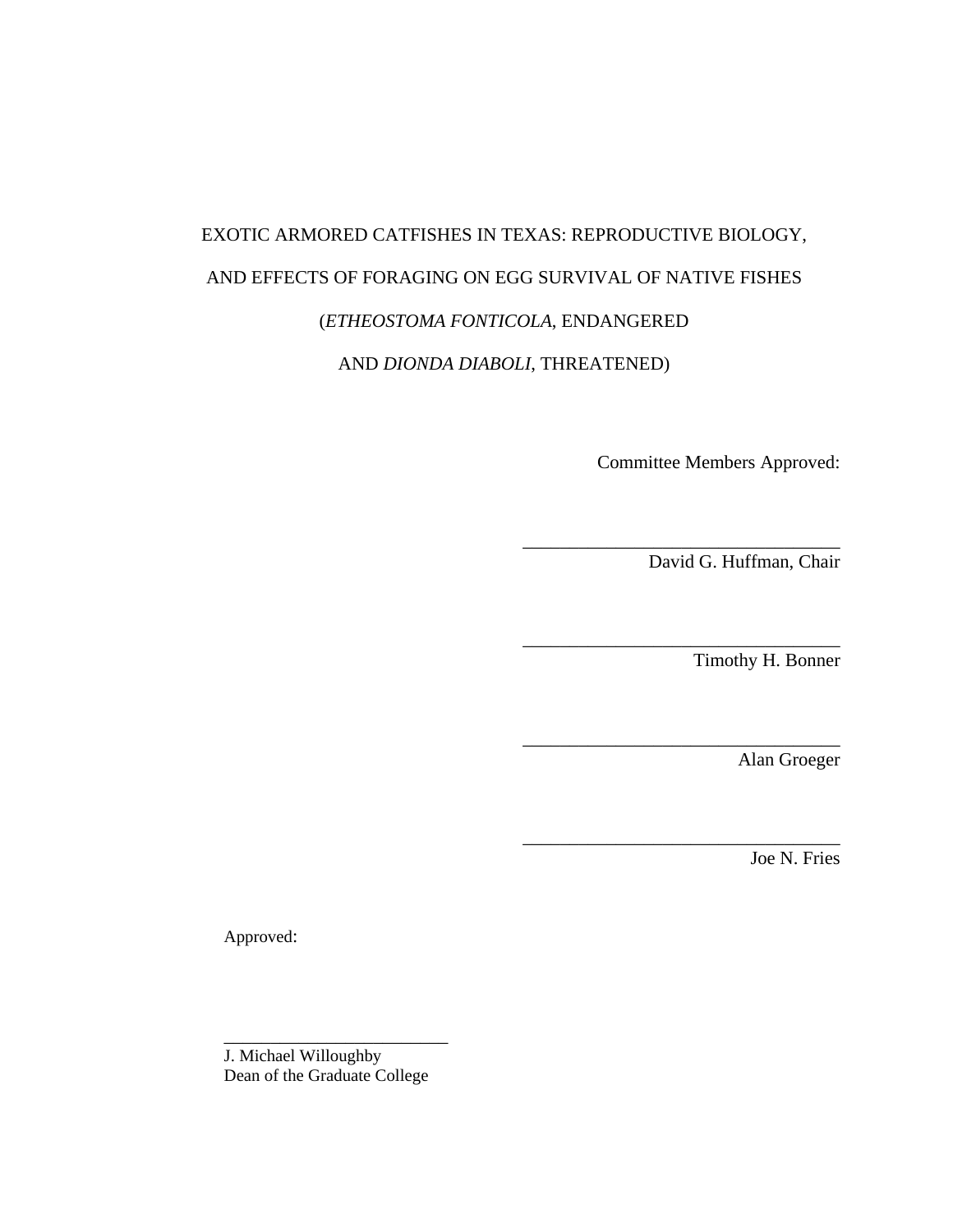## **COPYRIGHT**

by

Sandra L. Cook-Hildreth

2008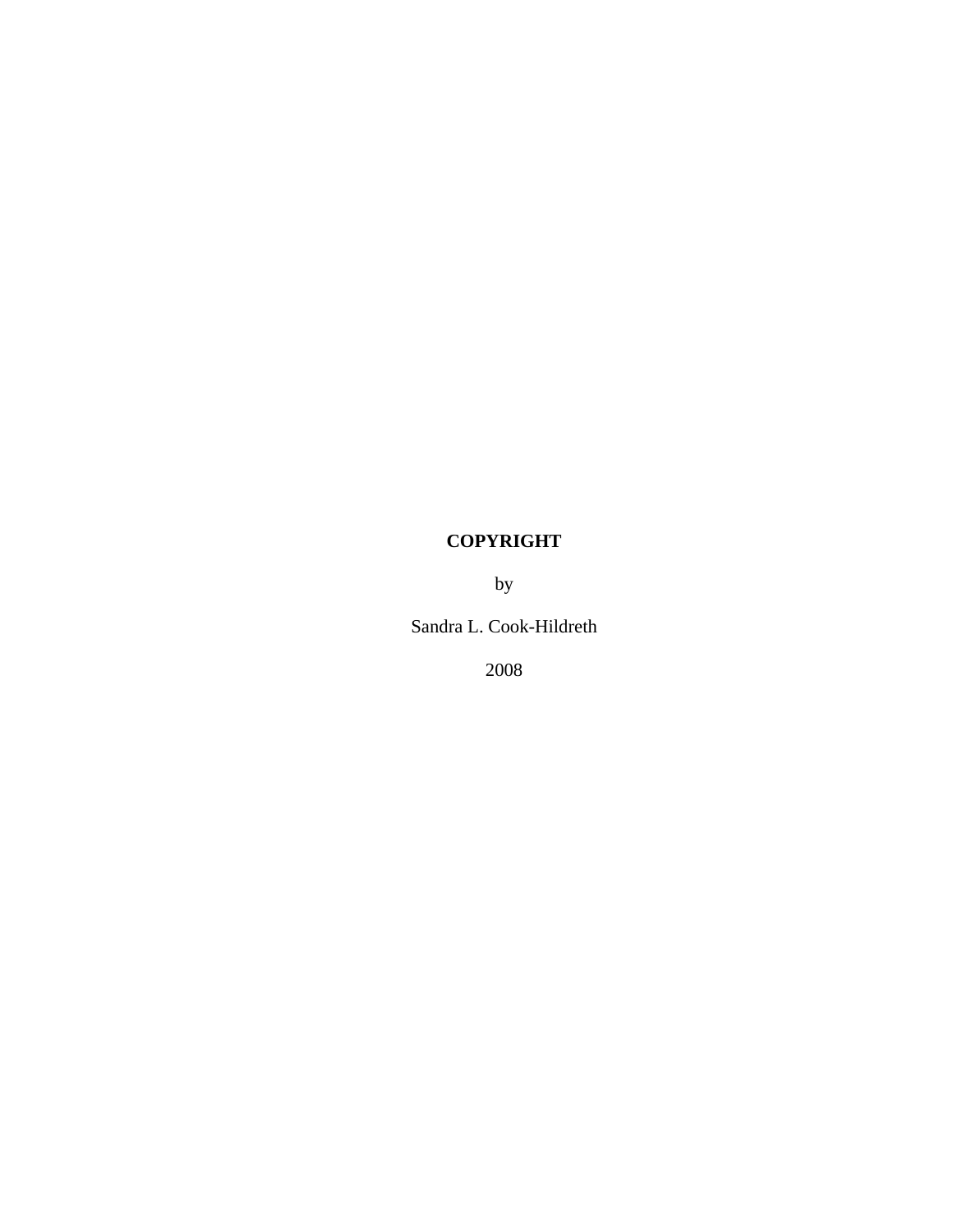## **ACKNOWLEDGEMENTS**

I am very grateful to Dr. Huffman, my advising professor, and the other members of my committee for all of their invaluable input, support and encouragements. Thanks to Randy Gibson and Joe Fries, as well as the rest of the staff at the NFHTC for all their help and positive input. Thanks to Chad Thomas for all of his editorial comments and moral support! Thank you to the many kind volunteers that donated time and energy to this project to help with specimen collection. And thanks to my loving, understanding, and supportive family for all their patience and all the sacrifices they made to help me accomplish my dreams!

This manuscript was submitted on October  $22<sup>nd</sup>$ , 2008.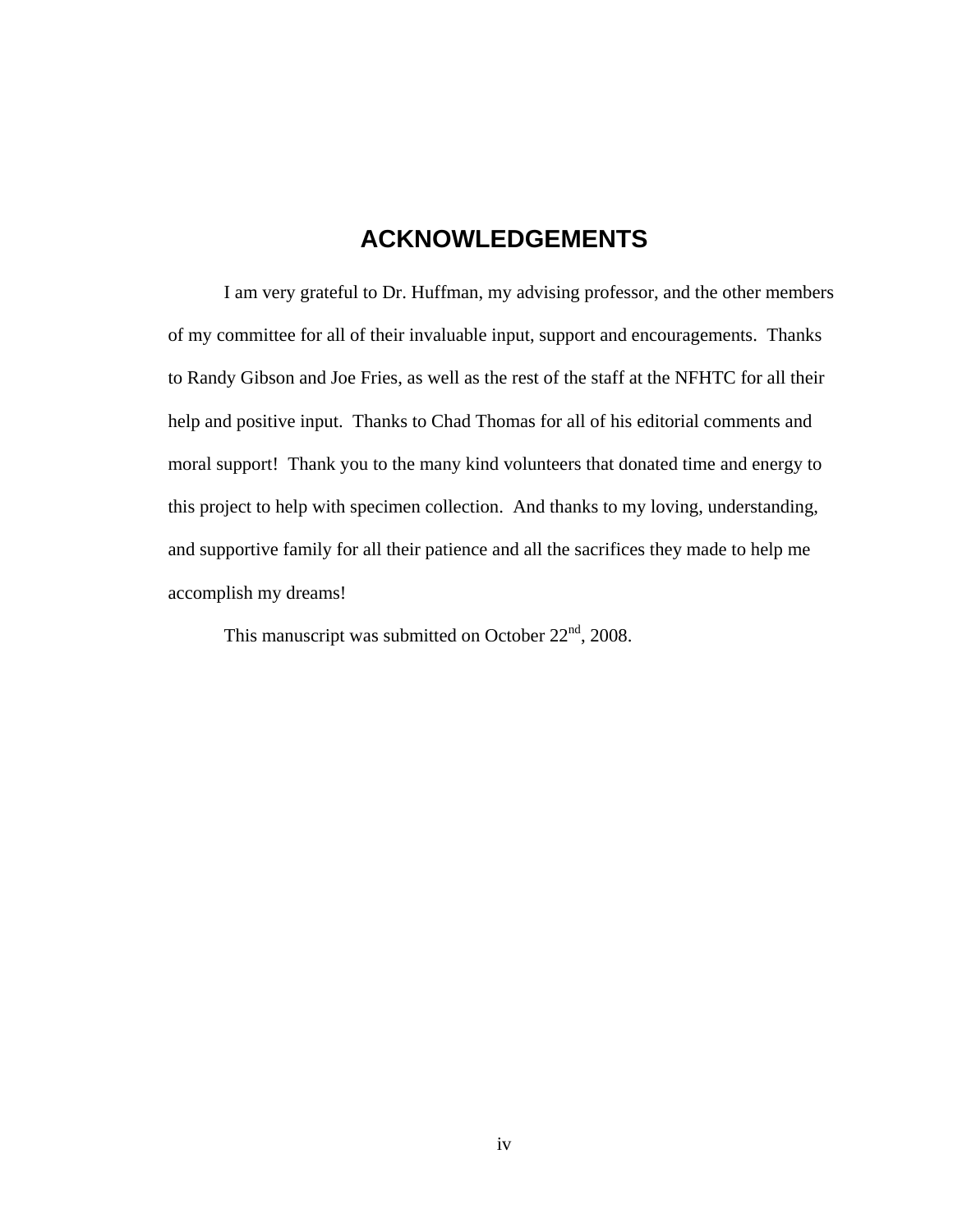# **TABLE OF CONTENTS**

| Effects of Hypostomus foraging on survival of fountain darter eggs 12 |  |
|-----------------------------------------------------------------------|--|
|                                                                       |  |
|                                                                       |  |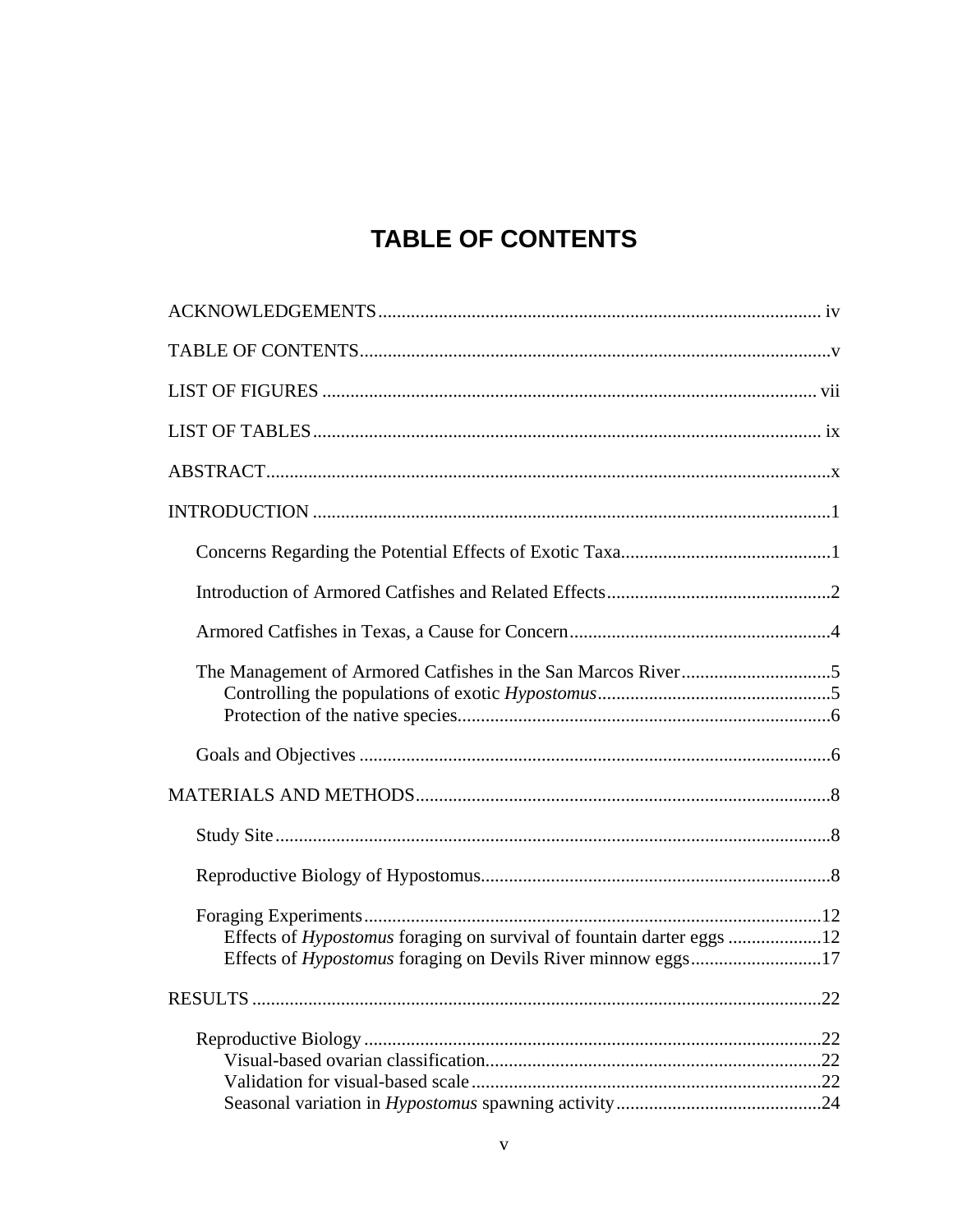| Seasonal and environmental factors affecting <i>Hypostomus</i> spawning     |  |
|-----------------------------------------------------------------------------|--|
|                                                                             |  |
|                                                                             |  |
|                                                                             |  |
|                                                                             |  |
| Effects of <i>Hypostomus</i> foraging on eggs of the Devils River minnow32  |  |
|                                                                             |  |
|                                                                             |  |
|                                                                             |  |
|                                                                             |  |
|                                                                             |  |
| Relevance of reproductive biology to <i>Hypostomus</i> population control45 |  |
|                                                                             |  |
|                                                                             |  |
|                                                                             |  |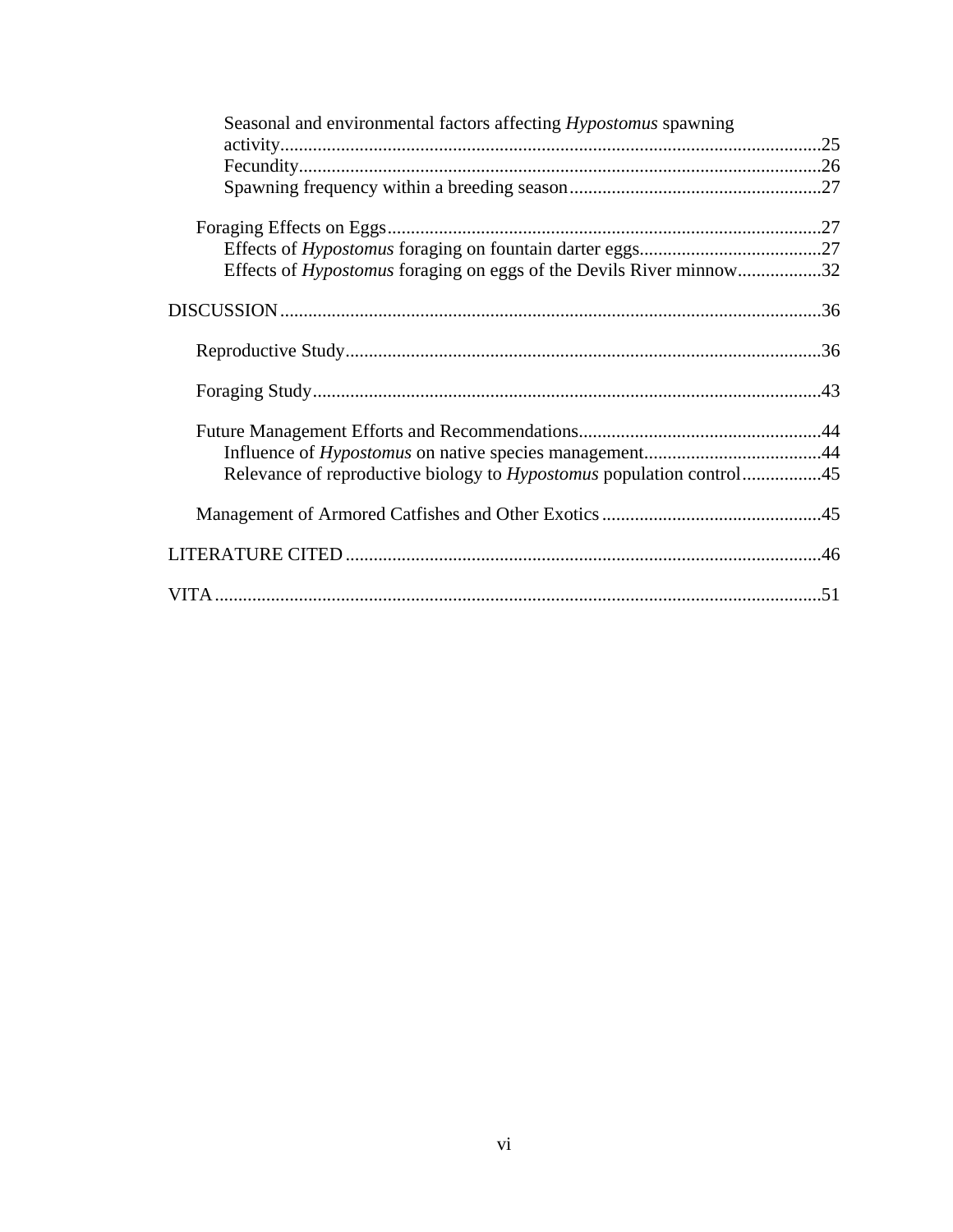# **LIST OF FIGURES**

| Figure | Page                                                                                                                                                                                                                               |  |
|--------|------------------------------------------------------------------------------------------------------------------------------------------------------------------------------------------------------------------------------------|--|
| 1.     | Feeding preferenda of <i>Hypostomus</i> provided with fountain darters eggs<br>and algae in three treatment combinations in the Living Stream® unit14                                                                              |  |
| 2.     |                                                                                                                                                                                                                                    |  |
| 3.     | Feeding preference test of <i>Hypostomus</i> provided with Devils River<br>minnow eggs and algae in three treatment combinations in a Living                                                                                       |  |
| 4.     | Size-frequency distribution of oocytes taken from <i>Hypostomus</i> ovaries                                                                                                                                                        |  |
| 5.     | Monthly variation in the mean GSI for all female <i>Hypostomus</i> with<br>ovaries classified as Mature 1, Mature 2, Ripe and Recovery $(n=44)$ . 25                                                                               |  |
| 6.     | Monthly variation in the percent frequency of 50 Hypostomus ovaries<br>assigned to Mature 1 & 2 pooled, Ripe, Recovery, or the Resting state26                                                                                     |  |
| 7.     | Discharge rates, rainfall totals, and mean monthly hours of daylight in<br>the study site, compared to mean monthly GSI values for the San                                                                                         |  |
| 8.     | Oocyte size frequency distributions for 21 individual Hypostomus (17<br>Ripe ovaries; 4 Mature 2 ovaries "M") collected from January to                                                                                            |  |
| 9.     | Numbers of fountain darter eggs on individual half-rounds in the eggs-<br>only and eggs-plus-algae treatments before and after exposure to                                                                                         |  |
| 10.    | The survival rate of fountain darter eggs on the two half-rounds in the<br>eggs-only treatment and the two half-rounds in the eggs-plus-algae                                                                                      |  |
| 11.    | Numbers of eggs on individual half-rounds in the egg-loss control                                                                                                                                                                  |  |
| 12.    | The 48-hour survival rate of fountain darter eggs in the egg-loss control<br>procedure; the half-rounds in the two control aquaria without fish versus<br>survival on the half-rounds in the two aquaria with <i>Hypostomus</i> 34 |  |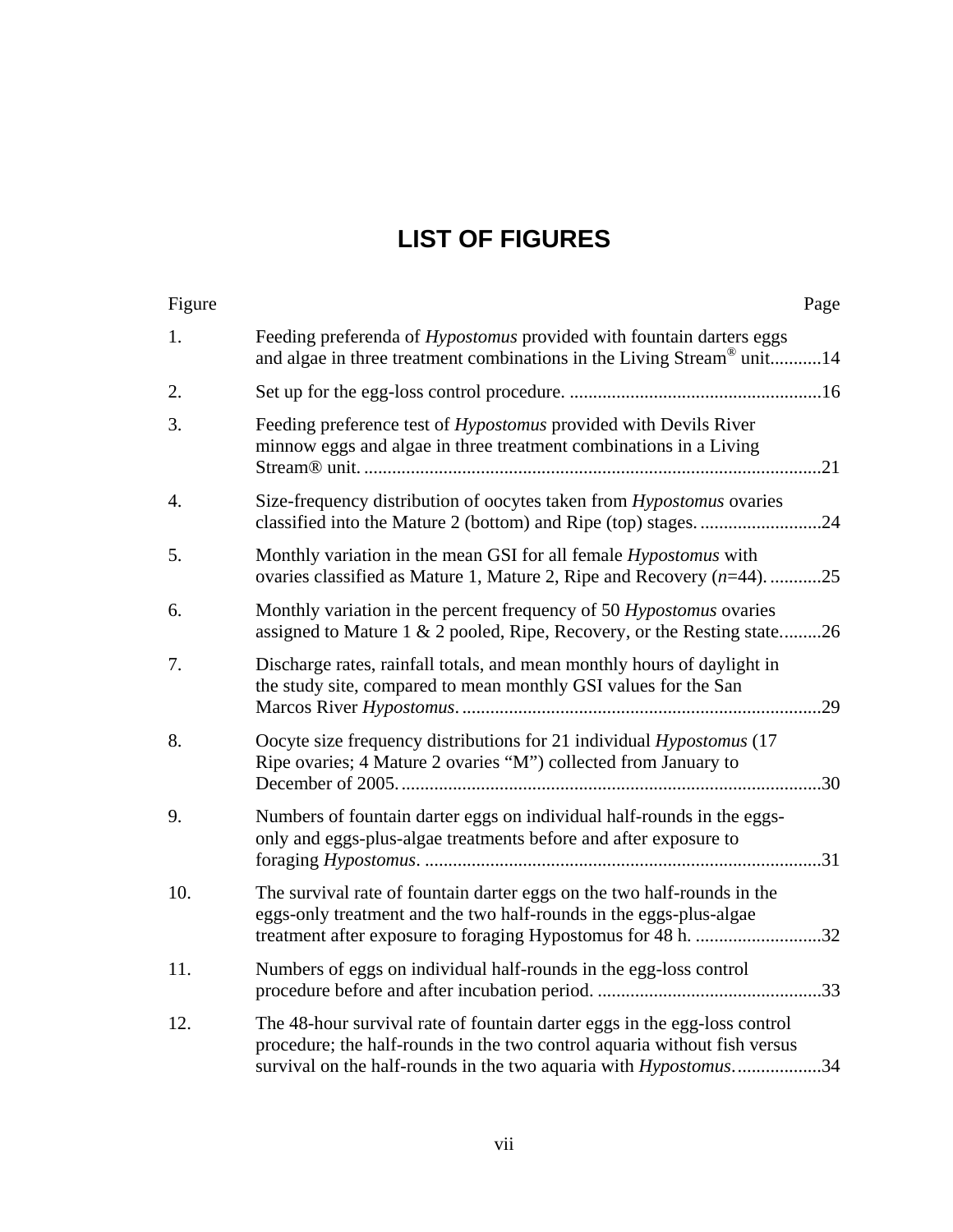| 13. | The percent of Devils River minnow eggs remaining in experimental                                                                                                                                                                                                                       |                 |
|-----|-----------------------------------------------------------------------------------------------------------------------------------------------------------------------------------------------------------------------------------------------------------------------------------------|-----------------|
| 14. | Numbers of Devils River minnow eggs in the eggs-only and eggs-plus-<br>algae trays and the control tray before and after exposure to foraging                                                                                                                                           | $\overline{35}$ |
| 15. | Oocyte size frequency distribution graphs representing three individual<br>fish in four hypothetical spawning scenarios: (1) synchronous single-<br>batch spawning; (2) asynchronous single-batch spawning; (3)<br>synchronous multiple-batch spawning; (4) asynchronous multiple-batch |                 |
|     |                                                                                                                                                                                                                                                                                         | 38              |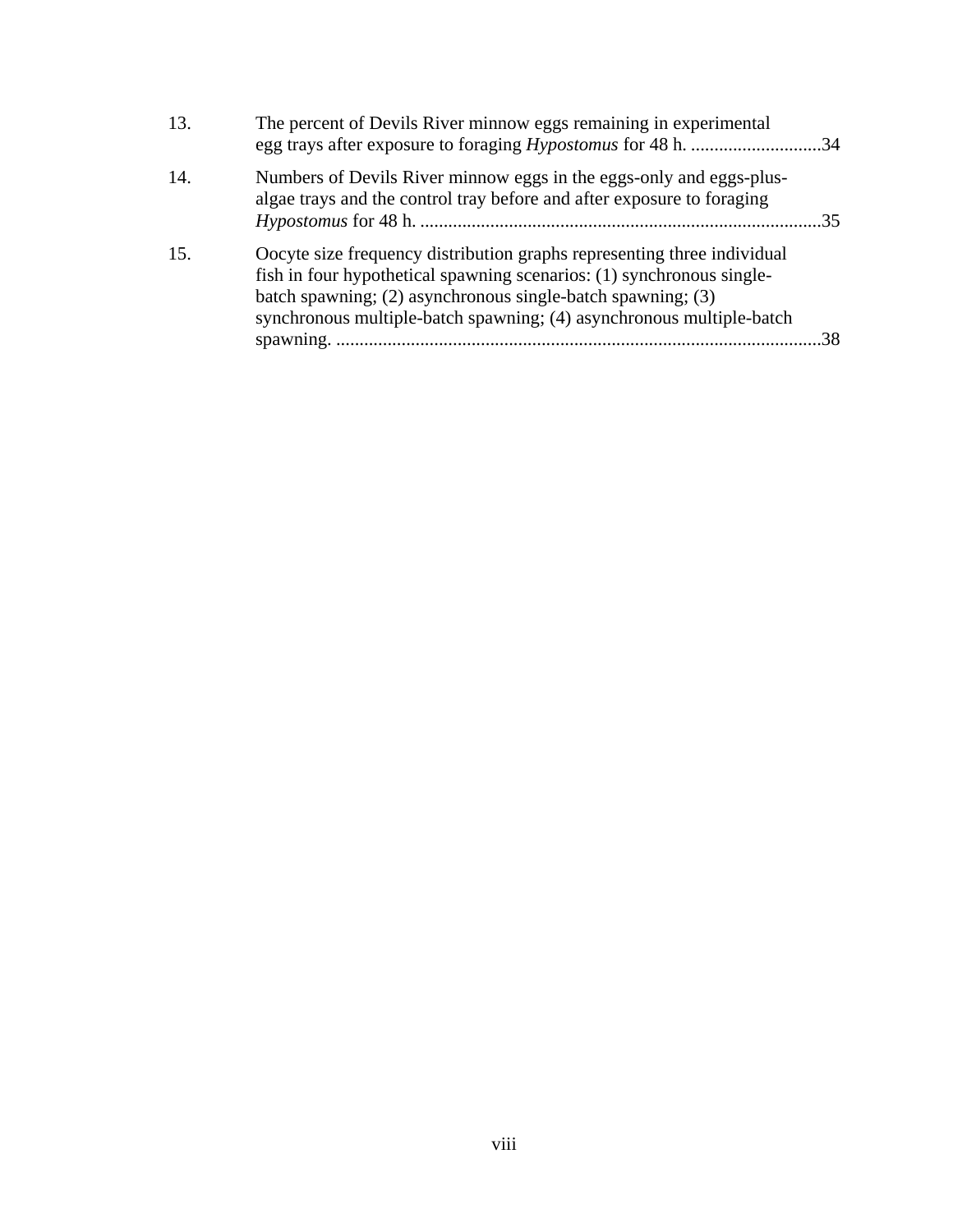# **LIST OF TABLES**

| Table   |                                                                           | Page |
|---------|---------------------------------------------------------------------------|------|
| $1_{-}$ | Macroscopic characteristics used to visually assess the maturity stage of |      |
|         | Frequency of occurrence of the five ovarian maturity stages among 50      |      |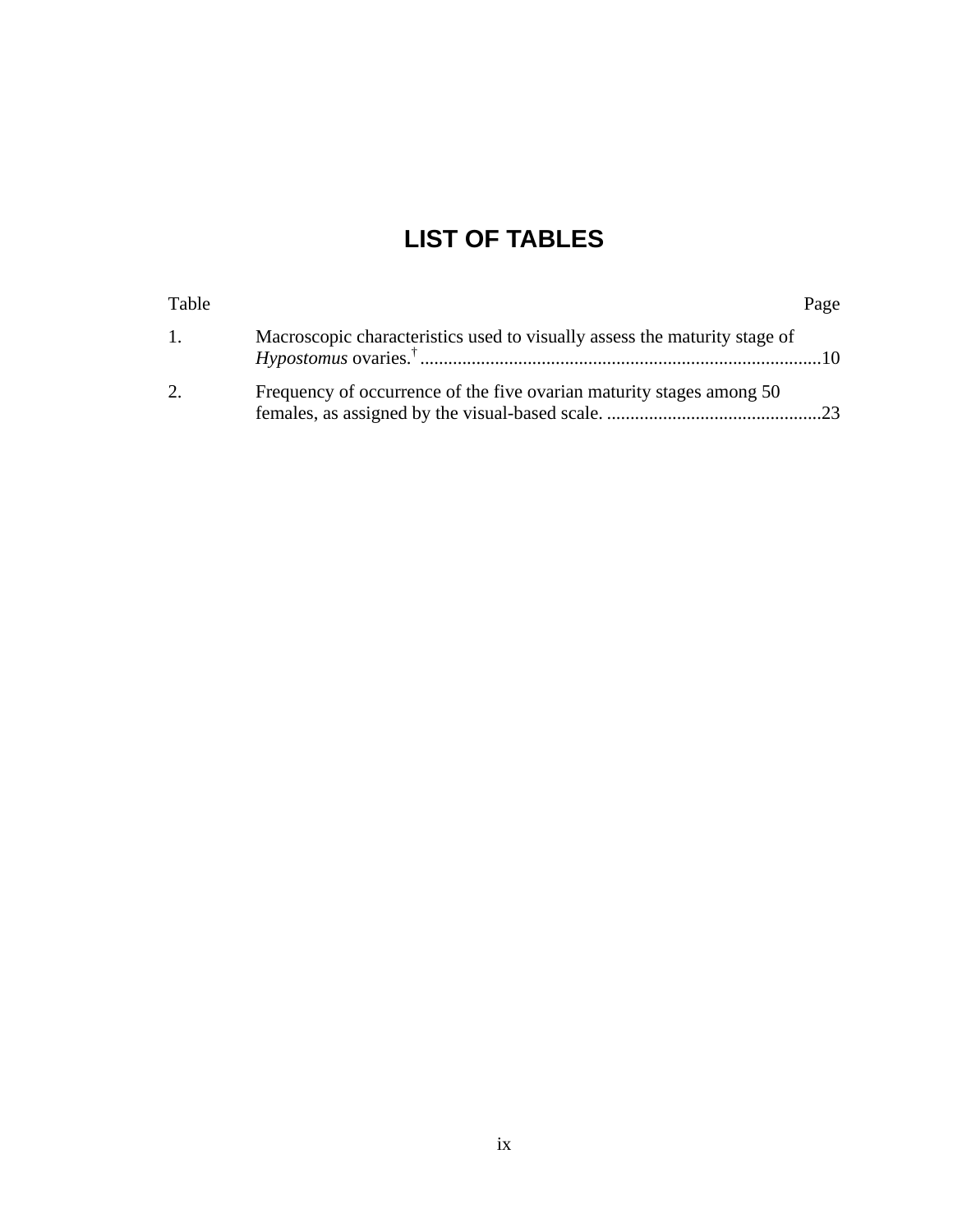## **ABSTRACT**

# EXOTIC ARMORED CATFISHES IN TEXAS: REPRODUCTIVE BIOLOGY, AND EFFECTS OF FORAGING ON EGG SURVIVAL OF NATIVE FISHES (*ETHEOSTOMA FONTICOLA*, ENDANGERED AND *DIONDA DIABOLI*, THREATENED)

by

Sandra L. Cook-Hildreth, B.S.

Texas State University-San Marcos

December 2008

### SUPERVISING PROFESSOR: DAVID G. HUFFMAN

Armored catfishes (Loricariidae), native to Central and South America, were introduced into North American waters through the aquarium trade, and became established in Texas waters in 1964. There has been concern that breeding populations of these exotics could affect native species through dietary overlap, egg predation, and other factors. This study focused on two related topics: 1. the reproductive biology of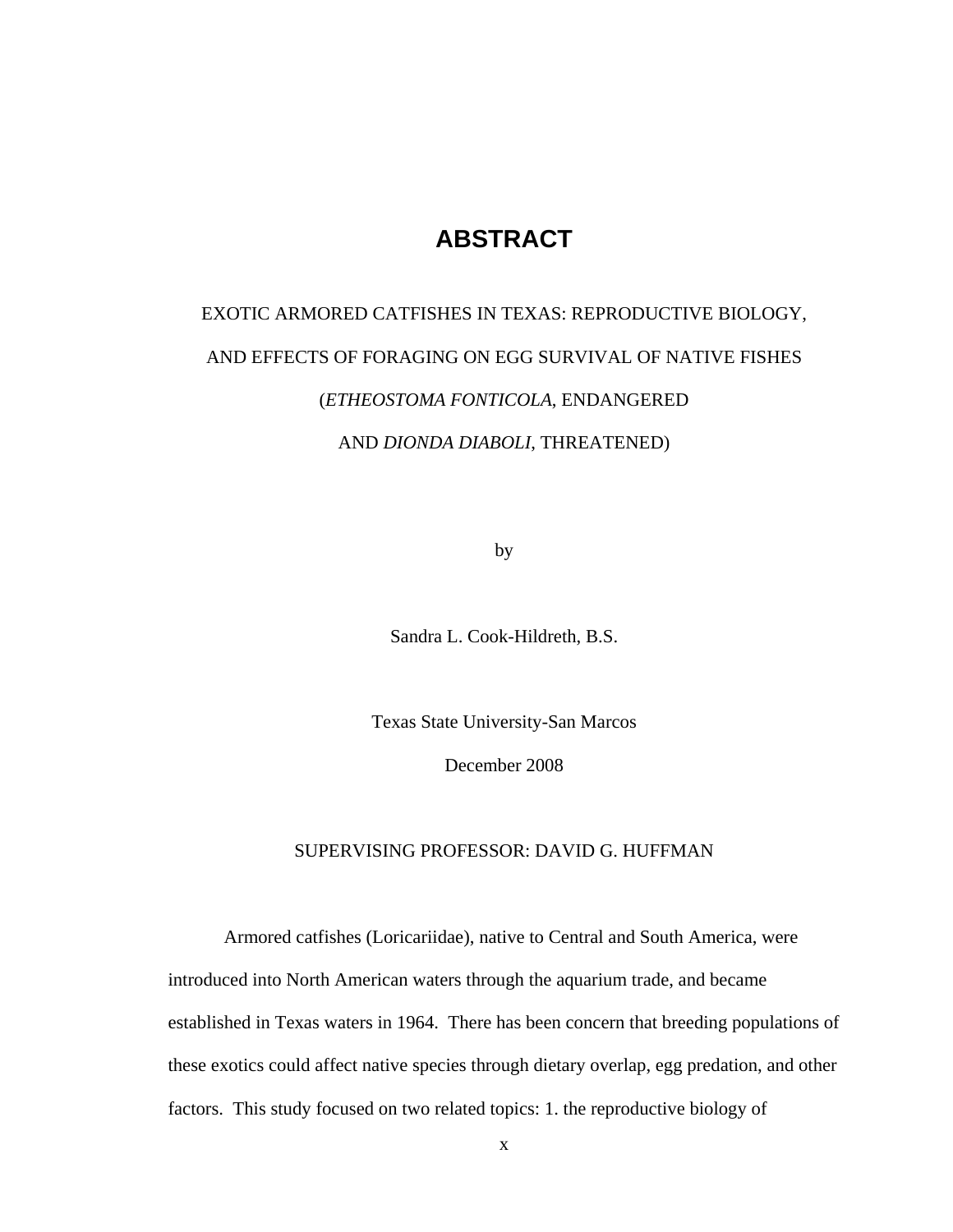*Hypostomus* in the San Marcos River, Texas; and 2. the potential effect of the foraging activities of the exotic on the egg survival of two native central Texas fishes (the endangered fountain darter, *Etheostoma fonticola*, and the threatened Devils River minnow, *Dionda diaboli*). Based on the oocyte diameters and estimated mean fecundity (2,109) of the exotics, the *Hypostomus* population in the San Marcos River is reproducing as well in their new habitats as could be expected, and is not yet suffering from the effects of crowding. Photoperiod was the only environmental influence that could be associated with a peak in spawning activity, which occurred during the months of March through September. Size-frequency distribution plots of oocyte diameters from Ripe ovaries revealed two distinct modal diameters, suggesting a modified group-synchronous mode of ovarian development. Potentially deleterious effects of *Hypostomus* foraging on Devils River minnow and fountain darter eggs were assessed experimentally to evaluate the threat to these native species. The survival rate for fountain darter eggs was substantially lower when exposed to foraging *Hypostomus*, and three whole eggs were found in the digestive tract of the two experimental *Hypostomus*. These findings suggest that the exotic is positively trophotaxic toward fountain darter eggs, and may substantially reduce the breeding success of the darter in shared habitats. In contrast, egg survival rates for the Devils River minnow were only slightly lowered by foraging *Hypostomus*, and no eggs were recovered from the digestive tracts of the experimental *Hypostomus*.

xi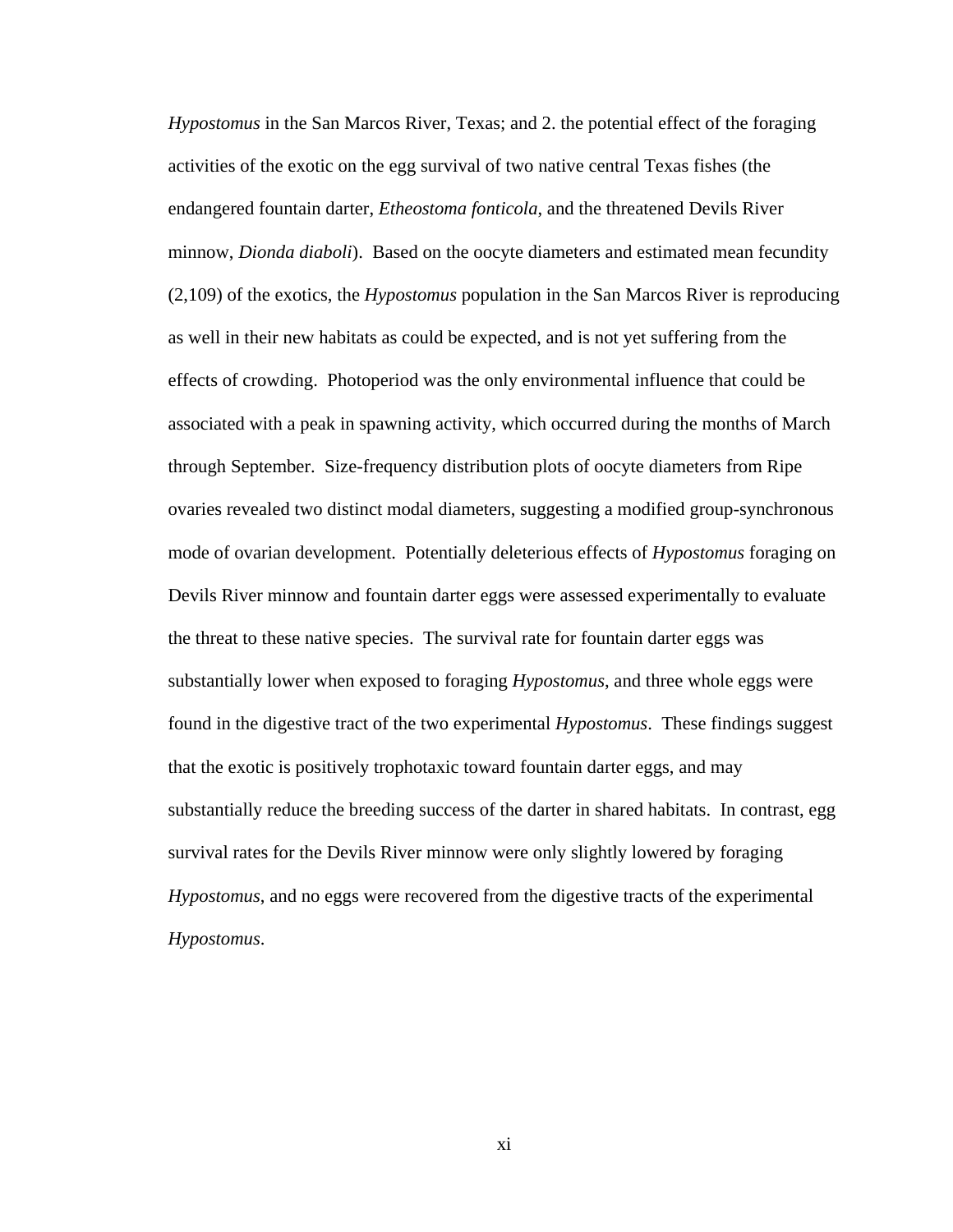## **INTRODUCTION**

## *Concerns Regarding the Potential Effects of Exotic Taxa*

There are many reports of the damage and long-term negative effects caused by the introduction of exotic species, and almost every ecosystem in the world has been affected (Westbrooks 1953; Burdick 2005; Leland 2005; Terrill 2007). A study done by Pimentel et al. (2004) indicated that there have been approximately 50,000 alien-invasive species of plants, vertebrates, and invertebrates introduced into the USA.

The methods by which exotic species are introduced to new environments can vary substantially. Sometimes exotics are introduced intentionally, such as that of pigs to the islands of Hawaii, introduced as a food source by Europeans and Polynesians during the 1800s (Diong et al. 1982). Sometimes the introductions are unintentional, such as zebra mussels into the Great Lakes Basin, most likely carried as larva in ballast water in a cargo ship traveling from the Black Sea (McMahon 1996).

The introductions of exotic species into these new habitats often have a broad range of effects on the native species they encounter. For example, the brown tree snake (*Boiga irregularis*), introduced into the island of Guam in the 1960's, is thought to be responsible for the disappearance of wild populations of many native forest birds and lizards (Campbell 2004). Another noteworthy example is the introduction of fire ants (*Solenopsis* spp*.*) into North America, which have been cited as responsible for the decline of several native ant species, including the harvester ant (Hook and Porter 1990).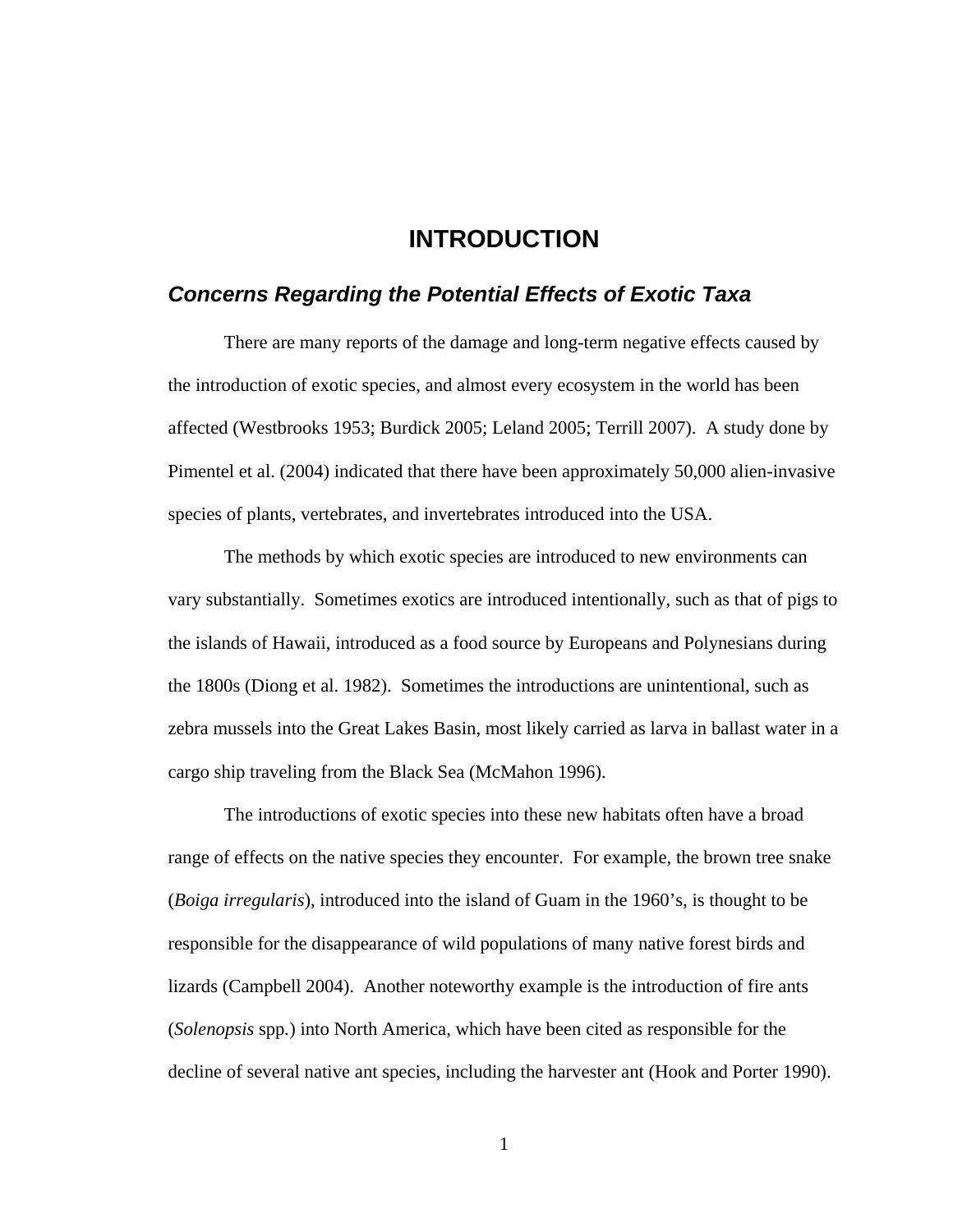### *Introduction of Armored Catfishes and Related Effects*

Armored catfishes (Loricariidae) are native to Central and South America (Burgess 1989; Robins et al. 1991) and are included in the list of exotic species in USA waters are (Hoover et al. 2004). They were brought to the USA by the aquarium trade and were apparently released by amateur and professional aquarists.

Populations of armored catfishes have now been reported in Nevada, Hawaii, Texas, Arizona, Colorado, Connecticut, Louisiana, Florida, and Pennsylvania (Courtenay and Deacon 1982; Hoover et al. 2004), and were reported in the San Antonio River (Texas) as early as 1964 (Barron 1964). The documented presence of juvenile armored catfish in some central Texas streams (Barron 1964; Hubbs et al. 1978) suggests that reproducing populations have been established in central Texas. Armored catfishes may have been established in the San Marcos River in the early 1990's (T.H. Bonner, personal communication 2005), and there is now a thriving population of an unidentified *Hypostomus* species in the upper spring run of the San Marcos River.

Armored catfishes are known to influence their environment by causing biological and physical alterations. The physiology of armored catfishes can alter nutrient cycles due to their high dietary requirement for phosphorus (Hood et al. 2005) which they need to maintain the armored plates covering their body (Vanni et al. 2002). Most of this dietary phosphorus is sequestered, while much of the dietary nitrogen is released back into the environment as soluble compounds, thereby altering the local ratio of available phosphorus to nitrogen. Although I have seen no reports of armored catfishes specifically affecting the environment due to phosphorus sequestering, there are reports of zooplankton altering the species composition of local algal and phytoplankton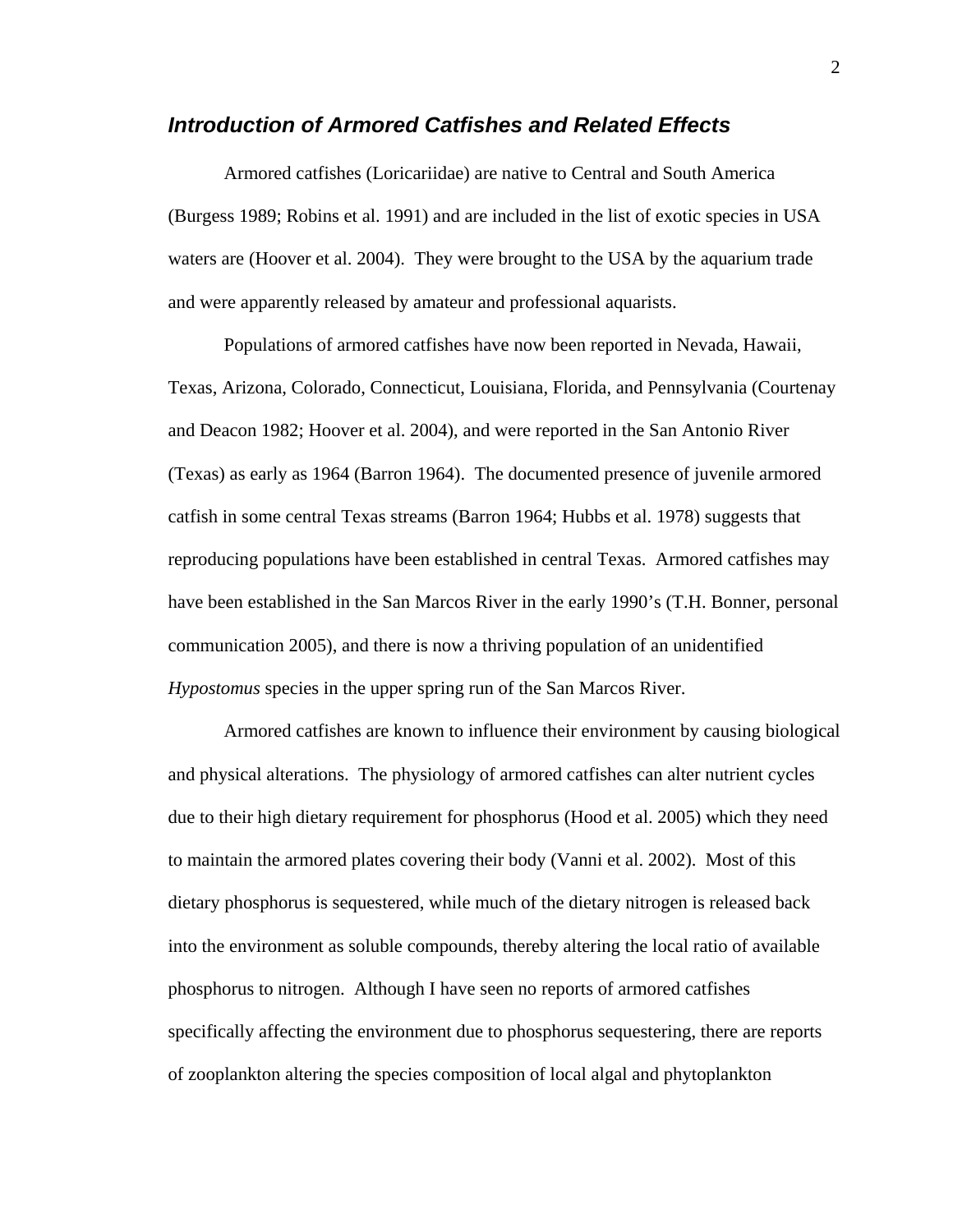communities by sequestering phosphorus (Elser et al. 1988). Thus, algal and phytoplankton communities sharing nutrient cycles with a colony of armored catfishes could be likewise affected by the phosphorus metabolism of the armored catfishes.

In addition to these potential effects to the local algal and phytoplankton communities, native fishes could be affected by the foraging activities of armored catfishes in several ways. The egg survival of native fishes that lay eggs on surfaces foraged by armored catfishes could be directly threatened by the foraging behavior of armored catfishes. Additionally, native algivorous fishes could be indirectly affected through competition with the armored catfishes for food, potentially resulting in competitive exclusion of the native algivores (Cohen et al. 2008). Surfaces frequently foraged by armored catfishes show low sediment accumulation which can in turn alter the structure of the invertebrate communities dependent on this accumulation and have secondary effects on native insectivorous fishes (Powers 1990; Flecker 1992).

In addition to these biological effects, armored catfishes have also been known to have physical effects on the environment. They dig nesting burrows as long as 1.5 m into stream banks (Burgess 1989), and can form nesting colonies with dozens of such burrows close together (Nikolsky 1963; Burgess 1989). These burrowing activities not only compromise bank stability, but also re-suspend otherwise stable sediments, thus increasing local turbidity (Nico 2000) and downstream siltation rates.

Despite the fact that armored catfishes are known to influence their environment in many ways, I have found very little information regarding how the foraging activities or the reproductive behavior of armored catfishes might actually be affecting the native fishes of Texas.

3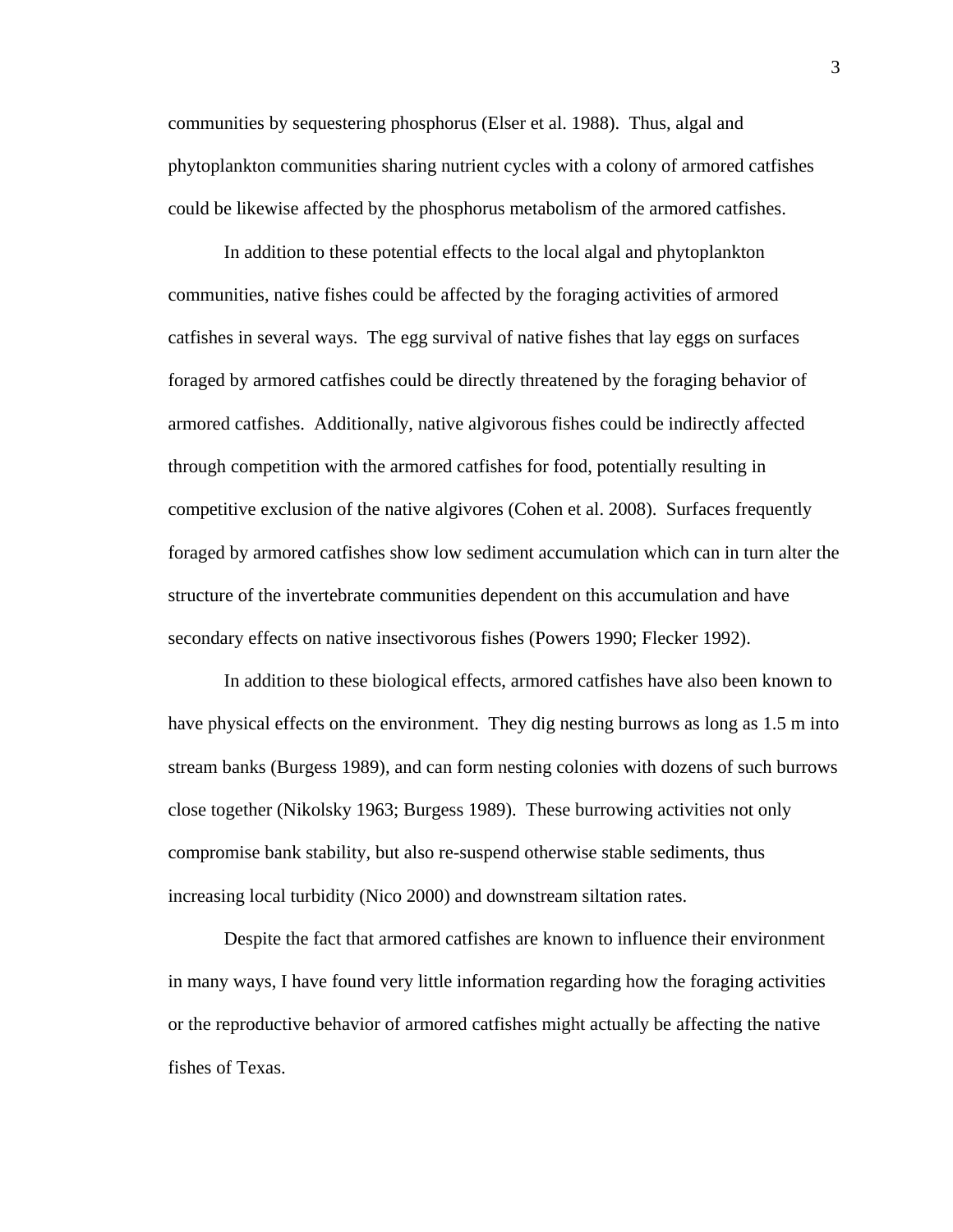## *Armored Catfishes in Texas, a Cause for Concern*

There are several native fishes listed as "species of concern" by state and federal agencies. Two examples of native fishes in Texas that are listed as species of concern are the fountain darter (*Etheostoma fonticola*), an endangered species endemic to the San Marcos River in Hays County and the Comal River in Comal County (U.S. Fish and Wildlife Service 1974; Schenck and Whiteside 1976) and the Devils River minnow (*Dionda diaboli*), a threatened species found in San Felipe Creek in Val Verde County, the Devils River, Sycamore Creek, and Pinto Creek (U.S. Fish and Wildlife Service 1999; Lopez-Fernandez and Winemiller 2005).

Reproducing populations of *Hypostomus* (a genus of armored catfish) have been reported to occur in the entire range of the fountain darter (Hubbs et al. 1978; Whiteside and Berkhouse 1992), and in the San Felipe Creek portion of the range of the Devils River minnow (Lopez-Fernandez and Winemiller 2005). Thus, there is growing concern that the expanding populations of *Hypostomus* in these habitats might further endanger or threaten these native fishes.

One potentially direct effect of *Hypostomus* could come from *Hypostomus* foraging activities interfering with the reproduction of these two species of concern. The fountain darter is a phytolithophilic spawner, and the Devils River minnow is a lithophilic spawner. Fountain darters have been observed depositing adhesive eggs on filamentous algae in aquarium settings (Strawn 1955), and they seem to prefer natural habitats with filamentous algae (Schenck and Whiteside 1977). The Devils River minnow, in captivity, spawns over gravel with the eggs sinking down to just below the surface (Gibson et al. 2003). Thus, eggs of either of these species could be damaged by foraging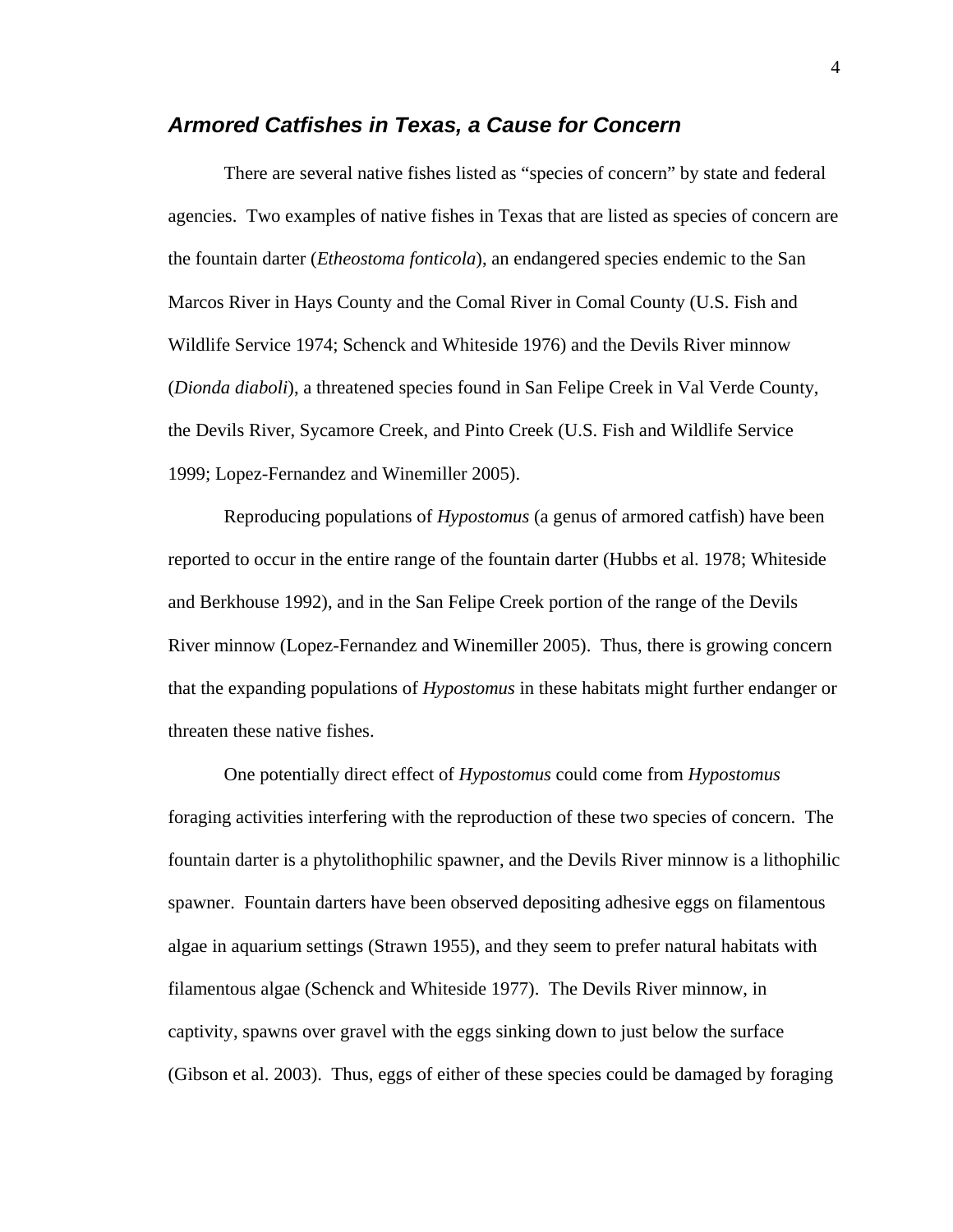*Hypostomus* as they scrape algae and periphyton from surfaces such as rock, gravel, and macrophytes.

In addition to the threat of diminished reproductive potential that foraging *Hypostomus* could pose to the Devils River minnow, there is also some concern over dietary overlap and competition for food. The Devils River minnow, an herbivore (Hulbert et al. 2007), might be threatened with competitive exclusion by the introduction of *Hypostomus*, also an herbivore (Pouilly et al. 2006). Indeed, Lopez-Fernandez and Winemiller (2005) reported seeing very few Devils River minnows in areas of San Felipe Creek where *Hypostomus* populations were dense; possibly indicating that competitive exclusion is already taking place in that ecosystem.

# *The Management of Armored Catfishes in the San Marcos River*  **Controlling the populations of exotic** *Hypostomus*

Ideally, the exotic *Hypostomus* populations could be eliminated without harming other organisms. However, given that this is probably an unrealistic goal, remaining options are constraining growth and range expansion of the existing populations. Among the many factors that could be exploited in attempts to control the growth and expansion of *Hypostomus* populations, knowledge concerning the reproductive biology of the species would be of paramount importance. Fecundity, spawning cycles, and reproductive behavior of *Hypostomus* and other armored catfishes have been studied in their native habitat of South America (Mazzoni and Caramaschi 1997a,b; Duarte and Araújo 2002). However, it is uncertain how much of this information is transferable to exotic populations living in the northern hemisphere where the seasons are inverted and many of the natural biological controls that have co-evolved with armored catfishes in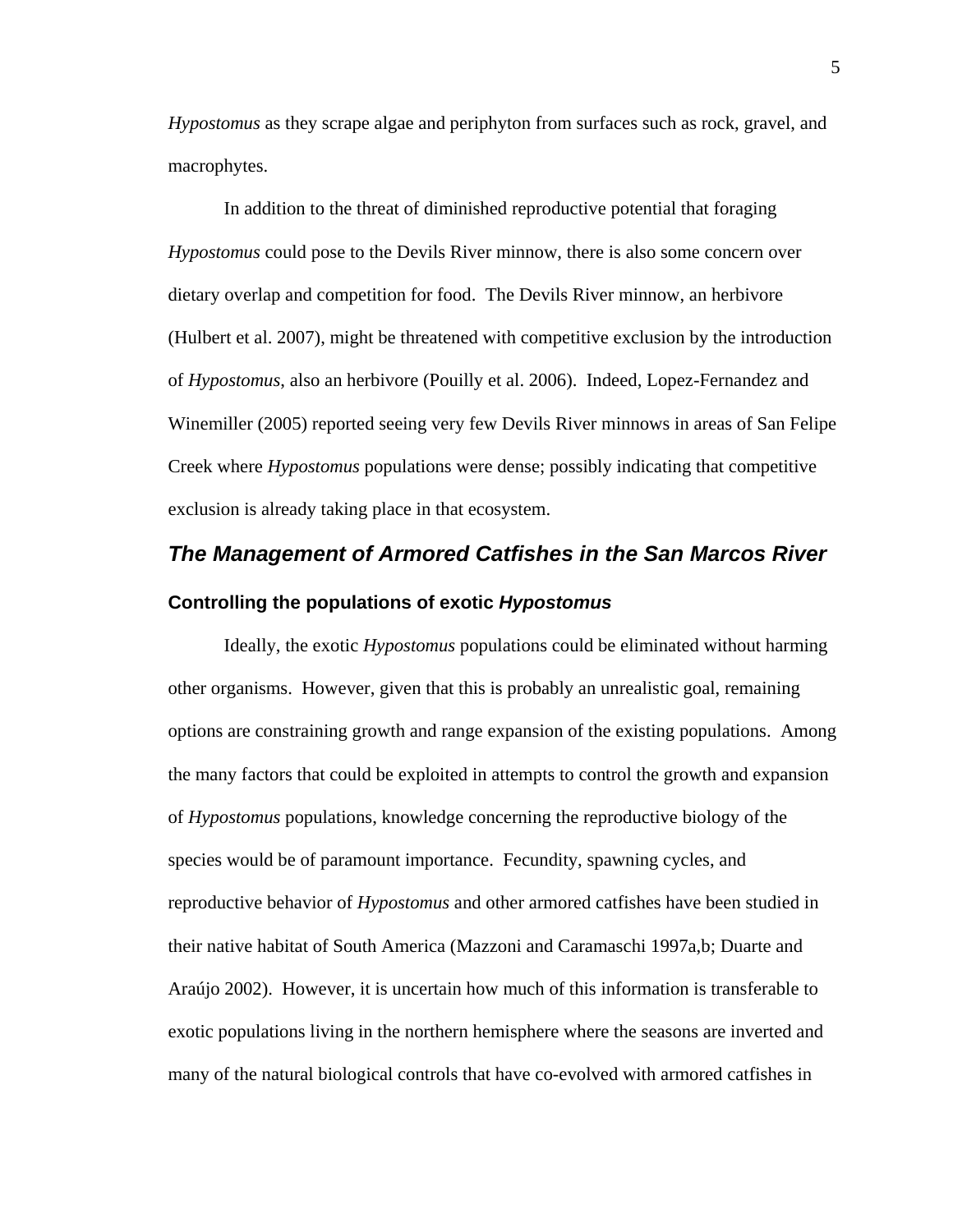their native habitats may not be operating to constrain the exotic populations. Consequently, any attempts to control populations of *Hypostomus* in the northern hemisphere should involve studies on reproductive behavior of the species in this region.

#### **Protection of the native species**

Management programs designed to protect the endangered fishes in central Texas were established long before the introduction of *Hypostomus*. Now that *Hypostomus* populations have been established in central Texas, knowledge of their effects on native fishes and the survival of native fish eggs are critical to the success of management programs designed to protect the native fishes.

It is not known how *Hypostomus* responds to native fish eggs encountered while foraging. Two trophotaxic responses are possible: (1) positively trophotaxic – *Hypostomus* seek eggs of the native species, in which case the reproductive success of the native species is likely to be severely affected by foraging *Hypostomus*; (2) neutrally trophotaxic – *Hypostomus* is not influenced by eggs of the native species, in which case the eggs may be in danger of incidental ingestion during *Hypostomus* foraging activities.

## *Goals and Objectives*

I have two goals for this project. My first goal derives from the need for information that may be useful to control *Hypostomus* populations, and will involve an assessment of the reproductive biology of *Hypostomus* in the San Marcos River. Objectives for this goal include; (1) estimating fecundity, (2) developing a subjective visual-based macro-structural scale of ovarian maturity, and (3) detecting evidence of seasonality in the spawning behavior of the San Marcos River *Hypostomus* population.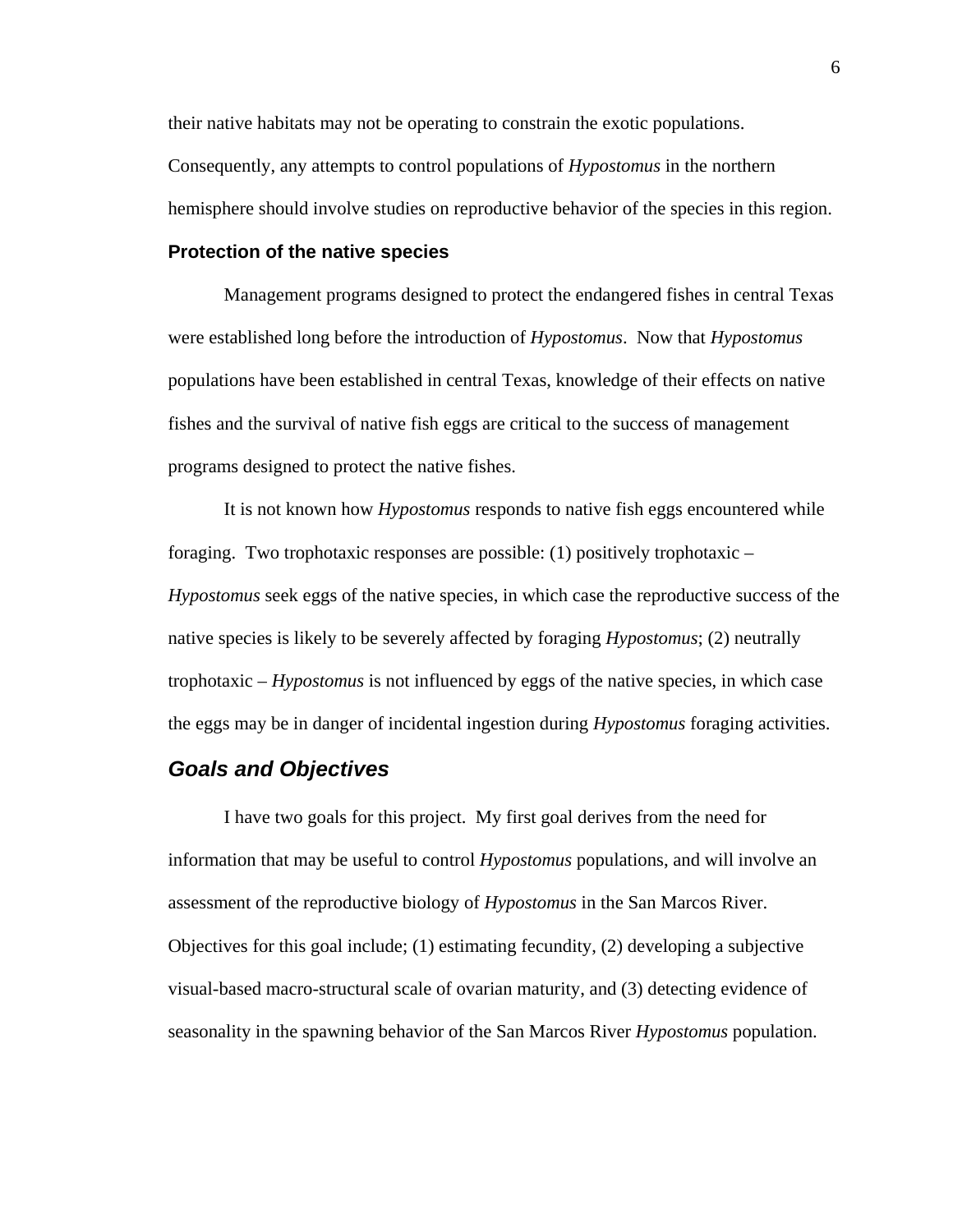My second goal derives from the need to know how *Hypostomus* foraging activities affect the survival of native fish eggs, and this goal specifically targets egg survival of the endangered fountain darter and the threatened Devils River minnow. Objectives for this goal are to; (1) determine if *Hypostomus* is positively trophotaxic in the presence of the eggs of the two targeted native fishes, and (2) determine if there is any evidence that *Hypostomus* will actually ingest eggs of the targeted native species when the eggs are present during foraging.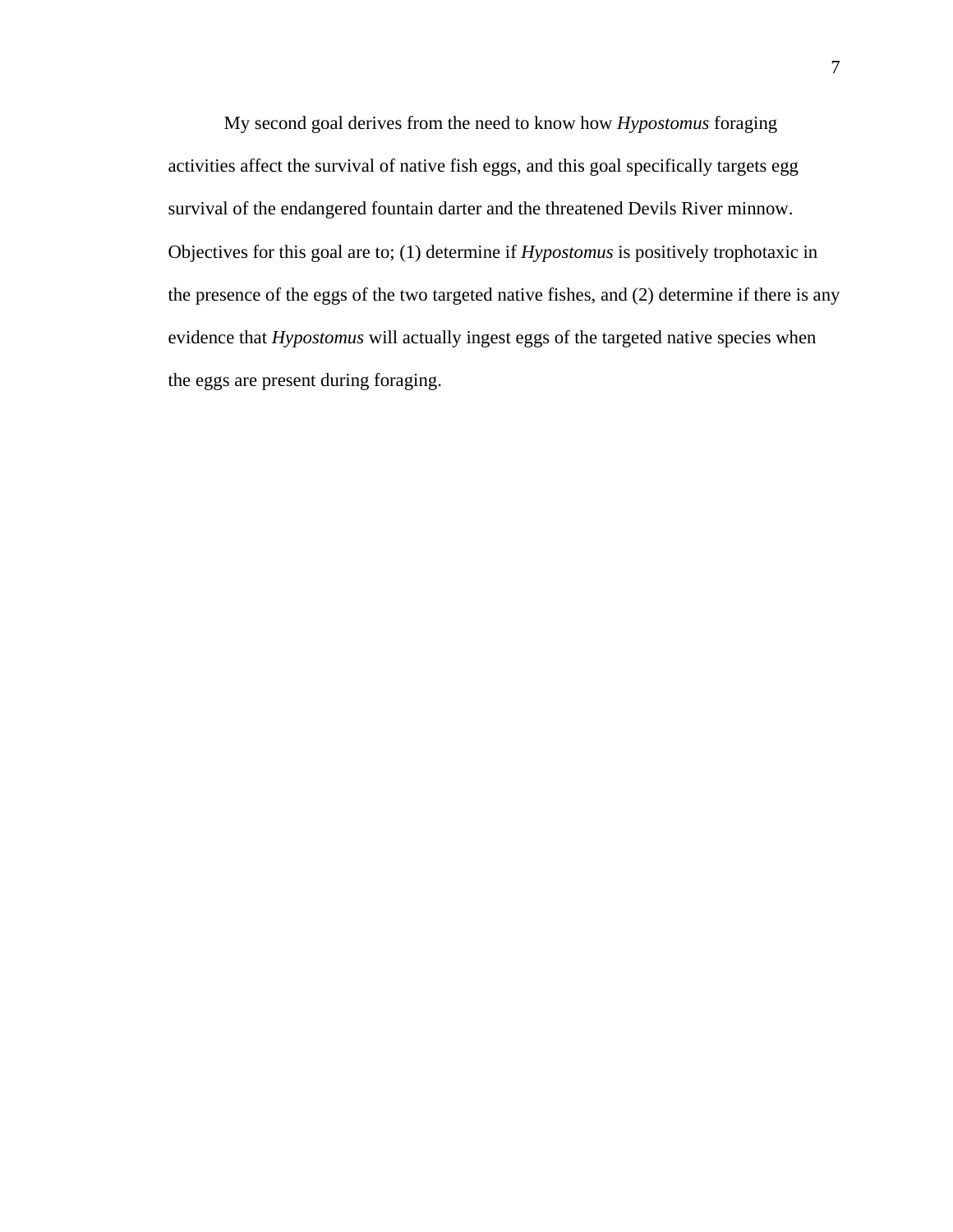## **MATERIALS AND METHODS**

### *Study Site*

The headwaters of the San Marcos River, a tributary of the Guadalupe River, arise from a cluster of flowing springs in San Marcos, Texas (Hays County). The San Marcos springs have been impounded since the construction of Spring Lake Dam in 1849. The spring run of the river flows for about 7 km before it is joined by the intermittent waters of the Blanco River. This study will be restricted to the 300 meter reach of the San Marcos River downstream from Spring Lake Dam, which includes the recreational area of Sewell Park.

## *Reproductive Biology of* **Hypostomus**

The questions regarding the reproductive biology of *Hypostomus* in the San Marcos River were addressed by estimating fecundity, by developing a subjective visualbased macro-structural scale for ovarian maturity, and by searching for any evidence of seasonality in spawning behavior.

Fifty-one female *Hypostomus* were collected for the reproductive study (gender was determined after dissection). The fish were collected by divers at a rate of 6 to 10 fish per month from January to December of 2005. Fish were weighed (grams), measured for total length (mm), and euthanized by severing the spinal cord. After euthanization, *Hypostomus* were dissected by making an incision from the pharynx to the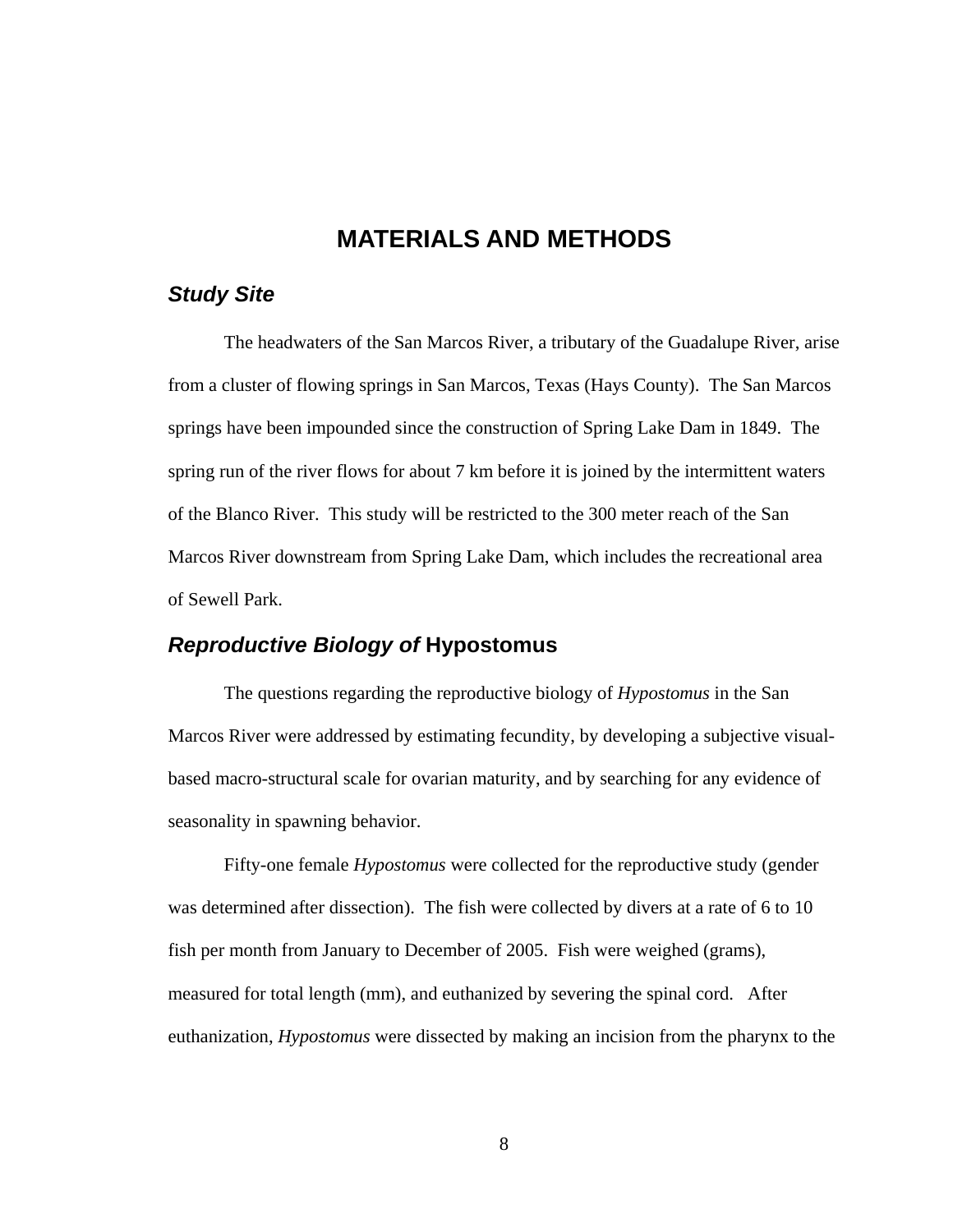vent. Ovaries were extracted and weighed (g), and preserved in a solution of 10% buffered formalin for later study.

*Hypostomus* ovaries were examined and assigned to ovarian maturity stages by two methods. One method used a visual-based macro-structural scale and the other method used a micro-structural scale based on the size/frequency distribution of oocyte diameters.

For the visual-based macro-structural scale, ovaries were classified into one of five maturity stages (Mature 1, Mature 2, Ripe, Recovering, and Resting) based on subjective criteria. The subjective criteria employed in my macro-structural scale were adapted from Mazzoni and Caramaschi (1997a,b) and included (1) color (opalescent to opaque yellow), (2) gross surface texture (grainy to smooth), and (3) an attempt to estimate (by eye) the percentage of the abdominal cavity occupied by the ovary (Table 1). Any ovary that did not fall into one of these four maturity stages, and was obtained from a fish that was at least 180 mm in total length, was considered to be in a Resting state wherein there is no obvious sign of oocyte development.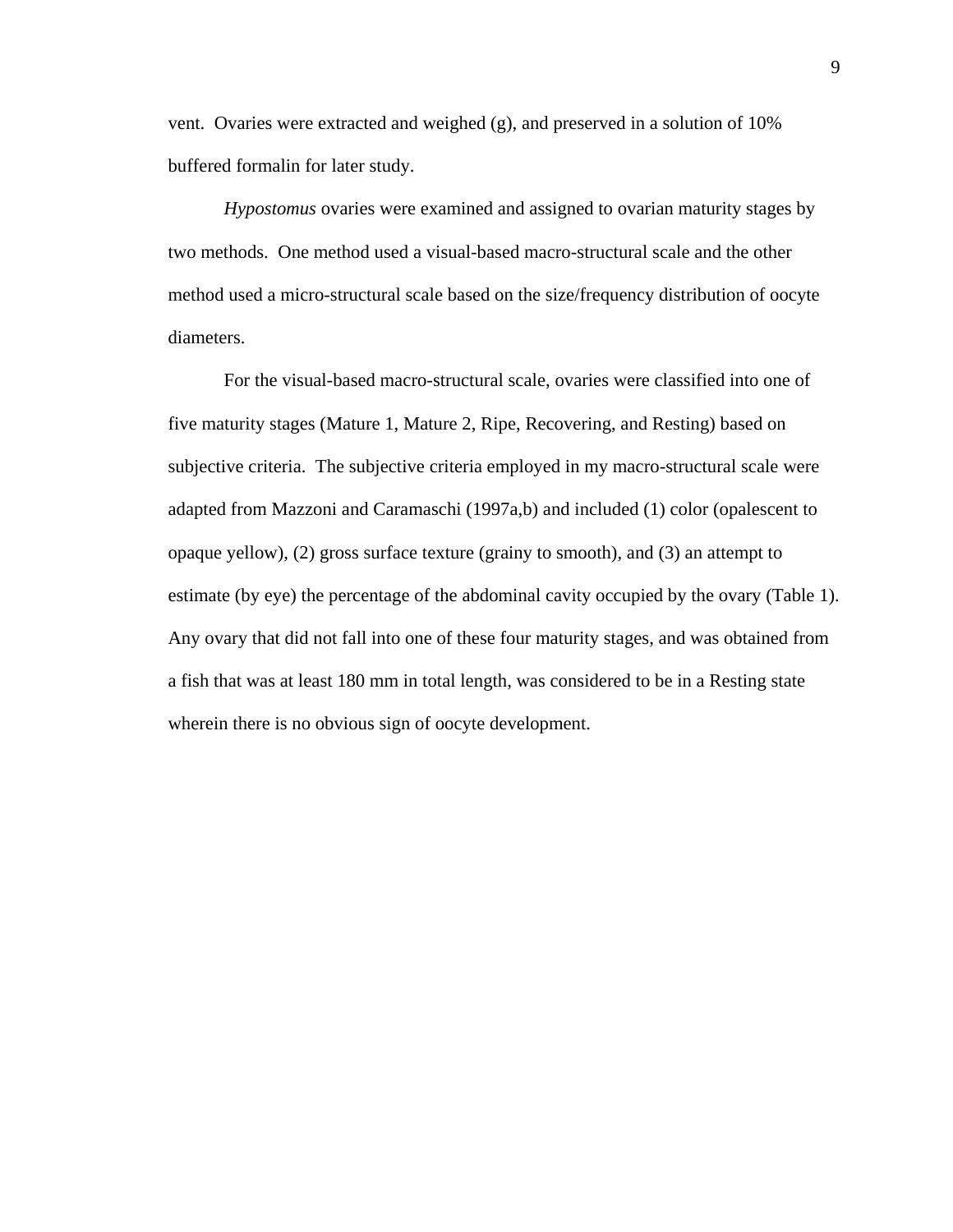| LAUITI.       | Macroscopic characteristics used to visually assess the maturity stage of<br>$Hypostomus$ ovaries. <sup>†</sup>                                  |
|---------------|--------------------------------------------------------------------------------------------------------------------------------------------------|
| <b>Stages</b> | External appearance                                                                                                                              |
| Mature I      | Ovaries occupy less than 15% of body cavity,<br>pale cream color with subtle granulation.<br>Oocytes barely visible to the naked eye.            |
| Mature II     | Ovaries occupy up to 50% of body cavity,<br>yellow color with light vascularization.<br>Large light yellow oocytes visible to the naked eye.     |
| Ripe          | Ovaries occupy up to 85% of body cavity,<br>orange in color with thin ovarian walls and strong vascularization.<br>Large yellow oocytes present. |
| Recovering    | Ovaries occupy less than 20 to 40% of body cavity,<br>translucent, flaccid, and slightly vascularized.                                           |
| Resting       | Ovaries occupy less than 10% of the body cavity,<br>white transparent and smooth.<br>Oocytes not visible to the naked eye.                       |

Table 1. Macroscopic characteristics used to visually assess the maturity stage of

† Adapted from Mazzoni and Caramaschi (1997a,b).

According to Naumov (1956), macro-structural scales of gonad maturity are

subjective by nature, and the criteria used for such scales to assign gonads into maturity stages should be validated by a more objective micro-structural scale. In this study, the size/frequency distribution of oocyte diameters (a subset of Naumov's criteria) was used as the objective reference to validate the accuracy of the macro-structural scale. If the macro-based visual scale actually reflects a progression in ovarian maturity, then a typical oocyte from Ripe ovaries would be expected to be larger than a typical oocyte from Mature 2 ovaries. This expected progression would be corroborated if the most frequently occurring oocyte diameter (modal diameter) from Ripe ovaries were larger than the most frequently occurring oocyte diameter from Mature 2 ovaries. To test this expectation, I plotted oocyte diameters from Mature 2 ovaries in a size-frequency graph and then compare the modal diameter of that graph to the modal diameter of a similar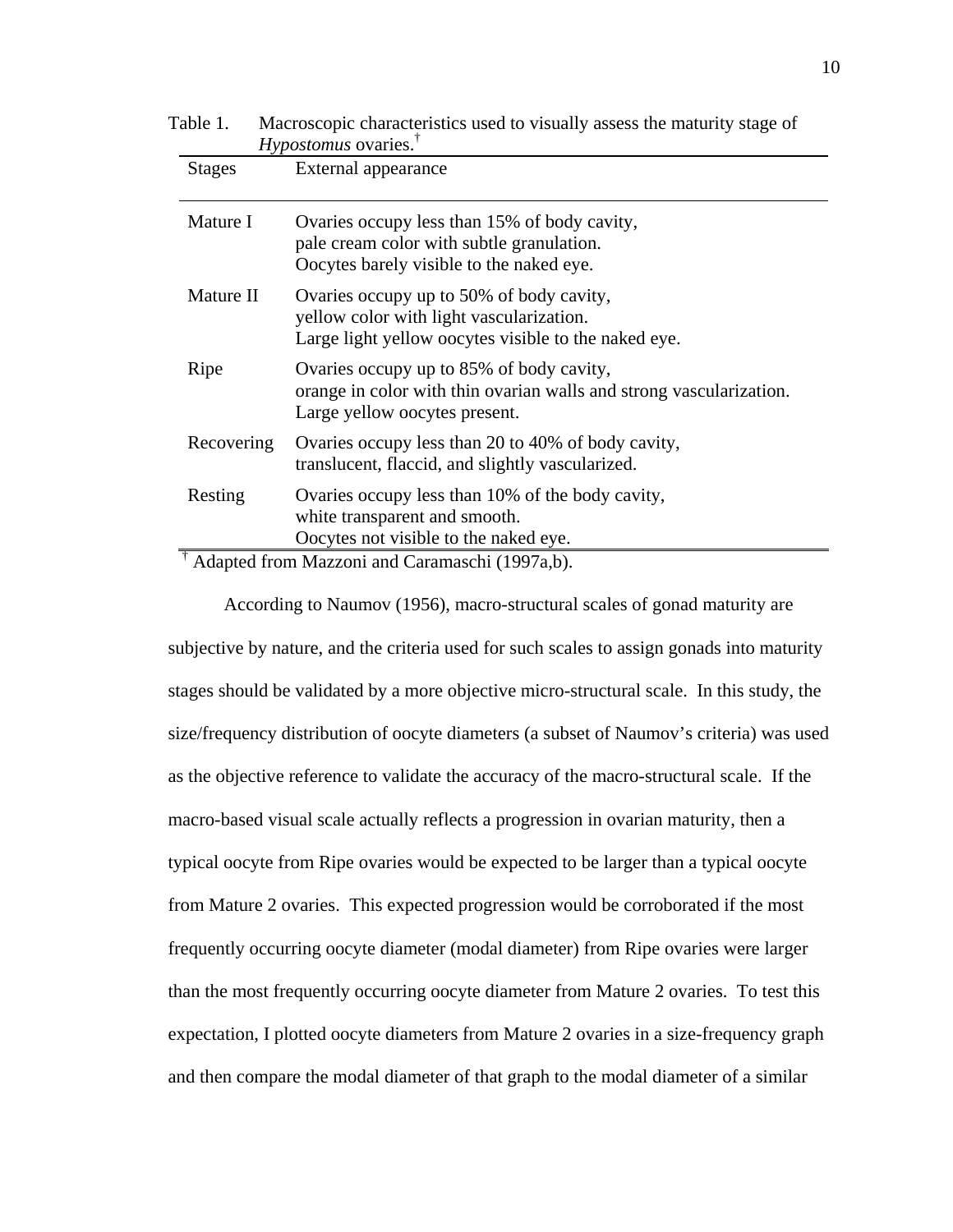graph using oocytes from Ripe ovaries. Ovaries in the other two maturity stages were not used in the validation procedure because the oocytes from these ovaries were too small to extract reliably with available equipment.

Four Mature 2 ovaries and 17 Ripe ovaries were used as sources for the validation oocytes. Approximately 100 (45-106) oocytes that were visible under a dissecting microscope were excised from each of the 21 ovaries. The diameters of these oocytes were then measured to the nearest 100 micrometers using a dissecting microscope equipped with an ocular micrometer. These diameters were used to develop two size/frequency graphs: one representing Mature 2 ovaries, and the other representing Ripe ovaries.

In addition to using the collected oocyte diameter data to validate the macro based maturity scale, modes of ovarian development and number of spawns per individual fish during a breeding season were also investigated by creating oocyte size frequency distribution graphs for the four fish with Mature 2 ovaries and seventeen fish with Ripe ovaries.

After ovaries were assigned to maturity stages, the fecundity (reproductive potential) of *Hypostomus* from the San Marcos River was estimated by examining 17 ovaries that had been assigned to Ripe. The fecundity estimates followed the McGregor (1922) sub-sampling-by-weight technique recommended in the International Biological Programme Handbook No. 3 (Ricker 1968).

Seasonality in the reproductive behavior of *Hypostomus* was studied by examining seasonal variation in the gonadosomatic index (GSI). The GSI was determined by expressing the gonad weight as a percentage of body weight. Several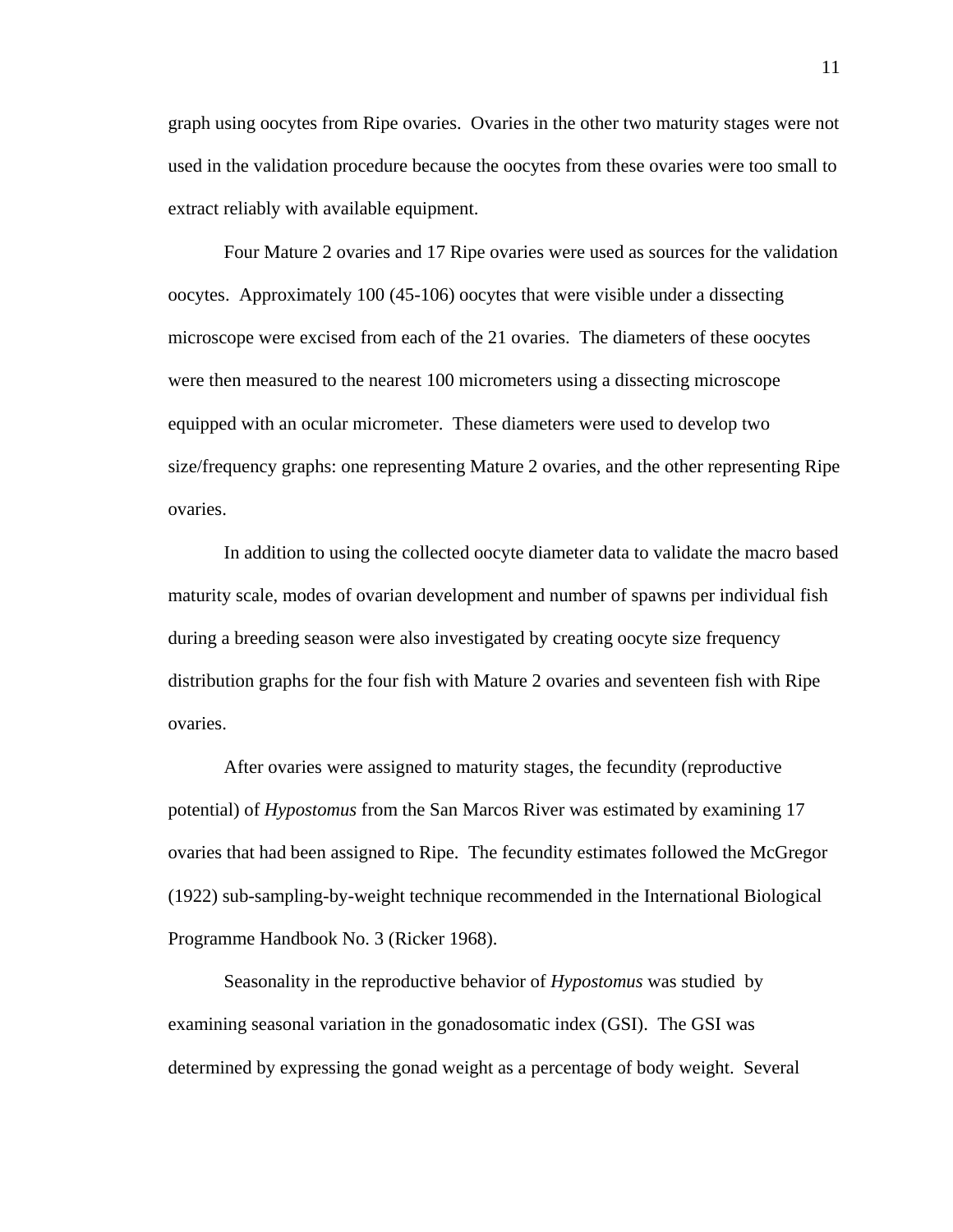environmental factors (monthly rainfall totals, photoperiod, and discharge rates of the San Marcos River) were investigated for potential influences on seasonal variation in monthly GSI.

## *Foraging Experiments*

The question regarding how *Hypostomus* foraging activities affect the survival of native fish eggs, and specifically targets egg survival of the endangered fountain darter and the threatened Devils River minnow, was addressed with trophotaxy experiments.

There are two possible trophotaxic scenarios that can be investigated experimentally: positive trophotaxy and neutral trophotaxy. If *Hypostomus* is positively trophotaxic towards native fish eggs, then egg survival will be considerably lower in treatments exposed to foraging *Hypostomus* than in non-foraged controls, and eggs may be recoverable from the gut of experimental fish. On the other hand, if *Hypostomus* is neutrally trophotaxic towards native fish eggs, then the egg survival rate for treatments exposed to foraging *Hypostomus* could be comparable to the egg survival rates in the non-foraged controls and eggs may, or may not be likely to be found in the gut of experimental fish.

#### **Effects of** *Hypostomus* **foraging on survival of fountain darter eggs**

In order to determine if *Hypostomus* is positively or negatively trophotaxic towards fountain darter eggs while foraging, I simultaneously exposed three treatment groups to foraging *Hypostomus*. The treatments were prepared on half-round segments of 3″ PVC pipe approximately 8 - 12 cm long and all "half-rounds" used in this study were prepared at the NFHTC. The three treatments, which were exposed to foraging *Hypostomus*, are as follows: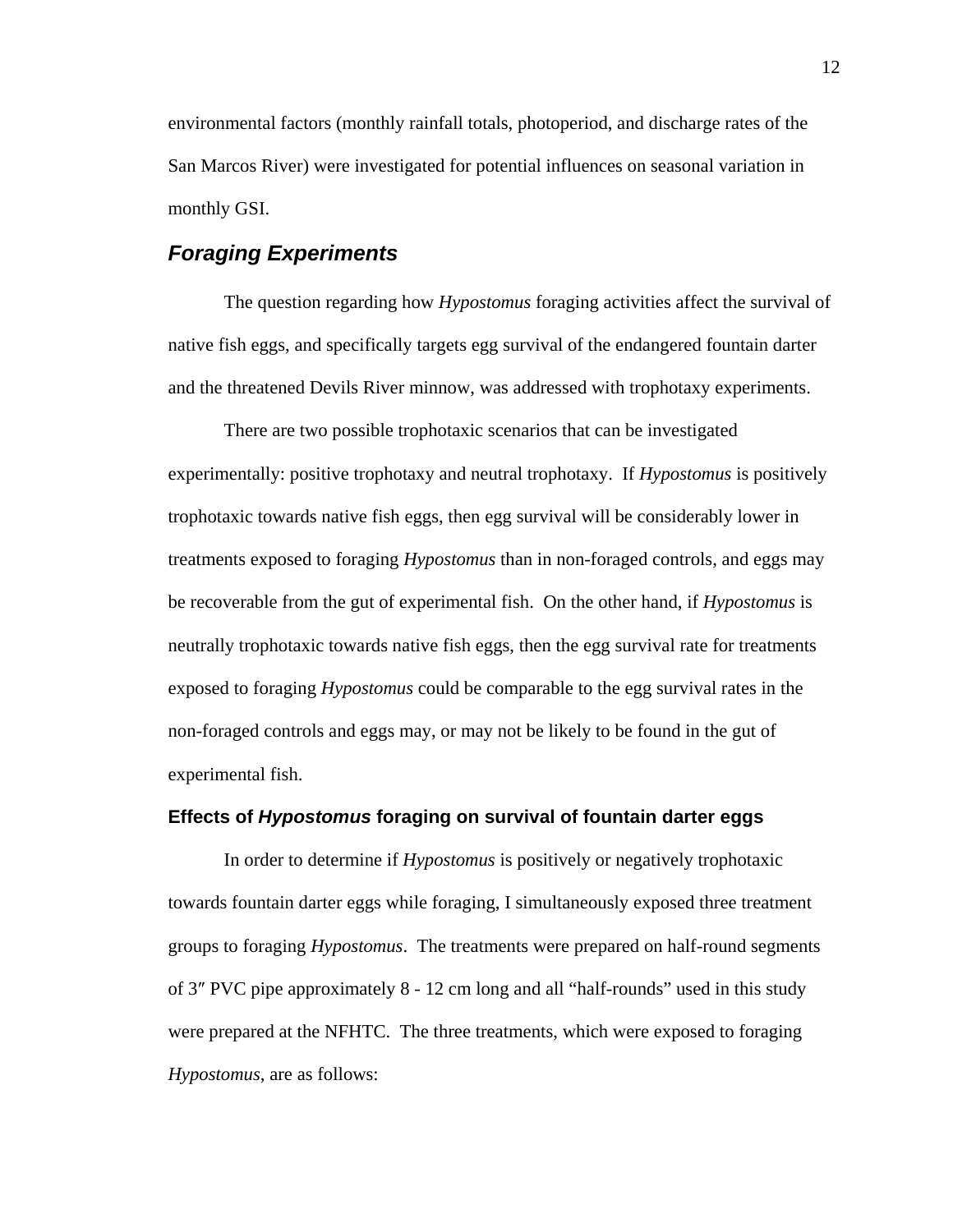- 1. two half-rounds colonized with algae prior to egg deposition;
- 2. two half-rounds NOT colonized with algae prior to egg deposition; and
- 3. two half-rounds colonized with algae, but without darter eggs.

Fountain darter eggs were obtained from the San Marcos National Fish Hatchery and Technology Center (NFHTC) which maintains a captive stock of breeding fountain darters for research and genetic preservation purposes. The NFHTC maintains the darters in shallow troughs. Each trough normally contains 2 or more half-rounds. The darters deposit their eggs onto the algae-free surface of the PVC half-rounds provided.

The two half-rounds used in the eggs-plus-algae (Treatment 1) were colonized with algae prior to egg deposition. This was accomplished by placing the half-rounds in shallow, highly eutrophic outdoor ponds at the NFHTC for approximately 5 weeks. This resulted in filamentous algae covering approximately 60 to 70% of the surface of the half-rounds prior to transferring them to a breeding trough. Two half-rounds with no algae used in the eggs-only treatment (Treatment 2) were added to a separate breeding trough at the same time.

After the half-rounds had been incubated in the breeding troughs for 3 days, the "pre-experiment" egg count for each half-round was determined. The half-rounds were transferred to small aquaria filled with clean well water (two half-rounds per aquarium), and all surfaces of each half-round were inspected for eggs under the illumination of a 100-watt lantern. The eggs are quite refractive and were easily detected in the bright light.

The experiment was executed in a Living Stream® unit at the NFHTC. The Living Stream<sup>®</sup> unit received well water ranging in temperature from 18 - 21 °Celsius.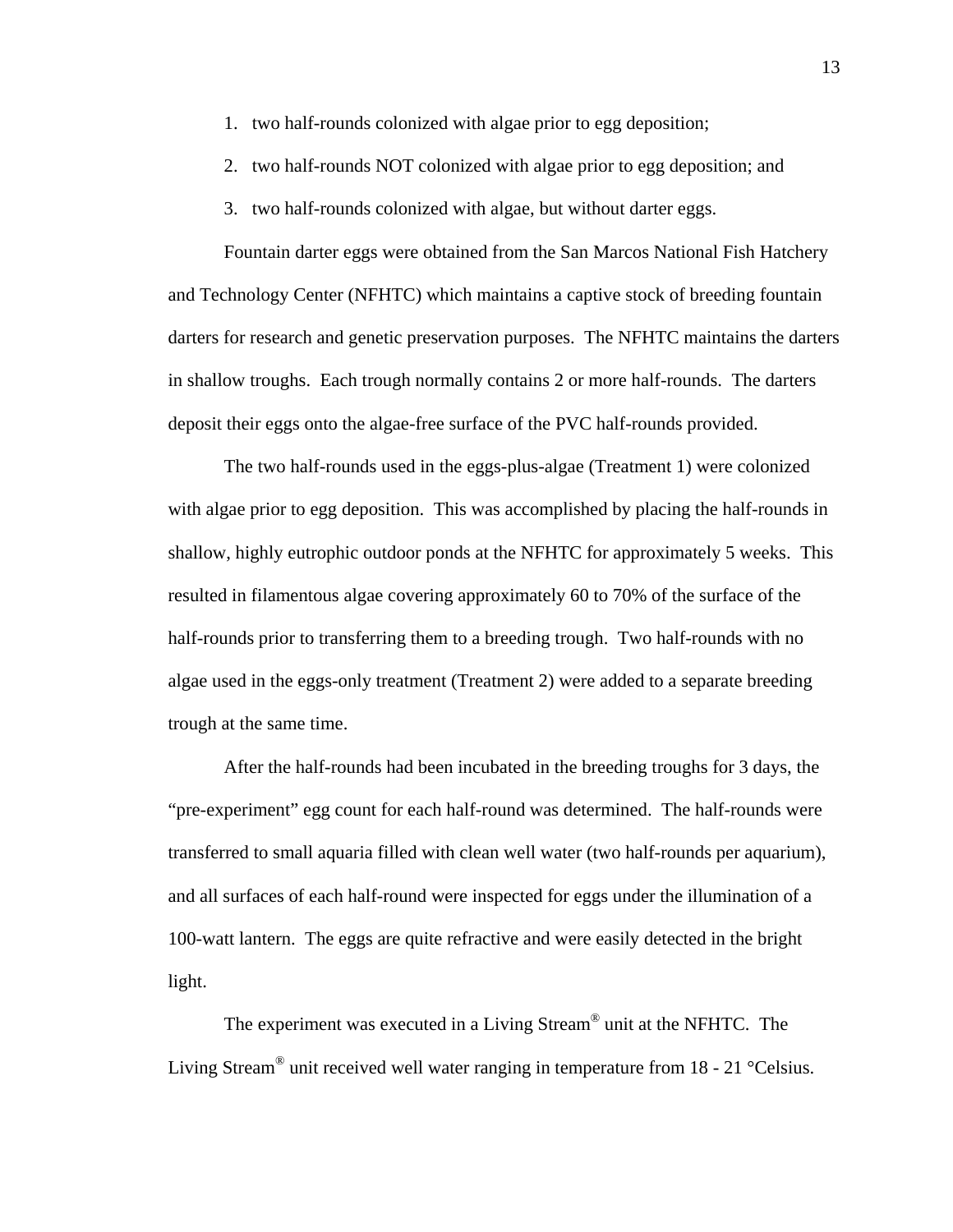The bare channel of the Living Stream® unit was partitioned into equal upstream and downstream sections by a plastic divider screen (Figure 1).



Figure 1. Feeding preferenda of *Hypostomus* provided with fountain darters eggs and algae in three treatment combinations in the Living Stream® unit.

*Hypostomus* for the experiment were collected from the study area by divers using hand capture and small nets. The fish ranged in length from 250 - 350 mm. Immediately following capture, the fish were transferred to 5-gallon buckets containing fresh river water, and taken to the NFHTC where two of these fish were added to the upstream section of the Living Stream<sup>®</sup> unit. For approximately 30 days, the fish were maintained in the experimental section of the Living Stream<sup>®</sup> unit and fed four Hikari<sup>®</sup> algae wafers every other day. Accumulated sediment and waste were removed twice weekly.

In order to improve the likelihood that the fish would be willing to forage soon after the introduction of the six half-rounds, algae wafers were withheld from the fish for two feeding periods (4 days). At the time the second feeding would have occurred, all six half-rounds representing the three treatments were placed simultaneously into the upstream section of the Living Stream® unit with the two fasted *Hypostomus* (Figure 1).

After the half-rounds had been exposed to the *Hypostomus* for 48 hours, the halfrounds were removed and inspected (as above) for eggs. The number of eggs that remained attached on a half-round was recorded as the "post-experiment" count for that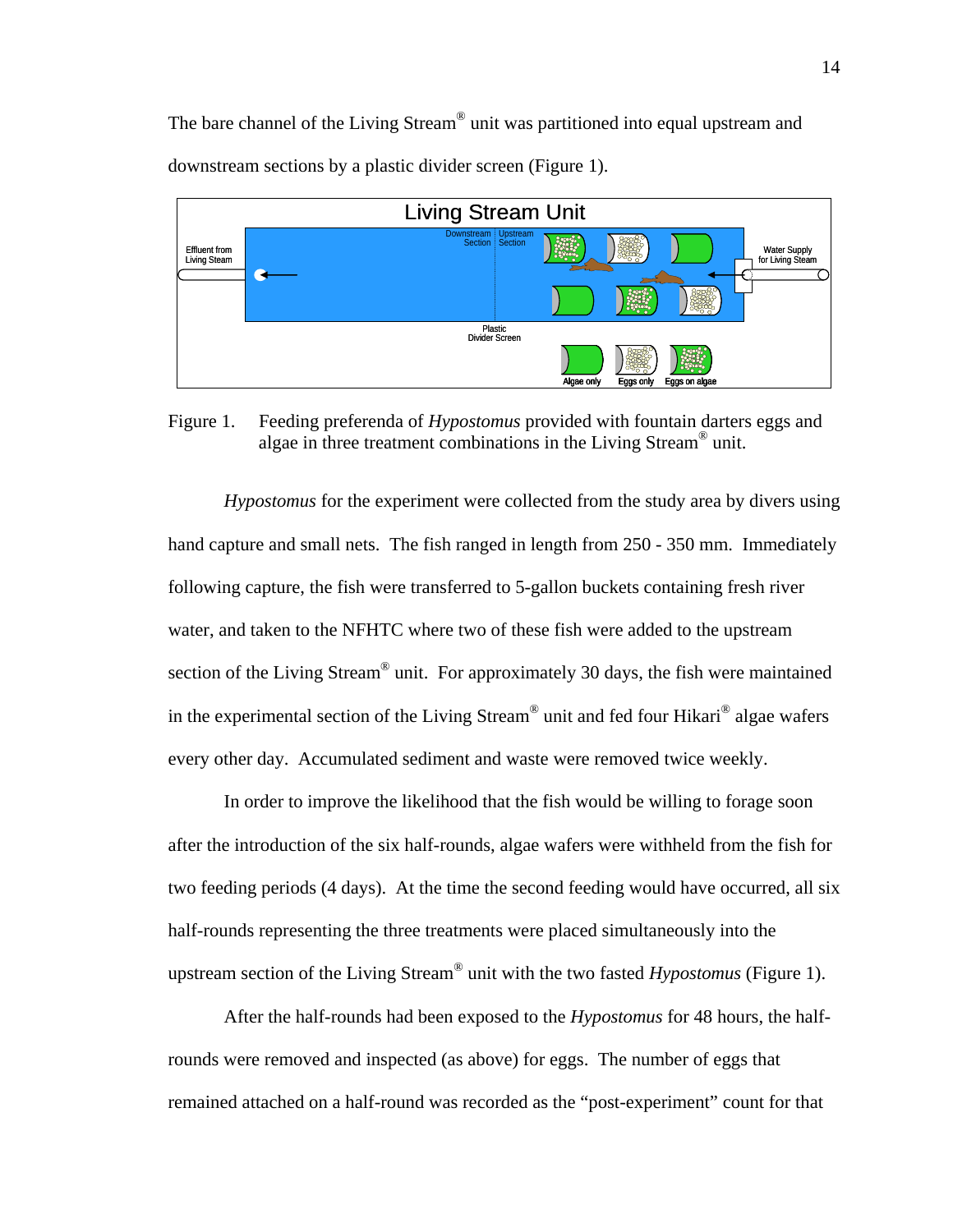half-round. The ratio between the "post-experiment" and "pre-experiment" egg counts represented the egg survival rate during the 48-hour incubation period.

Although foraging *Hypostomus* could potentially have caused all observed egg losses during the incubation period, one cannot assume that other factors were not also contributing to egg losses independently of the experimental *Hypostomus*. In order to estimate the proportion of the total experimental egg losses that might have been caused by other factors, a separate egg-loss control procedure was executed after the experiment.

The setup for the egg-loss control procedure consisted of four 2-gallon aquaria supplied with water tapped from the pipe supplying the Living Stream® unit (Figure 2). Standpipes were used to maintain the aquaria at 75% full. The standpipes were fitted with fine-mesh nylon to catch any eggs that might detach and become suspended. Two aquaria were established as experimental aquaria (with fish), and the other two were established as control aquaria (without fish). Positions of experimental and control aquaria were alternated in sequence in an attempt to randomize position effects (Figure 2).

The *Hypostomus* used in the egg-loss control procedure were the same two *Hypostomus* used in the earlier experiment. For several days while this procedure was being set up, the fish remained in the Living Stream® unit and were maintained on the wafer diet as above. The eggs used in the procedure were supplied on four half-rounds obtained from the fountain darter breeding colony at the NFHTC. Eggs on the halfrounds were counted as above to establish "pre-control" egg counts for each aquarium.

Once the four aquaria had been set up and stabilized, the two *Hypostomus* were each transferred from the Living Stream® unit to one of the experimental aquaria and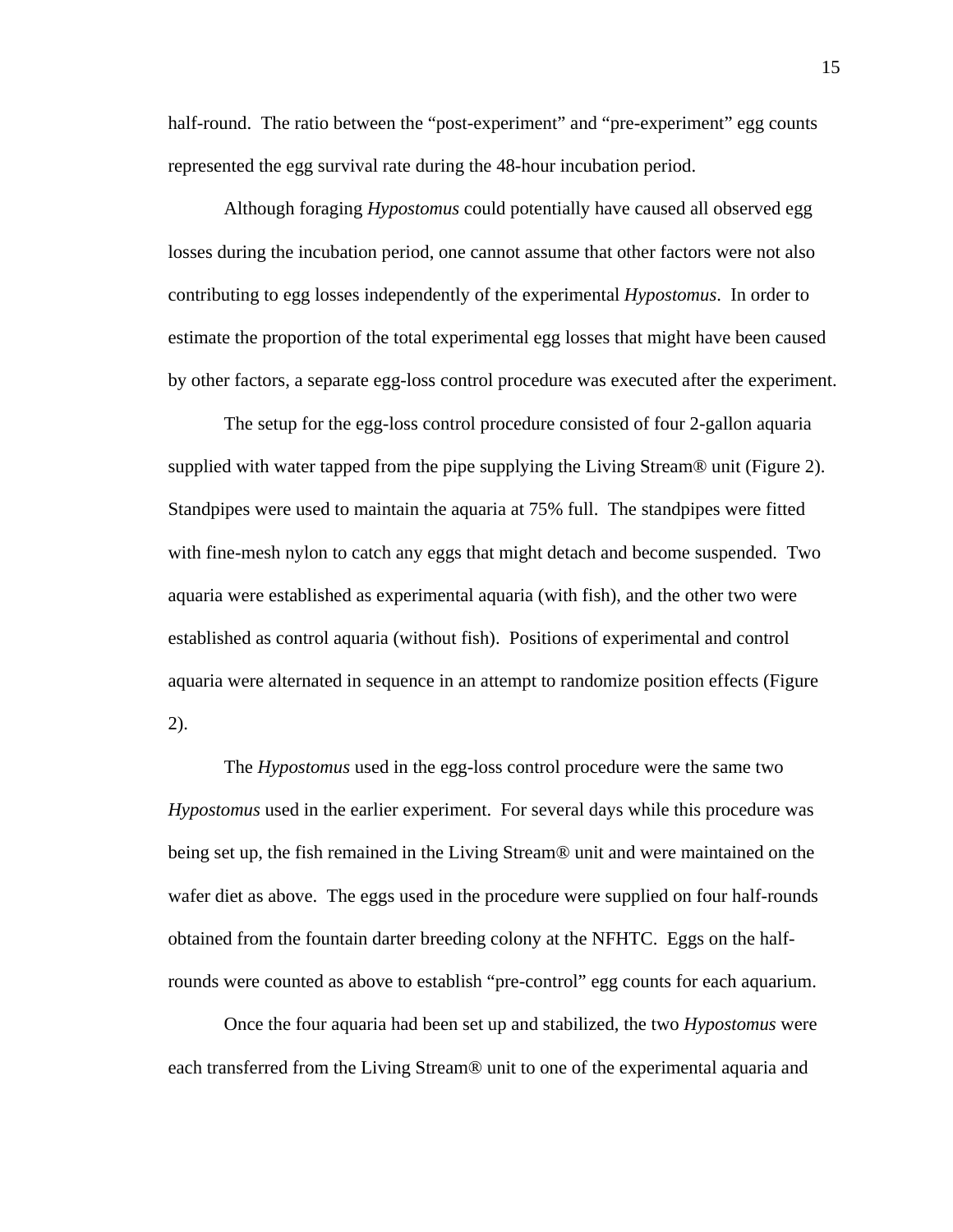allowed to acclimate for 24-hours. After the acclimation period, one of the above halfrounds was added to each of the four aquaria (Figure 2) and incubated for 48 hours.



Figure 2. Set up for the egg-loss control procedure.

Immediately following the incubation period, the two *Hypostomus* were removed, euthanized, and preserved in 10% buffered formalin for later dissection, and the four half-rounds were transferred from the four aquaria to smaller containers for counting as above. After the water had settled in the aquaria, each aquarium was examined for detached eggs using the lantern procedure described above.

The "post-control" egg count for each aquarium was then established by adding the number of eggs found detached in that aquarium to the count of eggs remaining on the half-round from that aquarium.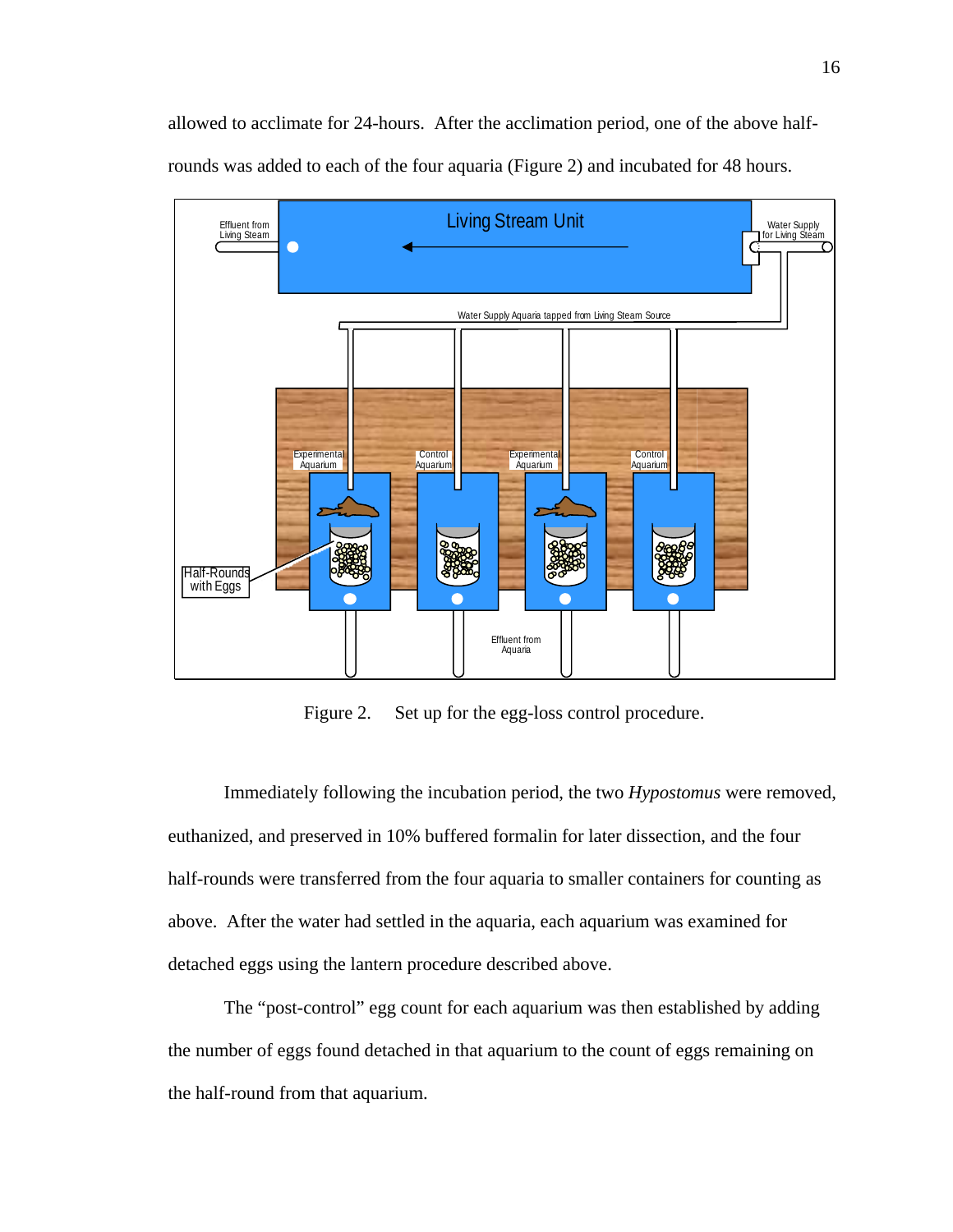#### **Effects of** *Hypostomus* **foraging on Devils River minnow eggs**

To determine if *Hypostomus* is positively or negatively trophotaxic toward Devils River minnow eggs while foraging, I simultaneously exposed three experimental trays of gravel to foraging *Hypostomus*, with each tray representing one of three treatment levels. One control tray of gravel was maintained outside the range of the foraging *Hypostomus*. The four trays represented the following conditions:

Treatment 1 - A mix of gravel with algae and gravel with eggs;

Treatment 2 - A mix of clean gravel (no algae) and gravel with eggs;

Treatment 3 - Gravel with algae, but no gravel with eggs; and

Control - Same mix of gravel as Treatment 2, but not exposed to foraging *Hypostomus*.

The trays measured approximately 10 cm by 10 cm by 1.5 cm deep. The gravel used in the experiment came from the same source of gravel that the NFHTC had used successfully in the Devils River minnow captive breeding program. This gravel was graded as medium to coarse, with a particle diameter ranging from approximately 1-2 cm.

Algae-colonized gravel for the experiment was prepared in advance by adding one layer of clean gravel to each of two clean trays, and then placing both trays into a shallow, highly eutrophic outdoor pond at the NFHTC for approximately 5 weeks. This resulted in growth of filamentous algae on the gravel in both trays sufficient to cover approximately 60 to 70% of the exposed particle surfaces.

Eggs for the experiment were obtained from breeding colonies of Devils River minnows at the NFHTC. These colonies are maintained in large flow-through streamsimulating units containing many macrophytes. Two to three breeding trays of clean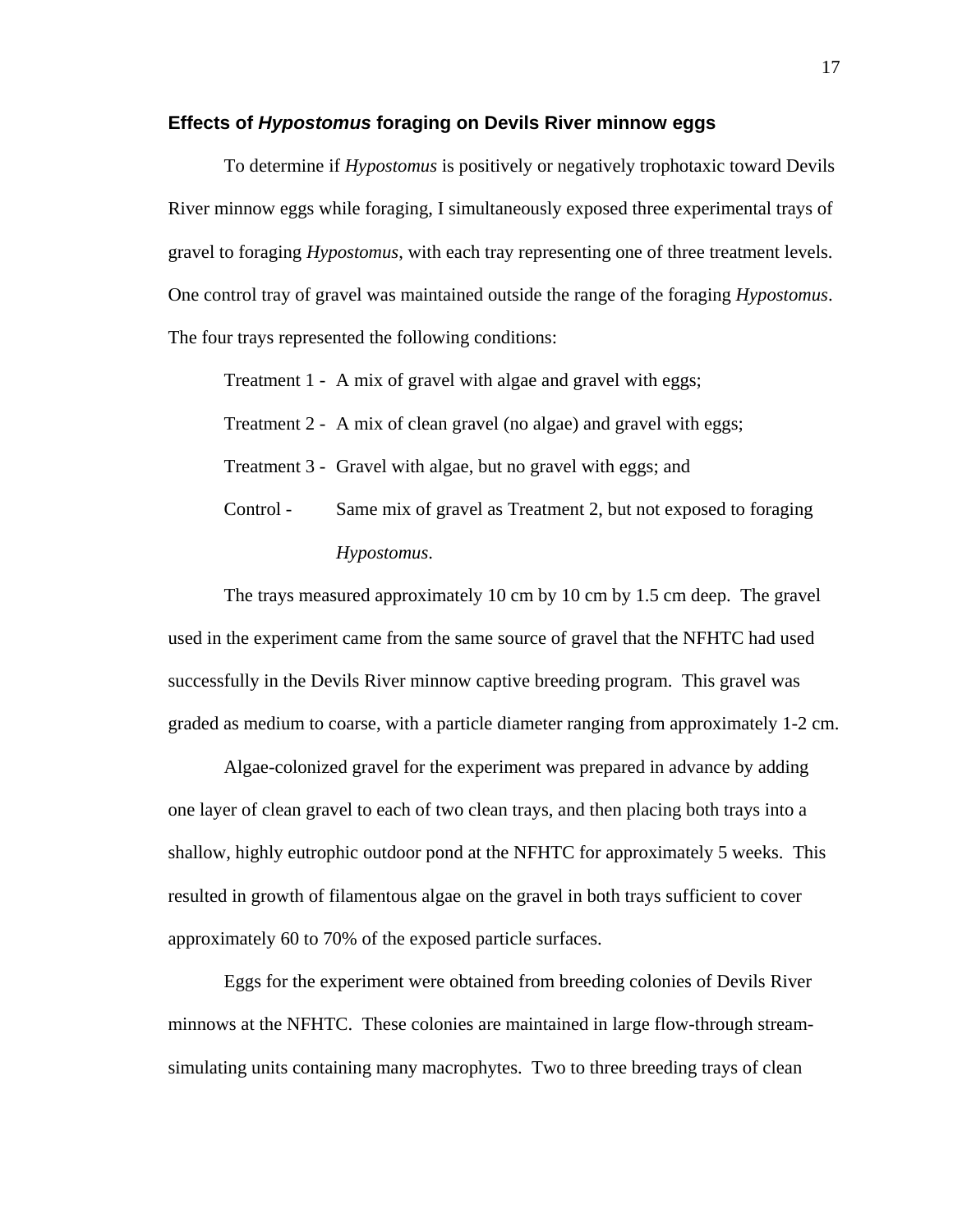gravel were placed in four units containing breeding colonies of Devils River minnows in an attempt to obtain eggs. Breeding trays were checked every 2 to 3 days for egg deposition. However, unlike the fountain darter, which spawns readily at the hatchery during all seasons, eggs of the Devils River minnow were not continuously available. Attempts to induce the minnows to breed by manipulating conditions were much less predictable, and persuading the fish to deposit eggs in the breeding trays required several weeks of trial and error.

When eggs were found in a breeding tray, that breeding tray was carefully removed and placed into a large pan of water. All pieces of gravel from that breeding tray were individually removed with forceps and inspected for eggs using a large overhead lamp. Gravel pieces with eggs attached were then carefully transferred to a holding container for subsequent redistribution. Gravel pieces without eggs attached were set aside to be used later as clean gravel. After all gravel had been removed from the breeding tray, eggs that had settled to the bottom of the breeding tray were also counted.

The four trays used in the experiment were then prepared as follows:

*Treatment-1 Tray* - One of the two trays of gravel on which algae had been cultivated was established as the Treatment-1 tray. Some of the algae-colonized gravel particles were removed and replaced by gravel particles with eggs attached. These particles represented approximately 33% of the particles that had been removed earlier from the breeding tray. After all gravel particles had been placed, additional eggs were individually pipetted in between the gravel particles in the Treatment-1 tray. These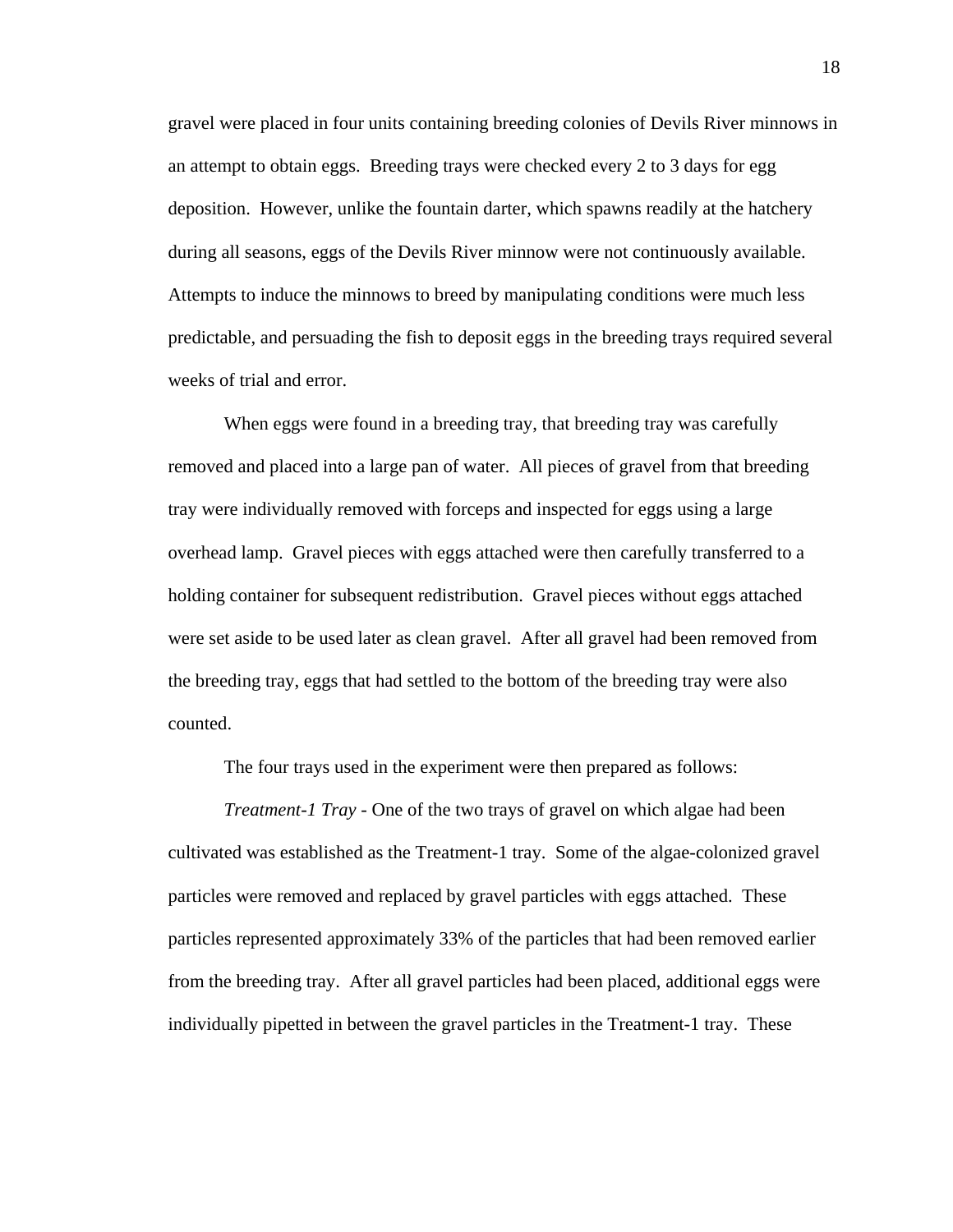pipetted eggs amounted to approximately 25% of the eggs that had remained in the bottom of the breeding tray.

*Treatment-2 Tray* - The original breeding tray, in which Devils River minnow eggs had been deposited, but from which all gravel had been removed, was established as the Treatment-2 tray. This tray was empty except for the eggs which had settled to the bottom of the breeding tray. Approximately 50% of these eggs were removed for use in other trays, and the remaining 50% of these eggs were left undisturbed in the bottom of the Treatment-2 tray. The tray was then refilled with gravel particles to one layer deep from two separate sources. One source supplied gravel particles with eggs attached. These particles amounted to approximately 33% of the gravel particles that had been removed earlier from the breeding tray and stored in the holding container. The other source supplied clean gravel particles from those which had been set aside earlier. These particles were added in sufficient quantity to complete a single layer of gravel in the Treatment-2 tray.

*Treatment-3 Tray* – The second of the two trays of gravel on which algae had been cultivated was established as the Treatment-3 tray. All of the original algaecolonized gravel particles were left in the tray. No eggs were added to the Treatment-3 tray.

*Control Tray* – A clean tray with no gravel was established as the Control Tray. The tray was filled to one layer deep with gravel particles from two separate sources. One source supplied gravel particles with eggs attached. These gravel particles amounted to approximately 33% of the gravel particles that had been removed earlier from the breeding tray and stored in the holding container. The other source supplied clean gravel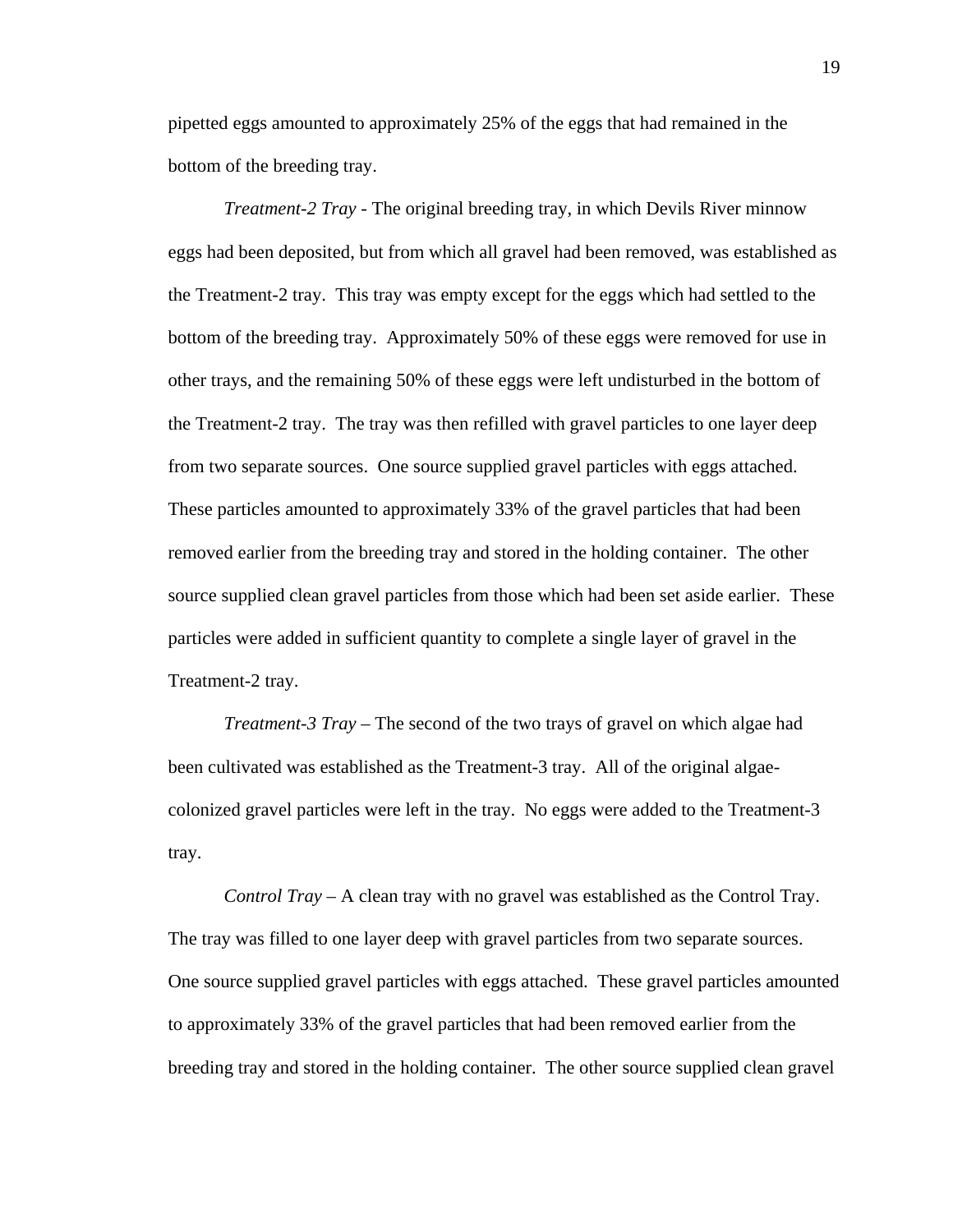particles in sufficient quantity to complete a single layer of gravel in the Control tray. After all gravel particles had been placed, additional eggs were individually pipetted in between the gravel particles in the Control tray. These pipetted eggs amounted to approximately 25% of the eggs that had remained in the bottom of the breeding tray.

After the four trays had been prepared, the total number of eggs attached to the gravel pieces in a tray was added to the total number of eggs in the bottom of that tray. This sum for each tray was established as the "pre-experiment" egg count for that tray.

The two *Hypostomus* in this experiment had been maintained in the downstream section of the Living Stream<sup>®</sup> unit for several weeks, but were moved to the upstream section several days prior to this experiment. They were deprived of food for 2 days prior to the introduction of the treatments.

The three treatment trays were placed into the upstream section of the Living Stream® unit, while the control tray was simultaneously placed into the downstream section of the Living Stream® unit devoid of fish. The two sections of the Living Stream<sup>®</sup> unit were partitioned by a screen (Figure 3). The screen was sufficiently strong to prevent the fish from moving from the experimental section into the control section, and the mesh of the screen was sufficiently fine to prevent contamination of either section with eggs dislodged from the other section. The trays were incubated for a period of 48 hours.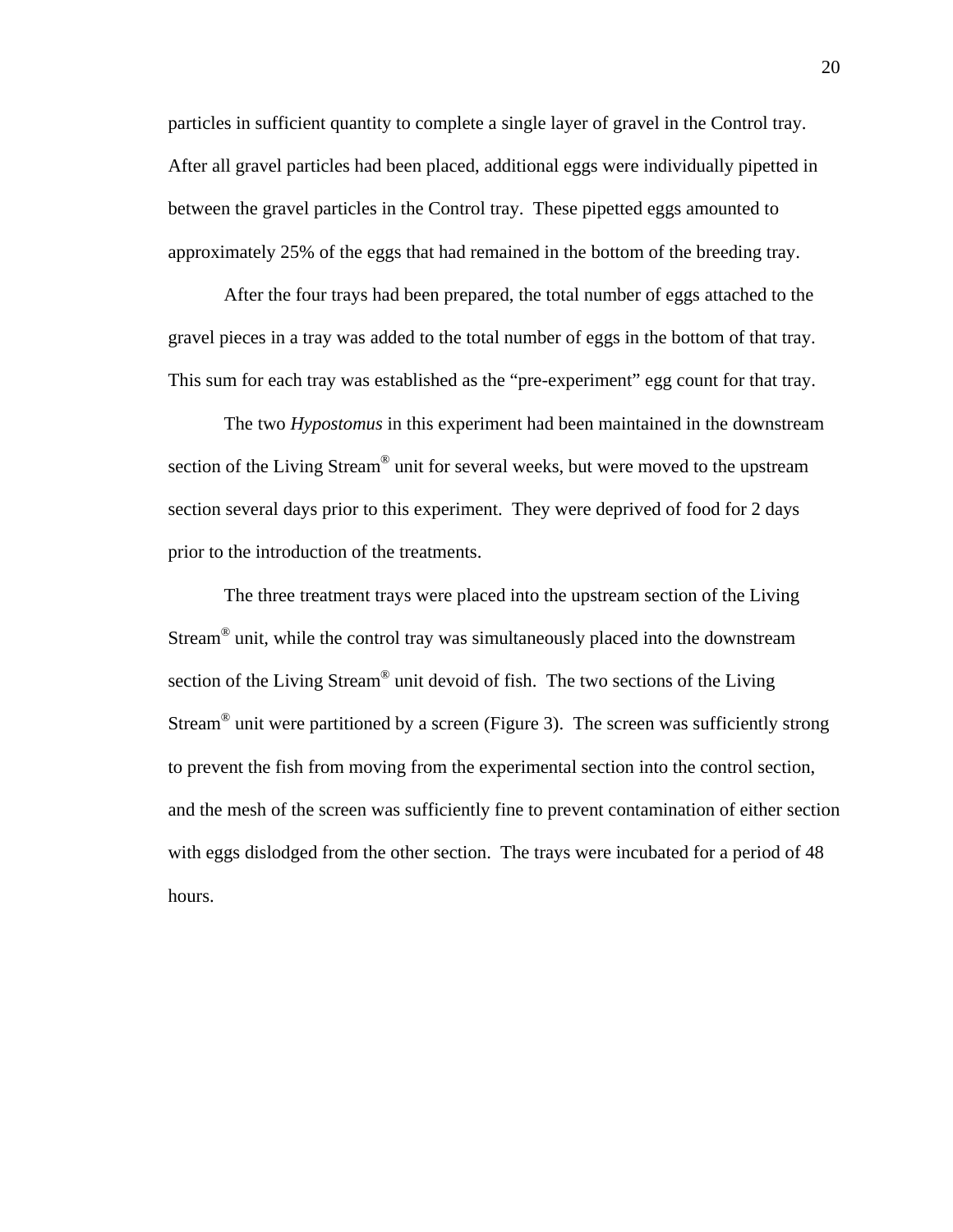

Figure 3. Feeding preference test of *Hypostomus* provided with Devils River minnow eggs and algae in three treatment combinations in a Living Stream® unit.

Following the 48-hour incubation period, all trays were removed and set aside temporarily, and the two *Hypostomus* were removed, euthanized, and preserved in 10% buffered formalin for later dissection.

The trays were then examined for surviving eggs. Surviving eggs were counted as above to establish the "post-experiment" count for each tray. The "post-experiment" counts were subtracted from the "pre-experiment" counts to determine the number of eggs lost from each tray.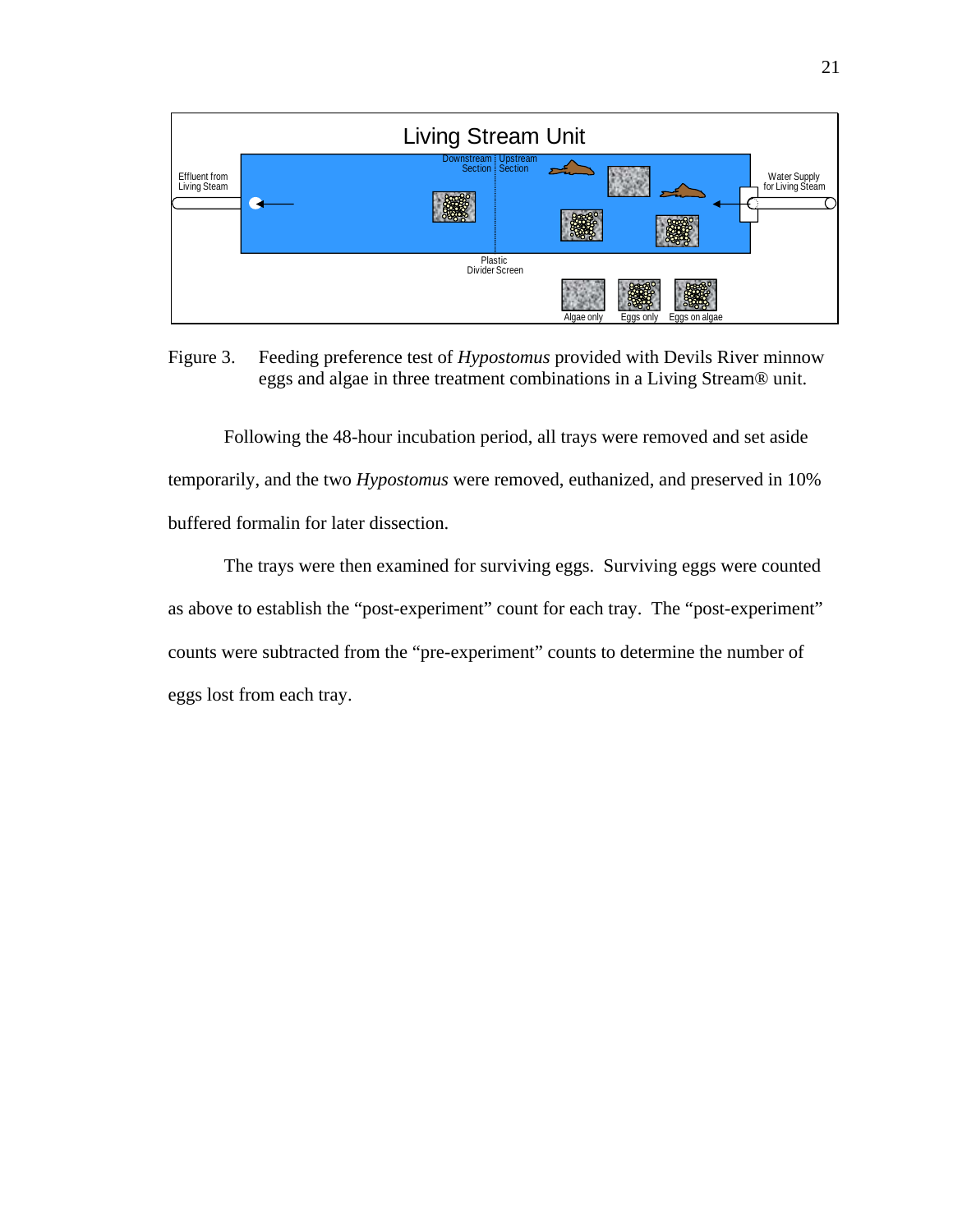## **RESULTS**

## *Reproductive Biology*

#### **Visual-based ovarian classification**

Eighty-seven *Hypostomus* were collected for the reproductive study from January to December of 2005. The minimum number of fish collected per month was six, and the maximum 10, except for February, when no fish were collected. Fifty-one of the 87 fish were females, but only 44 of these 51 females had ovaries that I could confidently assign to one of the five stages of ovarian maturity (as defined in Table 1). The frequencies with which these 44 females were assigned to the five maturity stages are reported in Table 2.

Seven of the 51 females had ovaries, which I could not confidently assign to one of the four stages of ovarian maturity. One of these remaining females was only 137 mm in total length, which is 43 mm shorter than the shortest of the 44 females with recognizably mature ovaries, and was therefore considered to be immature. However, the remaining six females were still considered to be sexually mature because the shortest of them (221 mm TL) was over 40 mm longer than the shortest of the other 44 females with recognizably mature ovaries (180 mm TL).

### **Validation for visual-based scale**

In order to validate the macro based scale the micro based scale was created by examining a subset of approximately 100 oocytes from each of the four Mature 2 and 17 Ripe ovaries (2,058 oocytes; actual range 45-106 per ovary). The estimated mean

22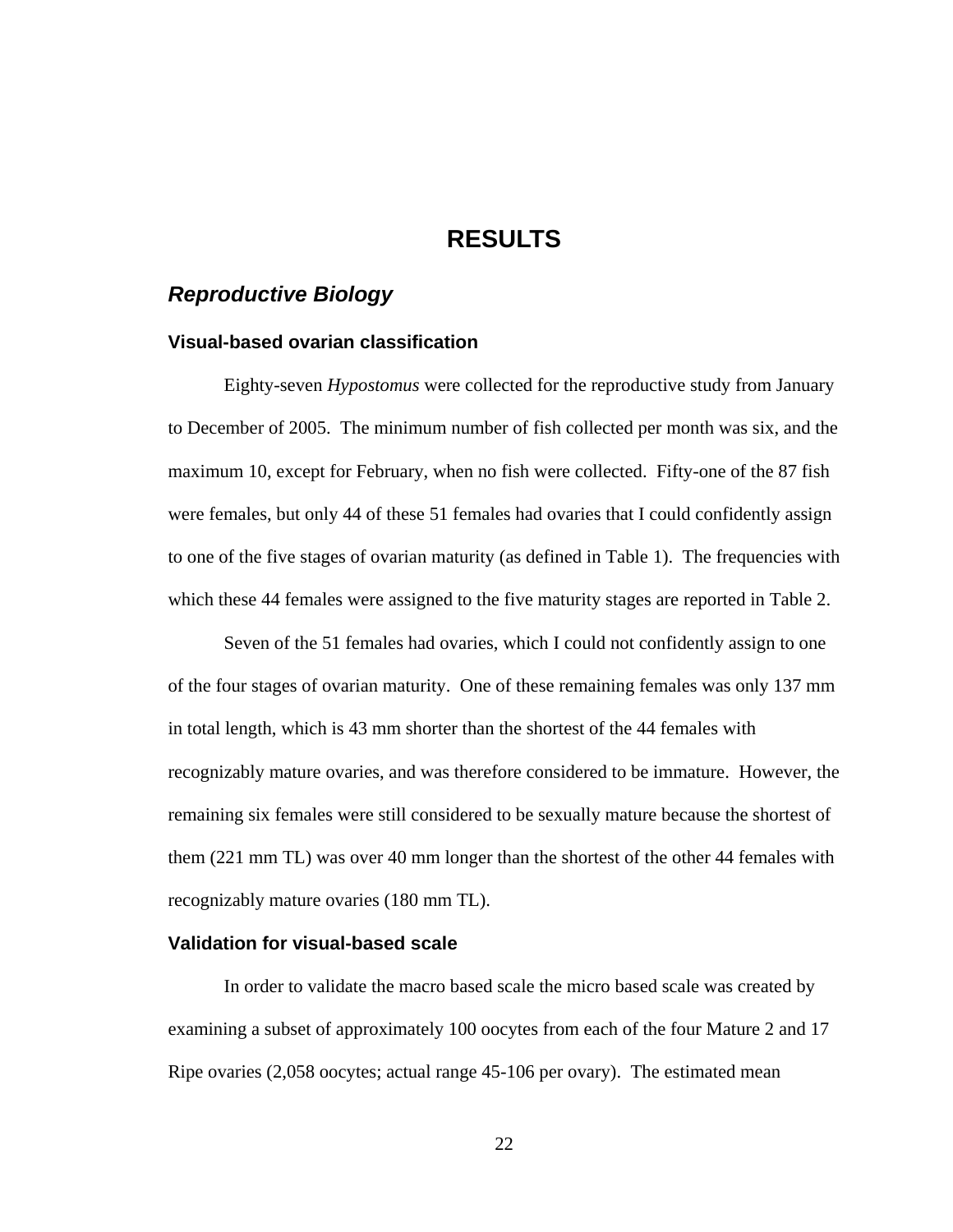diameter of vitellogenic oocytes for the four Mature 2 ovaries ranged from 0.98 mm to 2.31 mm, while the corresponding range for the 17 Ripe ovaries was 2.09 mm to 3.74 mm.

| Table 2. | Frequency of occurrence of the five ovarian maturity stages among 50 |
|----------|----------------------------------------------------------------------|
|          | females, as assigned by the visual-based scale.                      |

| Visual-based Assignment Criteria          |                                  |                                        |  |
|-------------------------------------------|----------------------------------|----------------------------------------|--|
| Appearance                                | % Volume of<br><b>Gut Cavity</b> | Frequency of<br><b>Maturity Stages</b> |  |
| yellow/pink,<br>opaque/grainy             | $<$ 10 to 20                     | Mature 1<br>$(n=16)$                   |  |
| yellow/white,<br>transparent/smooth       | 21 to 30                         | Mature 2<br>$(n=5)$                    |  |
| yellow/pink/orange,<br>transparent/smooth | 31 to $75+$                      | Ripe<br>$(n=16)$                       |  |
| light yellow/white,<br>transparent/grainy | $<$ 10 to 20                     | Recovery<br>$(n=7)$                    |  |
| white,<br>transparent/smooth              | $<$ 10                           | Resting<br>$(n=6)$                     |  |

The diameters of the 341 oocytes from the four Mature 2 ovaries were pooled separately from the 1,717 oocyte diameters from the 17 Ripe ovaries, and these two sets of oocyte diameters were then cast into separate size/frequency-distribution graphs (Figure 4). The range of oocyte diameters from these two developmental stages overlapped considerably (0.68-3.91 mm for Mature 2 oocytes and 1.3-4.5 mm for Ripe oocytes), however, there appeared to be one distinct modal diameter for oocytes in Mature 2 ovaries and two modal diameters for oocytes in Ripe ovaries. The two peaks in oocytes diameter for Ripe ovaries were concentrated around 2 mm and 3.3 mm. The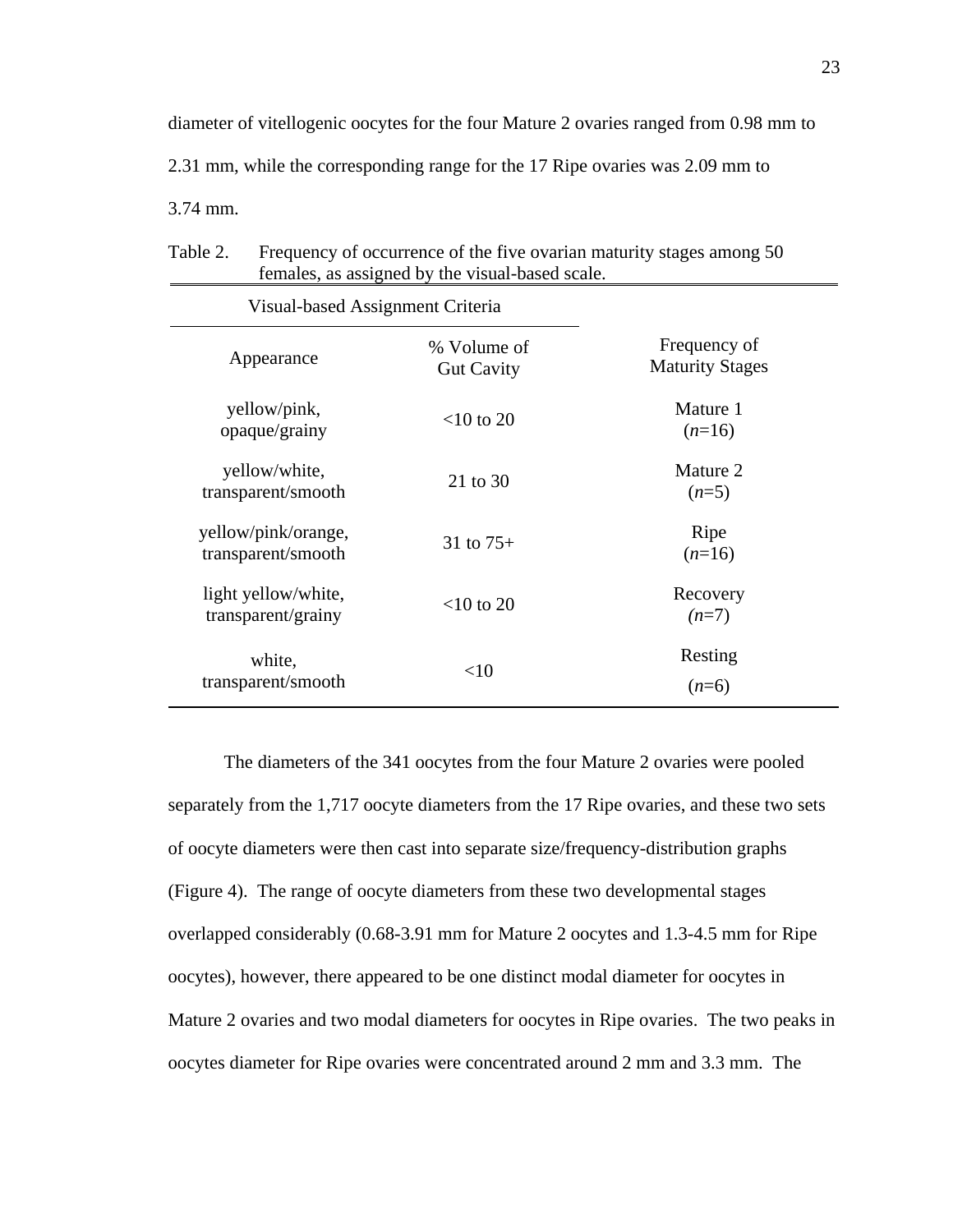largest modal diameter of oocytes from the Ripe ovaries was substantially larger that the modal diameter of oocytes from Mature 2 ovaries (2.1 mm).



Figure 4. Size-frequency distribution of oocytes taken from *Hypostomus* ovaries classified into the Mature 2 (bottom) and Ripe (top) stages.

### **Seasonal variation in** *Hypostomus* **spawning activity**

The mean monthly GSI values for female *Hypostomus* having ovaries classified as Mature 1, Mature 2, Ripe, or Recovery are reported in Figure 5. In general, GSI values were higher in the months of March to September than in other months.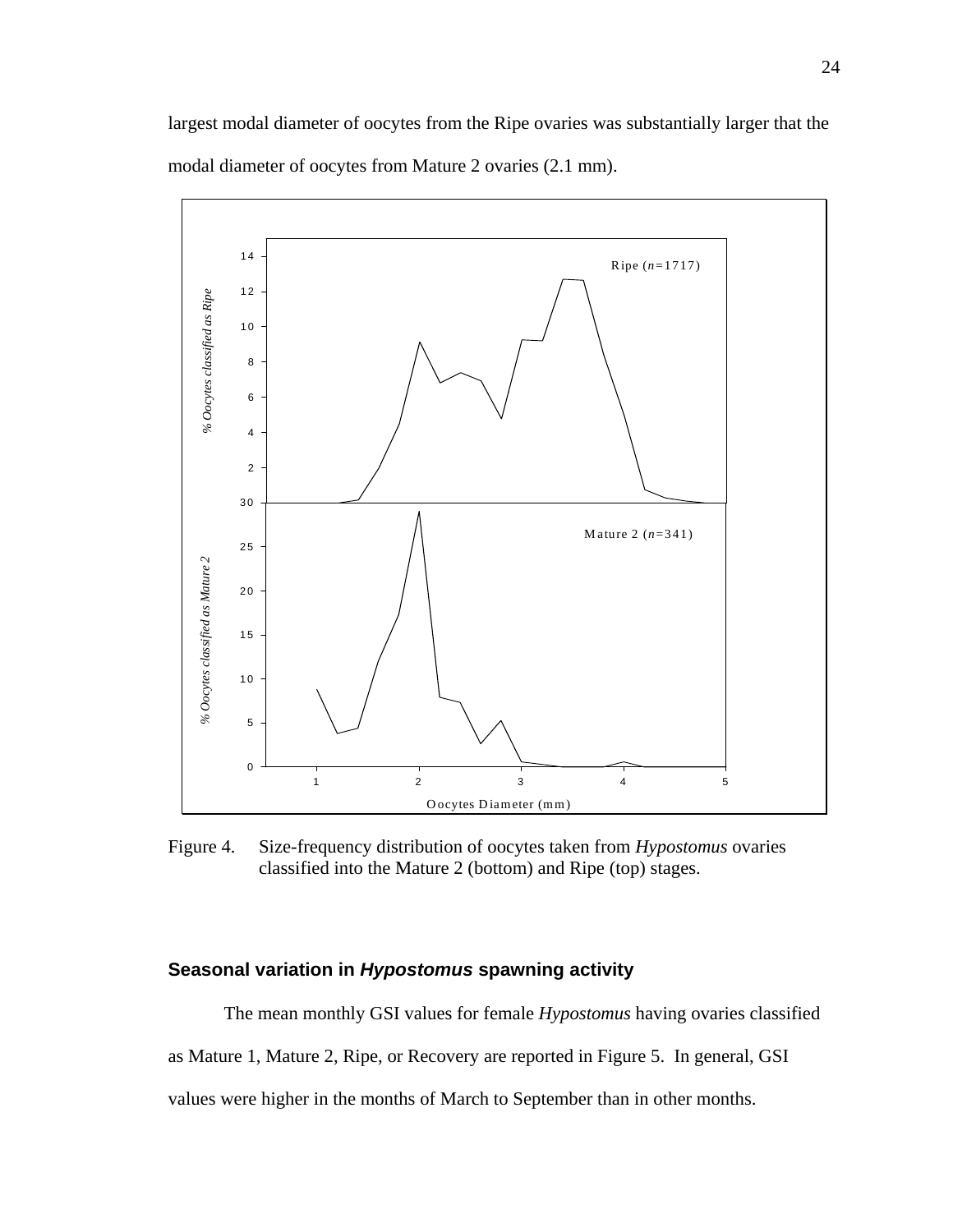

Figure 5. Monthly variation in the mean GSI for all female *Hypostomus* with ovaries classified as Mature 1, Mature 2, Ripe and Recovery (*n*=44).

The monthly variation in the results of the visual-based classification scale is reported in Figure 6. Because of very small representation of the Mature 2 stage in several months, I decided to pool the data for the Mature 1 and Mature 2 stages each month. Note that Ripe ovaries only occurred from March through September.

### **Seasonal and environmental factors affecting** *Hypostomus* **spawning activity**

Monthly GSI and percent frequencies of maturity values did not appear to vary with rainfall totals, river discharge rates, or air temperature (Figure 7). Water from the San Marcos Springs fluctuates very little in temperature throughout the year and therefore was not considered to be a factor that would influence changes in *Hypostomus*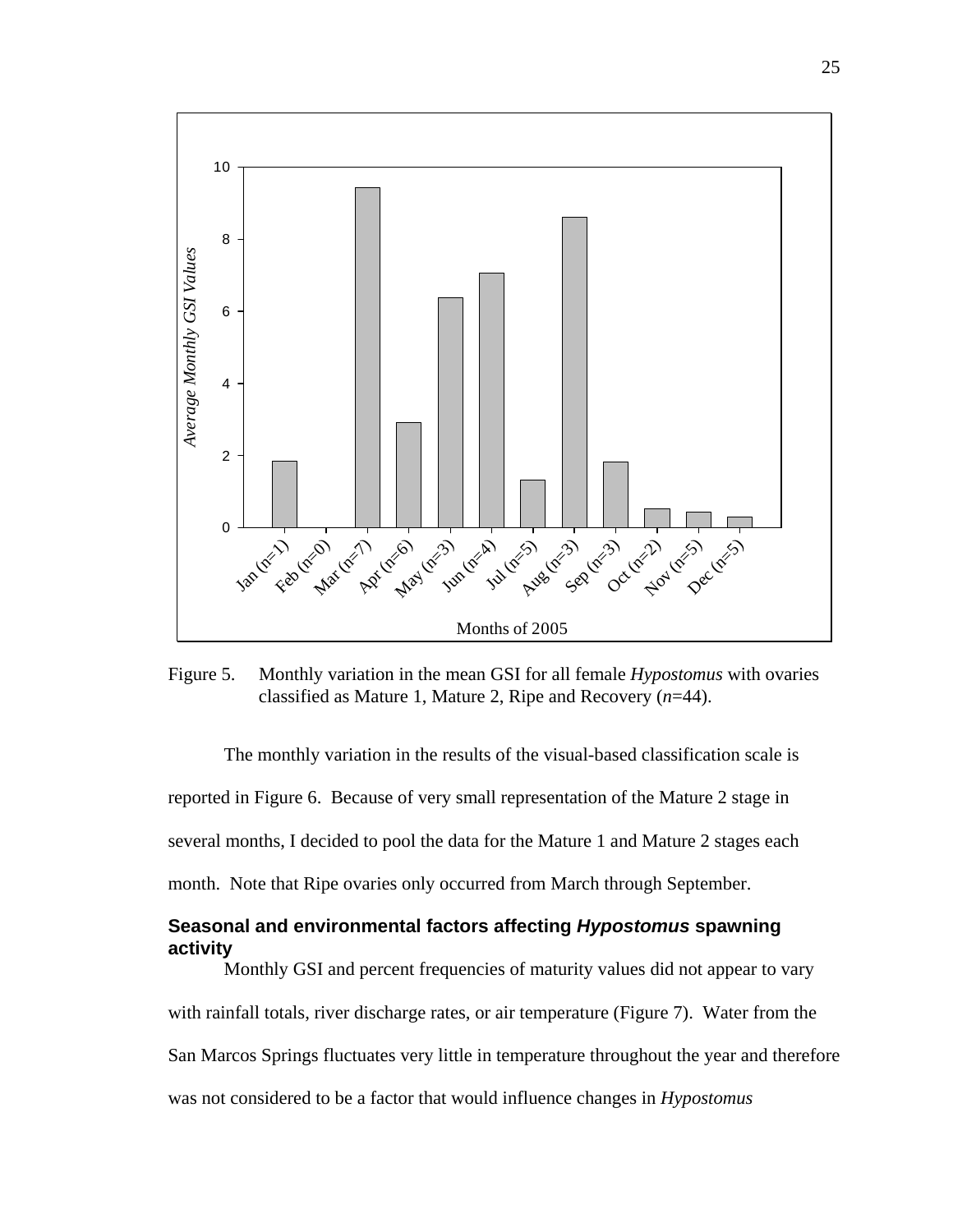reproductive behavior. The larger GSI values, which occurred in the spring and summer months, occurred in the same seasons that longer photo periods occur. Although there are some variations in the pattern of monthly photo periods when compared to the monthly GSI values, photo period was the only environmental factor investigated in this study that increased and decreased in the same seasons that GSI values increased and decreased.



Figure 6. Monthly variation in the percent frequency of 50 *Hypostomus* ovaries assigned to Mature 1 & 2 pooled, Ripe, Recovery, or the Resting state.

### **Fecundity**

Fecundity for the San Marcos *Hypostomus* population was estimated from the number of oocytes found in the 17 ovaries classified as Ripe during the 2005-breeding season. All 12,691 oocytes studied from these Ripe ovaries appeared to be in a mid- to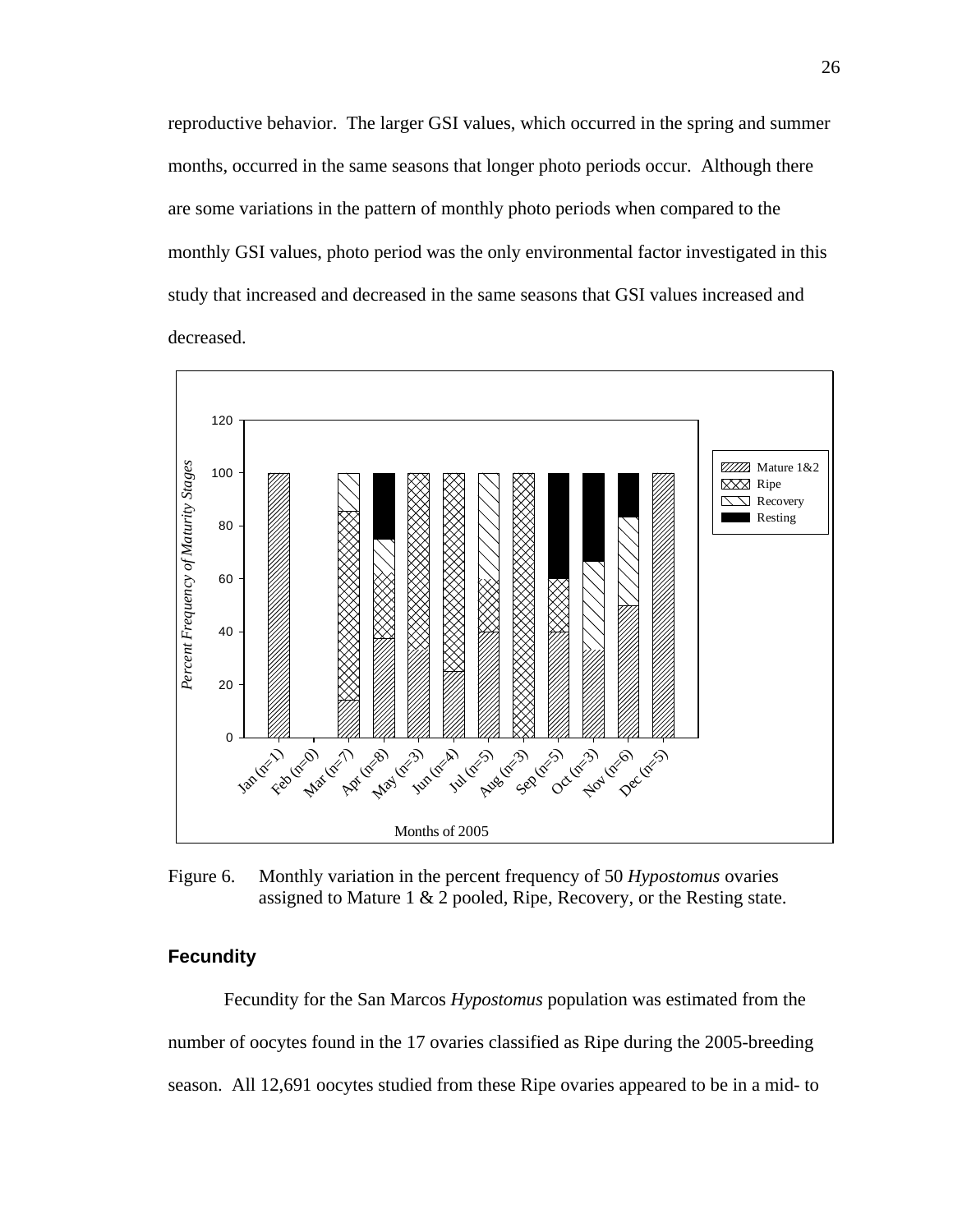late-vitellogenic growth phase. The fecundity estimates for these 17 fish varied from 871 to 3,367 oocytes per ovary with a mean of 2,109 per ovary.

#### **Spawning frequency within a breeding season**

The spawning frequencies for individual fish were investigated by examining a subset of approximately 100 oocytes from each of the four Mature 2 and 17 Ripe ovaries (actual range 45-106 oocytes per ovary). Oocyte size frequency distributions for each of the 21 fish were plotted in separate graphs (Figure 8).

## *Foraging Effects on Eggs*

#### **Effects of** *Hypostomus* **foraging on fountain darter eggs**

The foraging activities of *Hypostomus* appeared to negatively affect survival rate of fountain darter eggs. The total survival rate of eggs in the eggs-only treatment (two halfrounds with 135 and 24 eggs) was only 2.5 % (1 and 3 eggs, Figure 9). The survival rate of eggs in the eggs-plus-algae treatment (79 and 25 eggs) was 31 % (23 and 9 eggs,

Figure 9). When the survival rates of eggs on the four half-rounds were tracked separately, a slightly different but consistent picture emerged. Survival of eggs on the two eggs-only half-rounds was 1% and 13% for a mean of 7%, while the corresponding egg survival rate on the two eggs-plus-algae half-rounds was 36% and 29% for a mean of

33% (

Figure 10).

The egg-loss control procedure showed that few, if any, eggs can be expected to spontaneously detach from half-rounds in a 48-hour period in the absence of *Hypostomus*. Indeed, the total survival rate of eggs on the half-rounds in the two control aquaria (one half-round each, initially with 16 and 10 eggs) was 92% (14 and 10 eggs).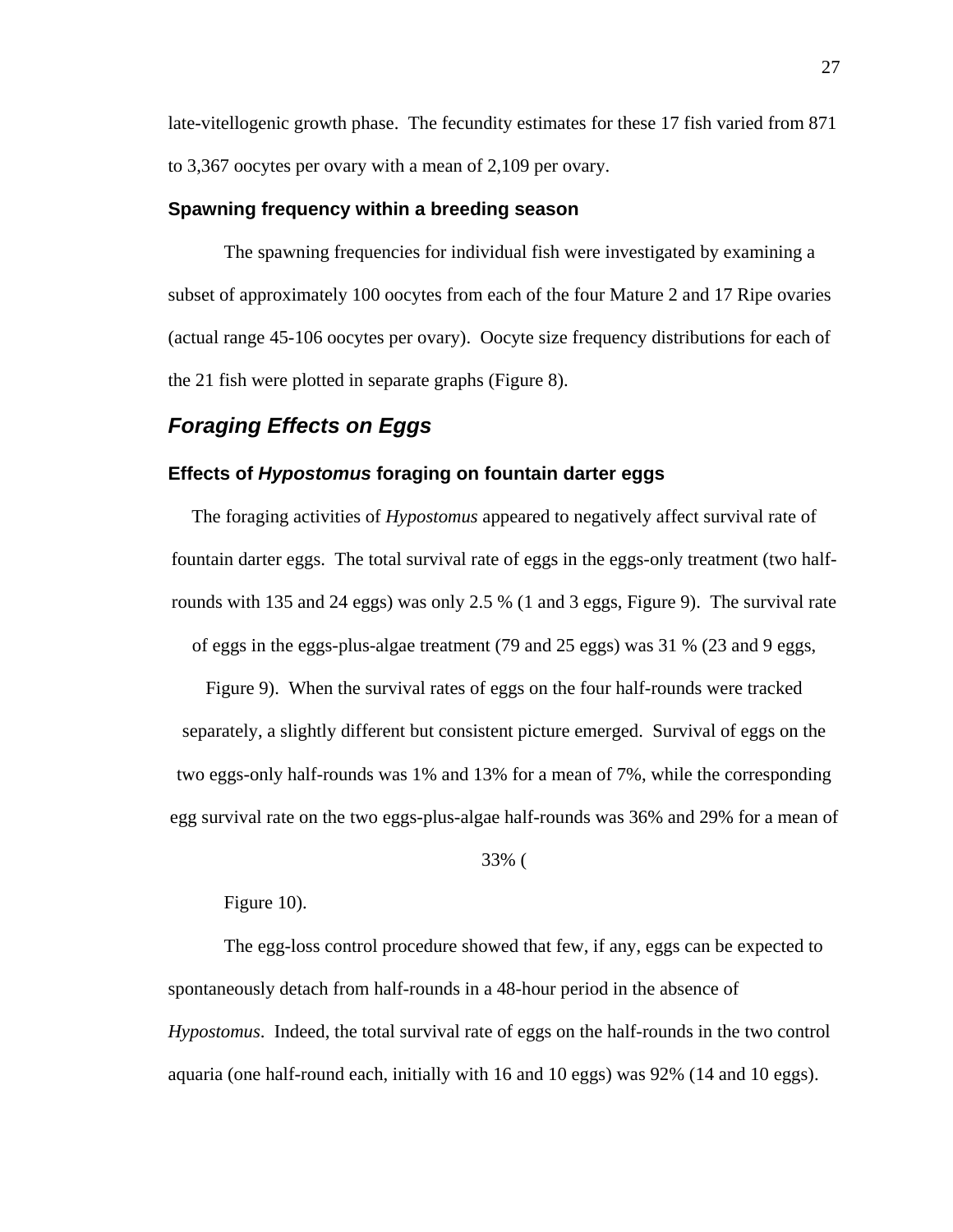In contrast, egg survival on the half-rounds in the two adjacent aquaria with *Hypostomus* (Figure 2) was only 23% (30 and 43 eggs initially, 5 and 12 eggs after 48 h). Survival rate of eggs on the half-rounds in the two control aquaria was 88% and 100% for a mean of 94%, while the corresponding egg survival rate on the half-rounds in the two adjacent aquaria with *Hypostomus* was 17% and 28% for a mean of 22.5%.

It is important to note that seven eggs were found loose on the bottoms of the two egg-loss control aquaria containing *Hypostomus* (two from one aquarium and five from the other). These seven eggs had apparently been dislodged from the half-rounds by the *Hypostomus*. Although these seven eggs appeared to be intact, they were not counted as having survived the exposure to *Hypostomus* because they would probably have little chance of survival in the wild after having been physically dislodged and left to drift. In contrast, no detached eggs were recovered from the bottom of the two control aquaria.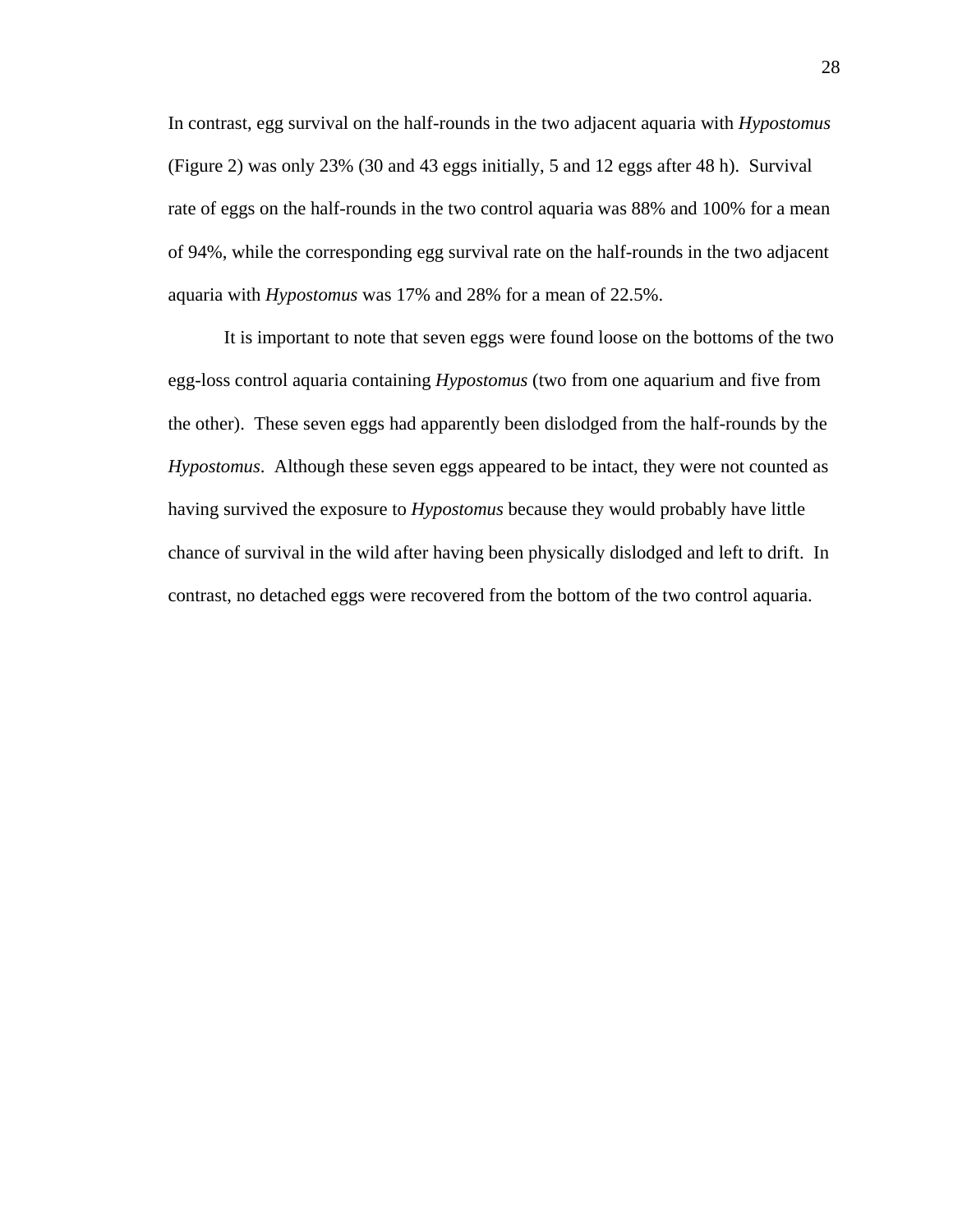

Figure 7. Discharge rates, rainfall totals, and mean monthly hours of daylight in the study site, compared to mean monthly GSI values for the San Marcos River *Hypostomus*.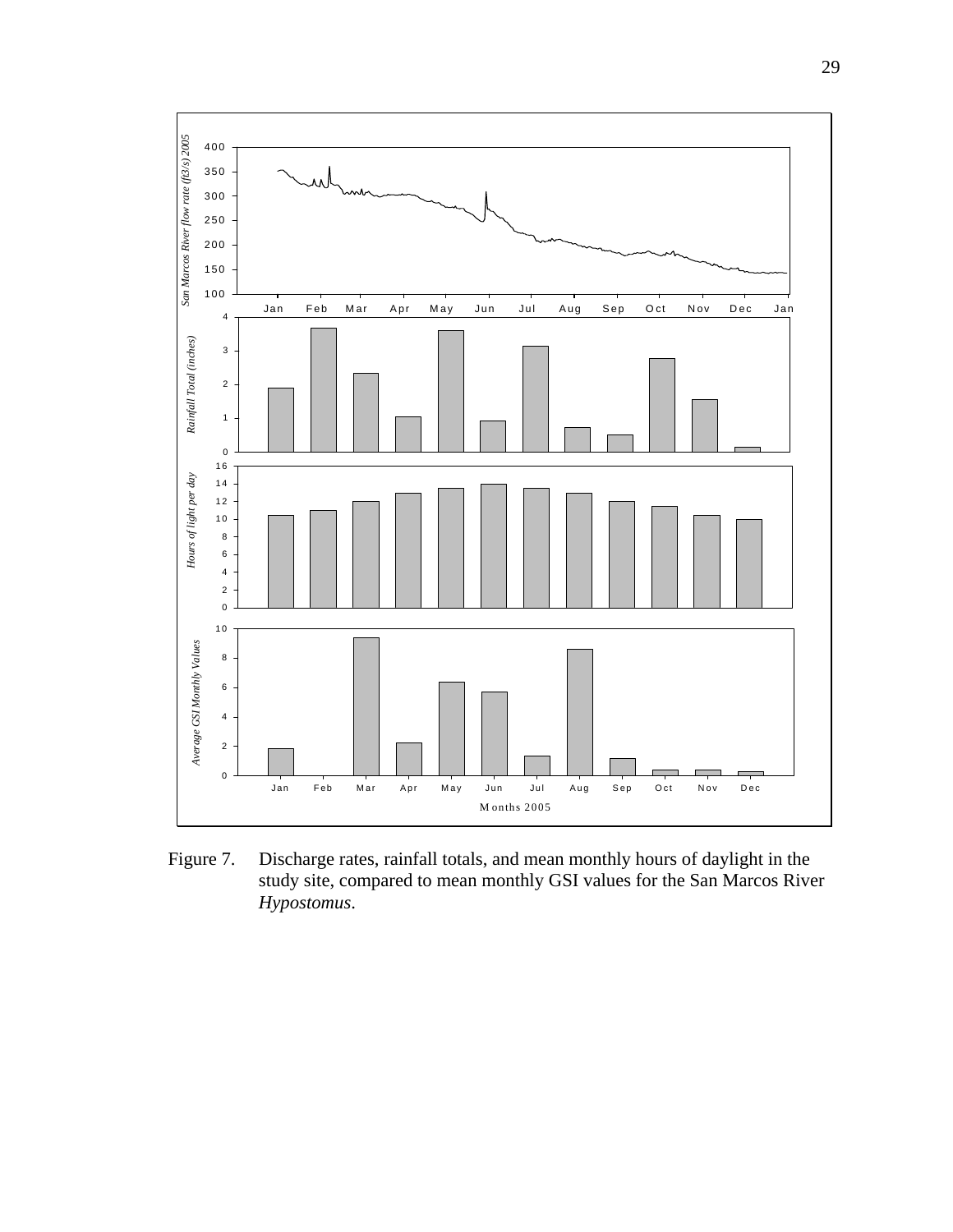

Figure 8. Oocyte size frequency distributions for 21 individual *Hypostomus* (17 Ripe ovaries; 4 Mature 2 ovaries "M") collected from January to December of 2005.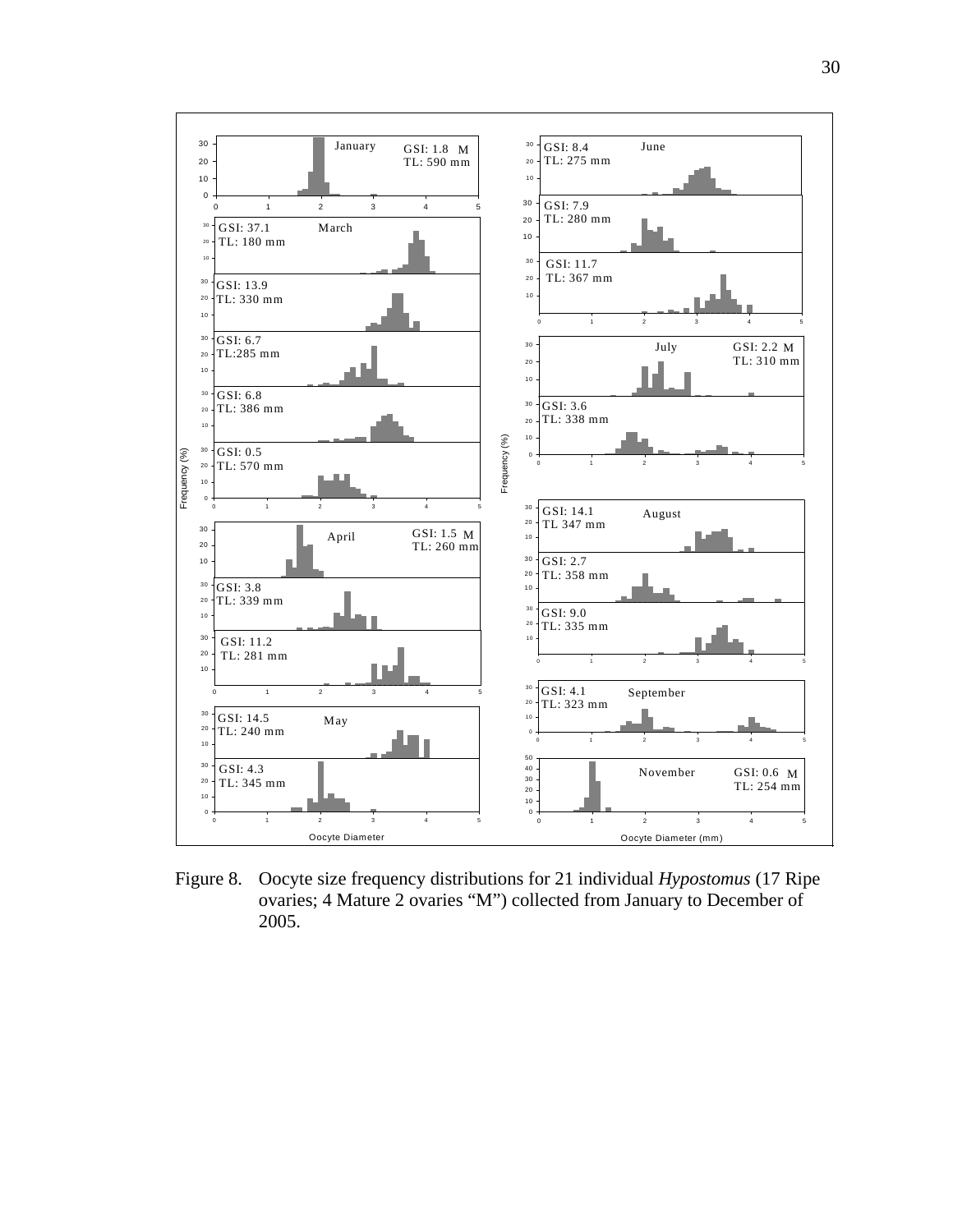

Figure 9. Numbers of fountain darter eggs on individual half-rounds in the eggs-only and eggs-plus-algae treatments before and after exposure to foraging *Hypostomus*.

After the egg-loss control procedure was completed, the two *Hypostomus* were

euthanized and dissected. Three intact fountain darter eggs were recovered from the

upper intestines of the two *Hypostom* 

#### **Error! Objects cannot be created from editing field codes.**

Figure 10. The survival rate of fountain darter eggs on the two half-rounds in the eggsonly treatment and the two half-rounds in the eggs-plus-algae treatment after exposure to foraging Hypostomus for 48 h.

#### **Effects of** *Hypostomus* **foraging on eggs of the Devils River minnow**

Foraging *Hypostomus* appeared to also have some deleterious effects on the

survival rate of Devils River minnow eggs (Figure 13). Egg survival rate in the eggs-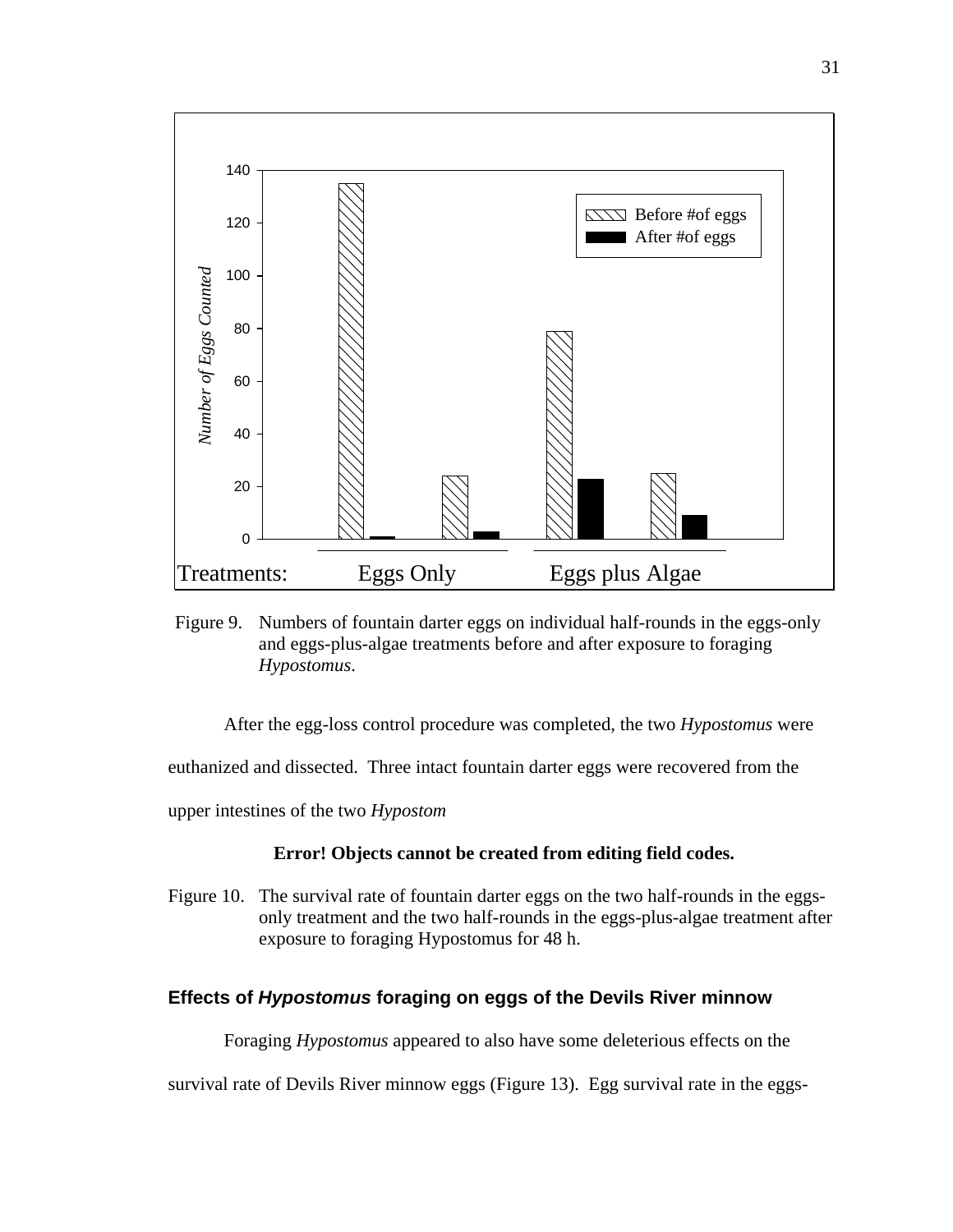only treatment was 71 % (one tray; pre-experiment count 185, post-experiment count 132, Figure 14). Egg survival rate in the eggs-plus-algae treatment was 56 % (one tray; pre-experiment count 82, post-experiment count 46, Figure 14). Although egg survival rates in the two treatment trays were slightly lower than in the control tray (81 %; one tray; pre-experiment count 85, post-experiment count 69, Figure 14), the Devils River minnow eggs did not appear to be as threatened by the foraging activities of *Hypostomus* as were eggs of the fountain darter.



Figure 11. Numbers of eggs on individual half-rounds in the egg-loss control procedure before and after incubation period.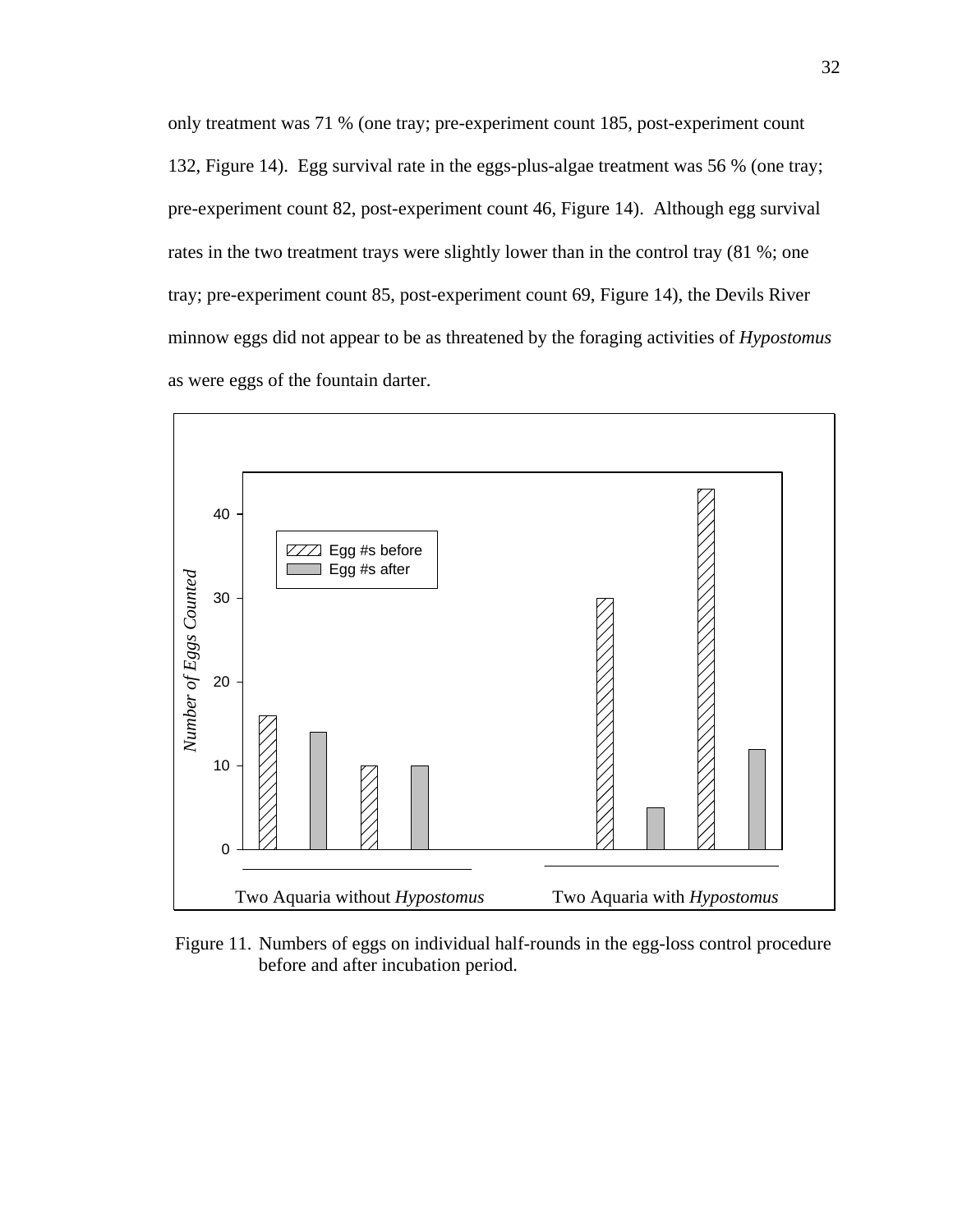No Devils River minnow eggs were recovered from the digestive tract of the *Hypostomus*, and so there was no evidence of positive trophotaxy by foraging *Hypostomus* towards Devils River minnow eggs

It is important to note that the preparation of all three trays in the Devils River minnow experiment necessitated a great deal of egg handling. This handling could have affected the number of eggs in the final counts because it reduced the adhesiveness of the eggs, which could have allowed eggs to drift out of the trays in which they had been placed. However, such reduction in the counts would not likely result in any bias.



Figure 12. The 48-hour survival rate of fountain darter eggs in the egg-loss control procedure; the half-rounds in the two control aquaria without fish versus survival on the half-rounds in the two aquaria with *Hypostomus*.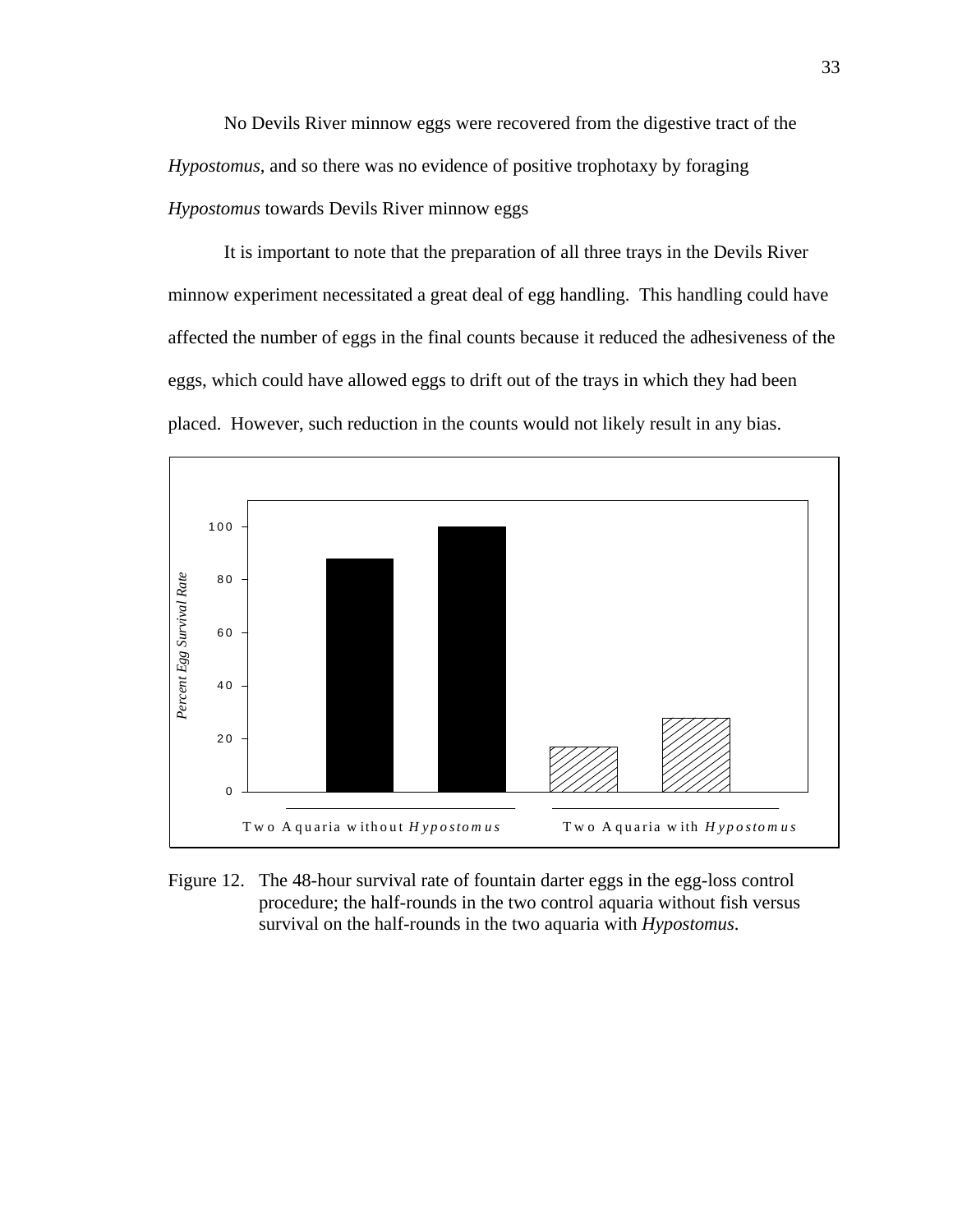

Figure 13. The percent of Devils River minnow eggs remaining in experimental egg trays after exposure to foraging *Hypostomus* for 48 h.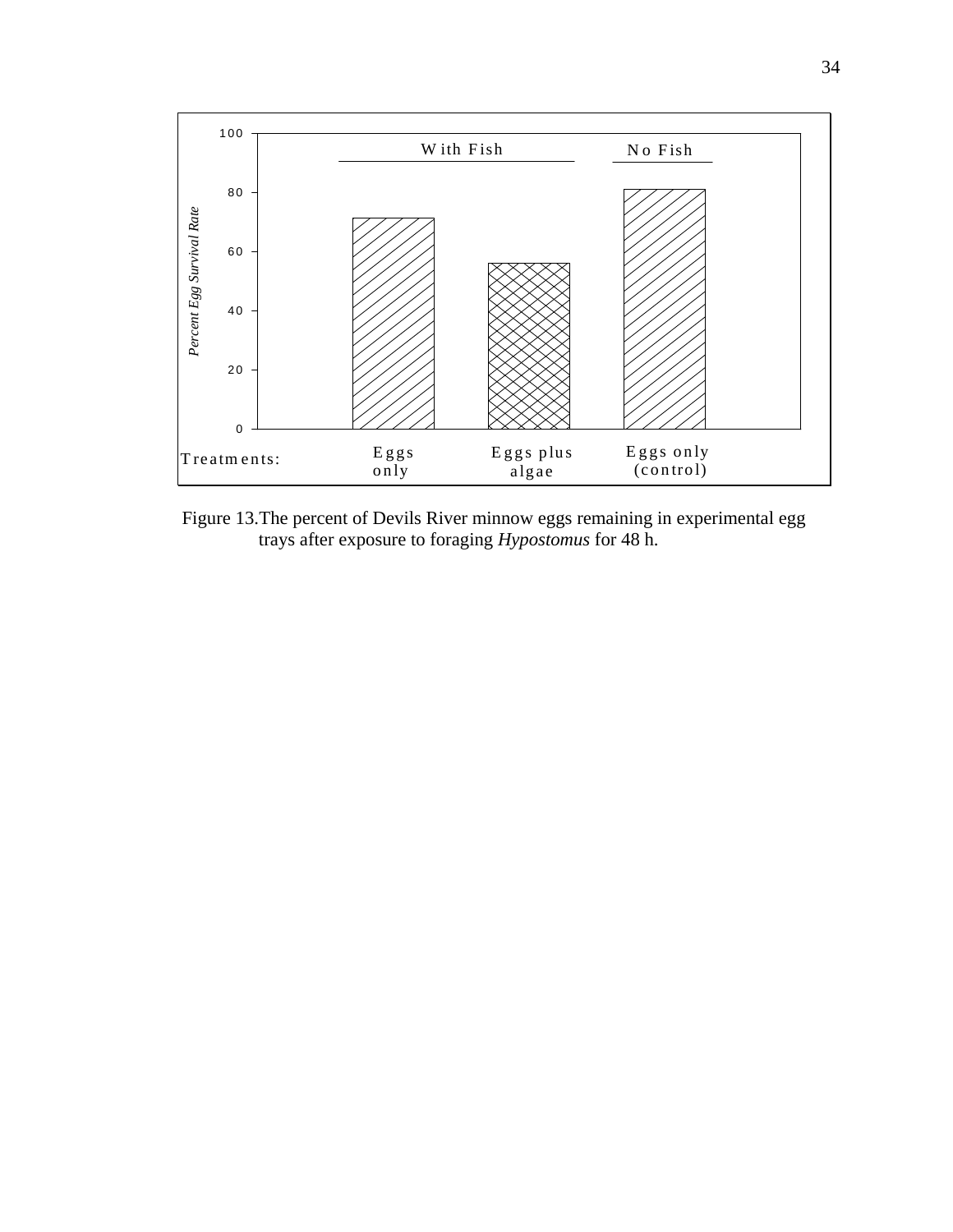

Figure 14. Numbers of Devils River minnow eggs in the eggs-only and eggs-plus-algae trays and the control tray before and after exposure to foraging *Hypostomus* for 48 h.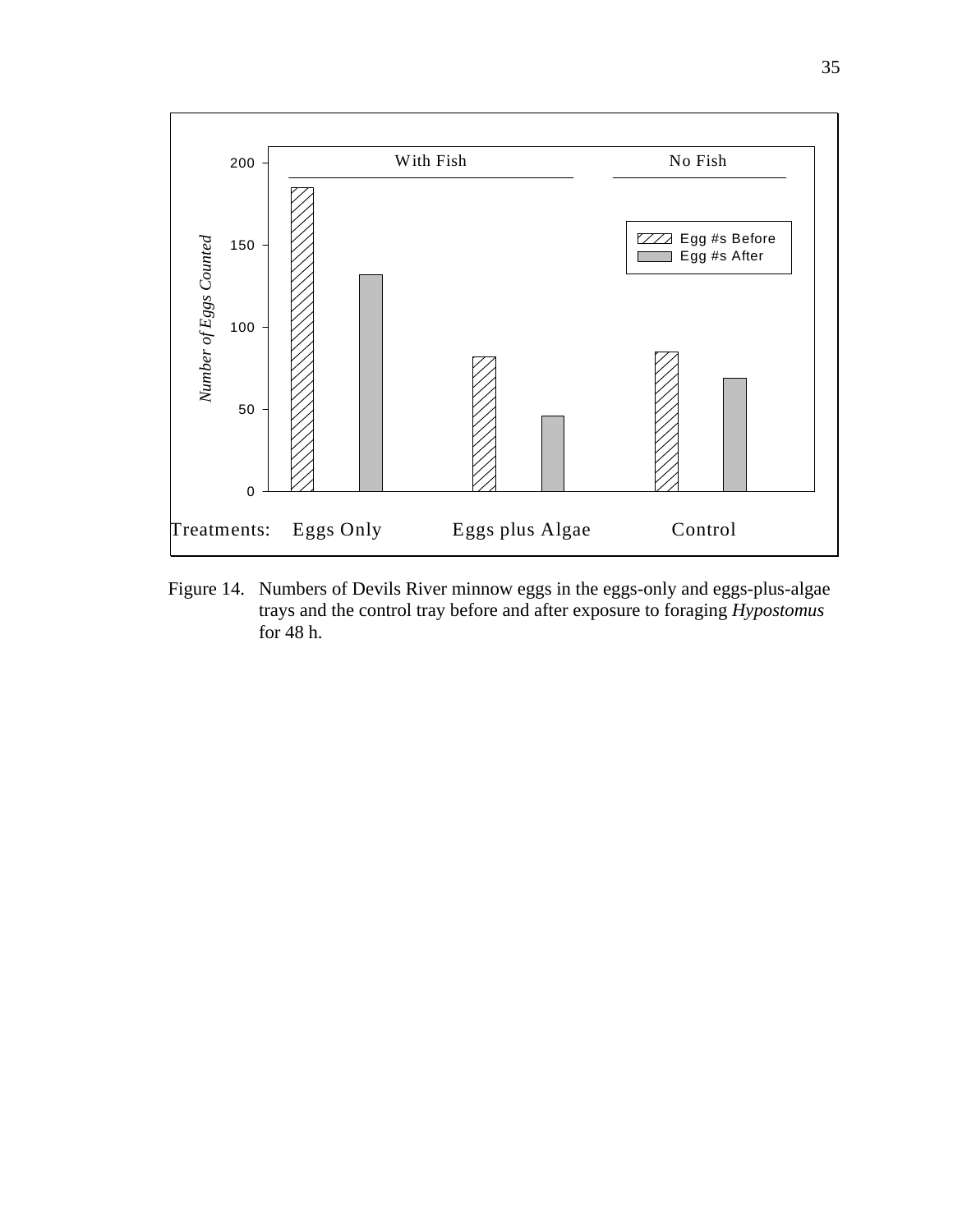## **DISCUSSION**

## *Reproductive Study*

Spawning activity of armored catfishes in the native South American habitat peaks during the fall and winter months (Mazzoni and Caramaschi 1997a,b; Duarte and Araújo 2002), and has been linked to fluctuations in water temperature (Mazzoni and Caramaschi 1997a,b), as well as to seasonal peaks in rainfall that result in inundation of the flood plain (Power 1984b).

In contrast, the largest mean GSI values, and the highest frequency of Ripe ovaries for the population of *Hypostomus* living in the San Marcos River were recorded from March through September, suggesting that the spawning activity in the Northern Hemisphere is seasonally opposite to that in the Southern Hemisphere. While some other authors have suggested that rainfall events, river discharge rate, and/or water temperature might influence seasonal spawning patterns of armored catfishes in the Southern Hemisphere (Power 1984b; Mazzoni and Caramaschi 1997a,b; Duarte and Araújo 2002), I could find no evidence that these factors had any influence on seasonal spawning patterns of the San Marcos River *Hypostomus*. Therefore, seasonal variation in photoperiod, which is opposite in the two hemispheres, seems to be the only environmental factor studied thus far that is associated with the seasonally opposite spawning patterns in both hemispheres.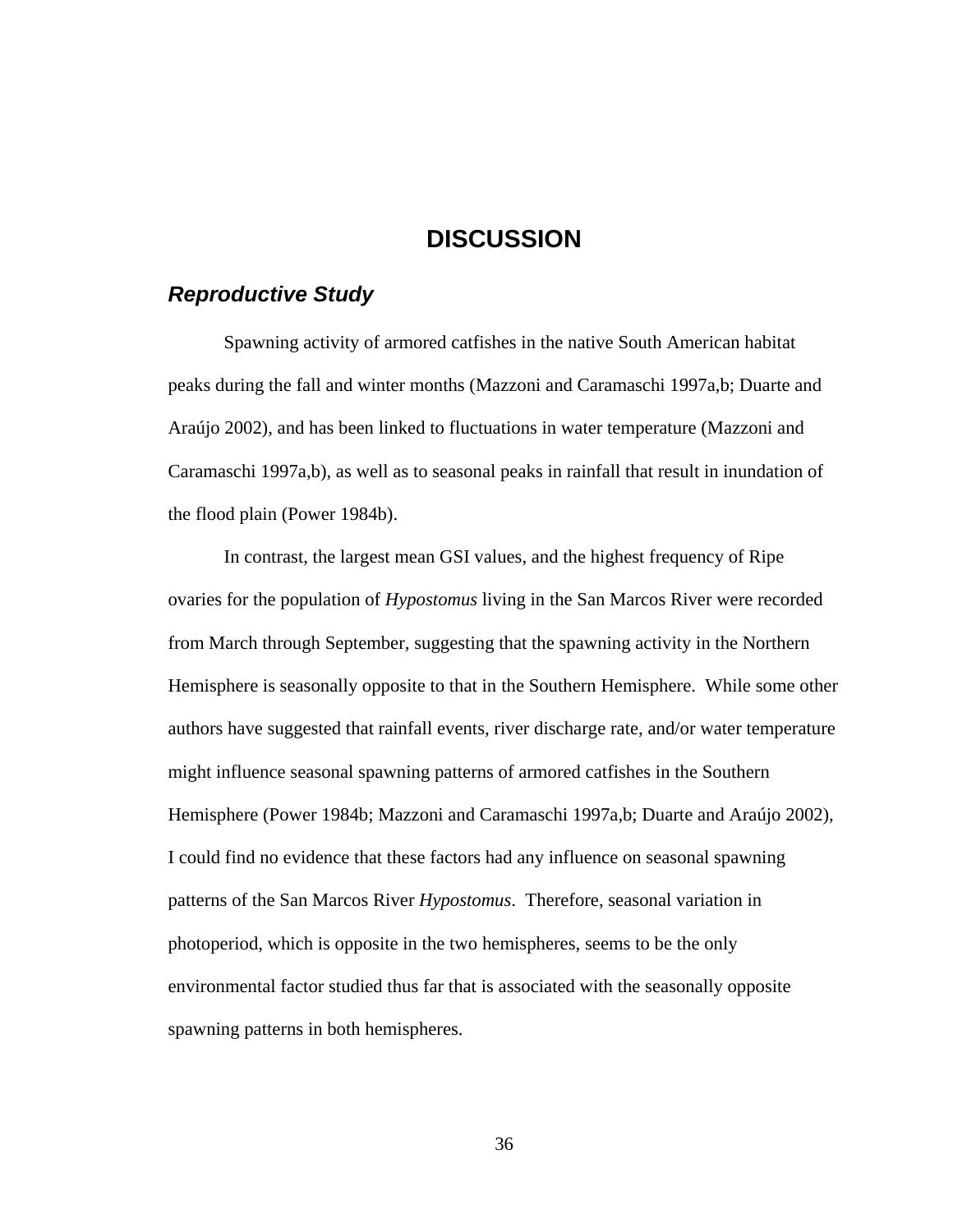Understanding environmental factors that could influence *Hypostomus* spawning behavior could be key to developing a population management strategy for these exotics. Any program established to control *Hypostomus* populations would also benefit from knowledge of how often individuals of the species spawn in a spawning season, as well as whether or not all individuals of the population spawn at the same time. Although there are many species of fishes that are known to participate in mass spawning events as a group, such as brown surgeon fish (Kiflawi et al. 1998) and *Brycon petrosus* (Kramer 1978), I found no literature reporting such occurrences among *Hypostomus* populations. As was mentioned earlier, *Hypostomus* are known to spawn in a colony in both native and non-native habitats, and it has been reported that, in native habitats, spawning occurs over many months with individuals spawning multiple times during the spawning season (Mazzoni and Caramaschi 1997a,b; Duarte and Araújo 2002).

Although *Hypostomus* in native habitats spawn asynchronously multiple times, it is not clear if this behavior is duplicated in populations introduced into the northern hemisphere. In an attempt to answer this question I considered four basic scenarios of spawning activity that could be applied to any hypothetical population of fish during a breeding season. These scenarios are as follows: (1) synchronous single-batch spawning – individual fish spawn synchronously with conspecifics only once per year during a seasonally restricted breeding season; (2) asynchronous single-batch spawning – individual fish spawn asynchronously with conspecifics once per year, at more or less random times over a seasonally broad breeding season; (3) synchronous multiple-batch spawning – individual fish spawn more than once per year and spawn synchronously with conspecifics, with two or more such synchronous spawning events occurring over a broad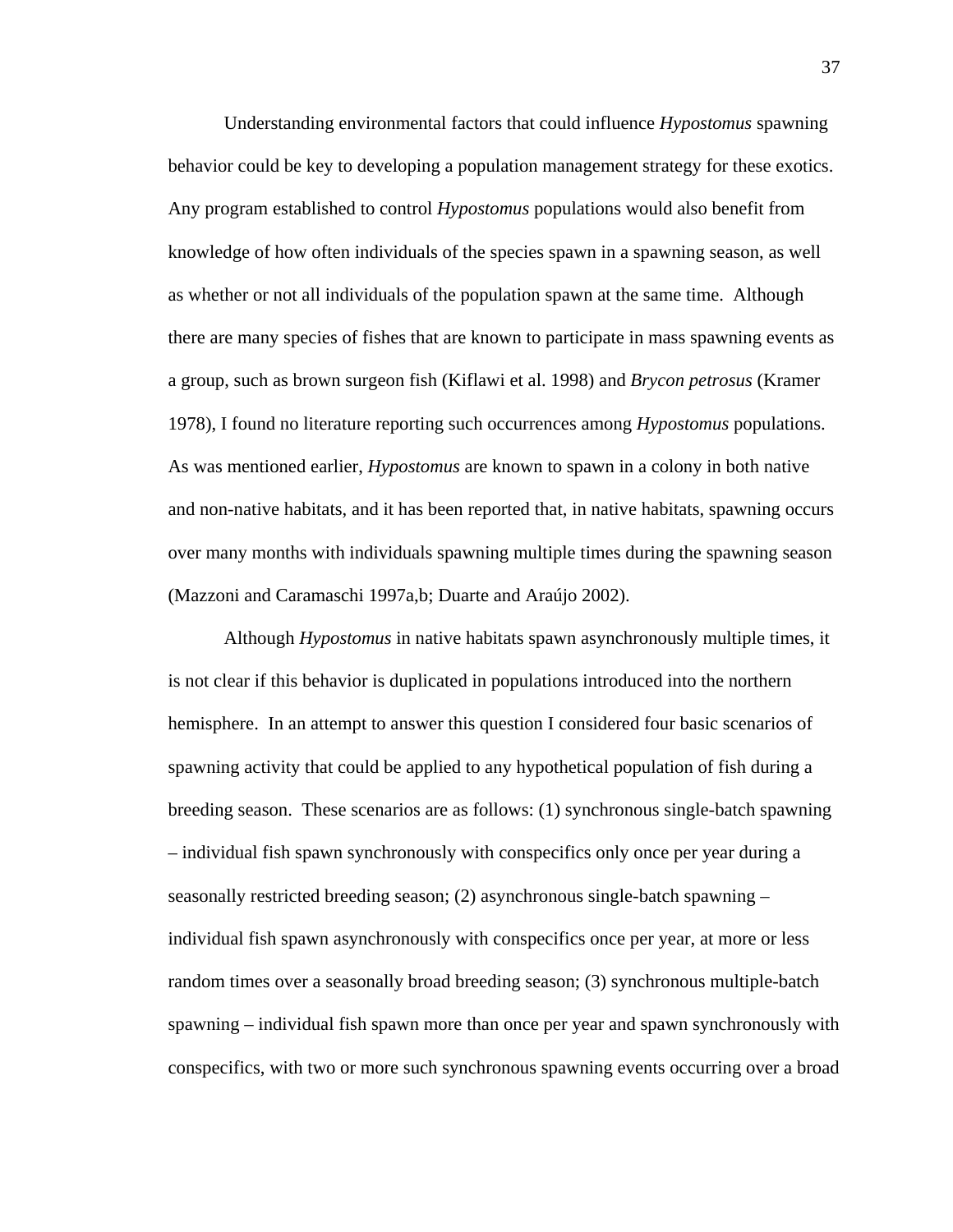breeding season; (4) asynchronous multiple-batch spawning – individual fish spawn more than once per year, but asynchronously with conspecifics at more or less random times over a broad breeding season. For each of the four spawning scenarios three hypothetical oocyte size frequency distribution graphs representing three typical fish were created (Figure 15). These hypothetical graphs were compared to the oocyte size frequency distribution graphs in Figure 8 and monthly GSI values reported in Figure 5 in order to discern which scenario is best suited to describe the frequency of spawning activity for the San Marcos River *Hypostomus* population.



Figure 15. Oocyte size frequency distribution graphs representing three individual fish in four hypothetical spawning scenarios: (1) synchronous single-batch spawning; (2) asynchronous single-batch spawning; (3) synchronous multiple-batch spawning; (4) asynchronous multiple-batch spawning.

Scenario-1 (synchronous single-batch spawning): This pattern would occur over a relatively short breeding season, possibly one or two months, and can be considered unlikely because the breeding season for *Hypostomus* in the San Marcos River appears to occur over seven months from March to September (Figure 5).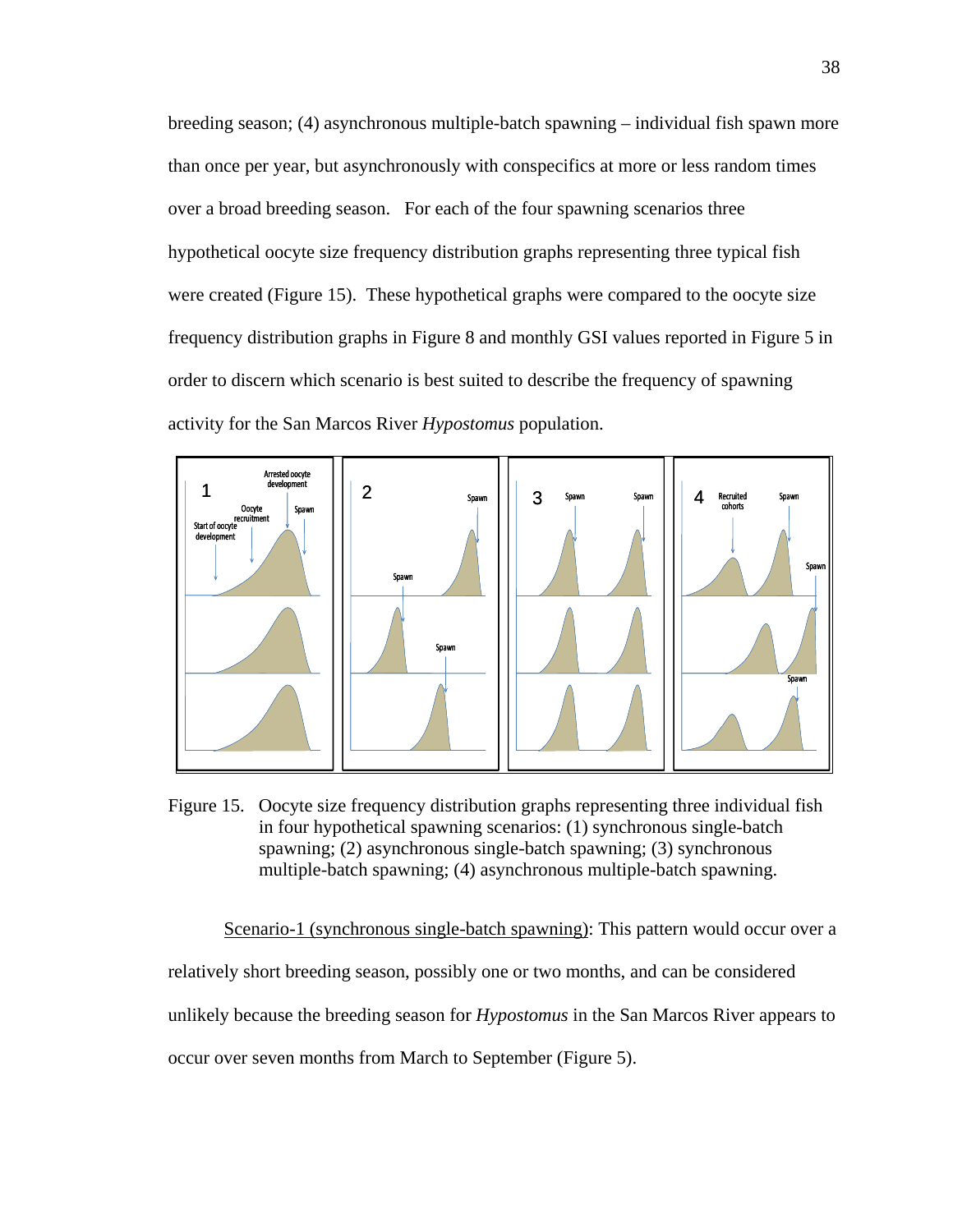Scenario-2 (asynchronous single-batch spawning): This pattern occurs over an extended breeding season of several months, however, individual fish spawn once during a breeding season asynchronously with conspecifics at random. Some, but not all, of the graphs in Figure 8 are very similar to the hypothetical graph for scenario-2. Therefore scenario 2 could be considered as a likely explanation for spawning patterns of the San Marcos River *Hypostomus.*

Scenario-3 (synchronized multiple-batch spawning): This pattern would occur over an extended breeding season of several months, similar to the breeding season of the San Marcos River *Hypostomus*. However, oocyte size frequency distribution graphs in Figure 8 do not the uniformity in the hypothetical graph for scenario-3 in Figure 15 and so this scenario can also be considered unlikely.

Scenario-4 (asynchronous multiple-batch spawning): This pattern is very similar to scenario-2, however individual fish spawn multiple-batches as opposed to singlebatches. There are a few graphs in Figure 8 that are very similar to the hypothetical graph for scenario-4 and therefore scenario-4 could also be considered as a likely explanation for spawning patterns of the San Marcos River *Hypostomus*.

Although *Hypostomus* of the San Marcos River are spawning asynchronously, it is not clear how many times individual *Hypostomus* spawn during a single breeding season. In fish that spawn multiple times during a breeding season, individual ovaries will have a continuous distribution of oocytes from primary (perinuclear) to advanced (vitellogenic) growth stages (Macchi and Acha 2000). In the literature, information on oocyte growth stages is paired with oocyte size frequency distribution graphs to determining how often an individual fish will spawn in a breeding season (Wallace and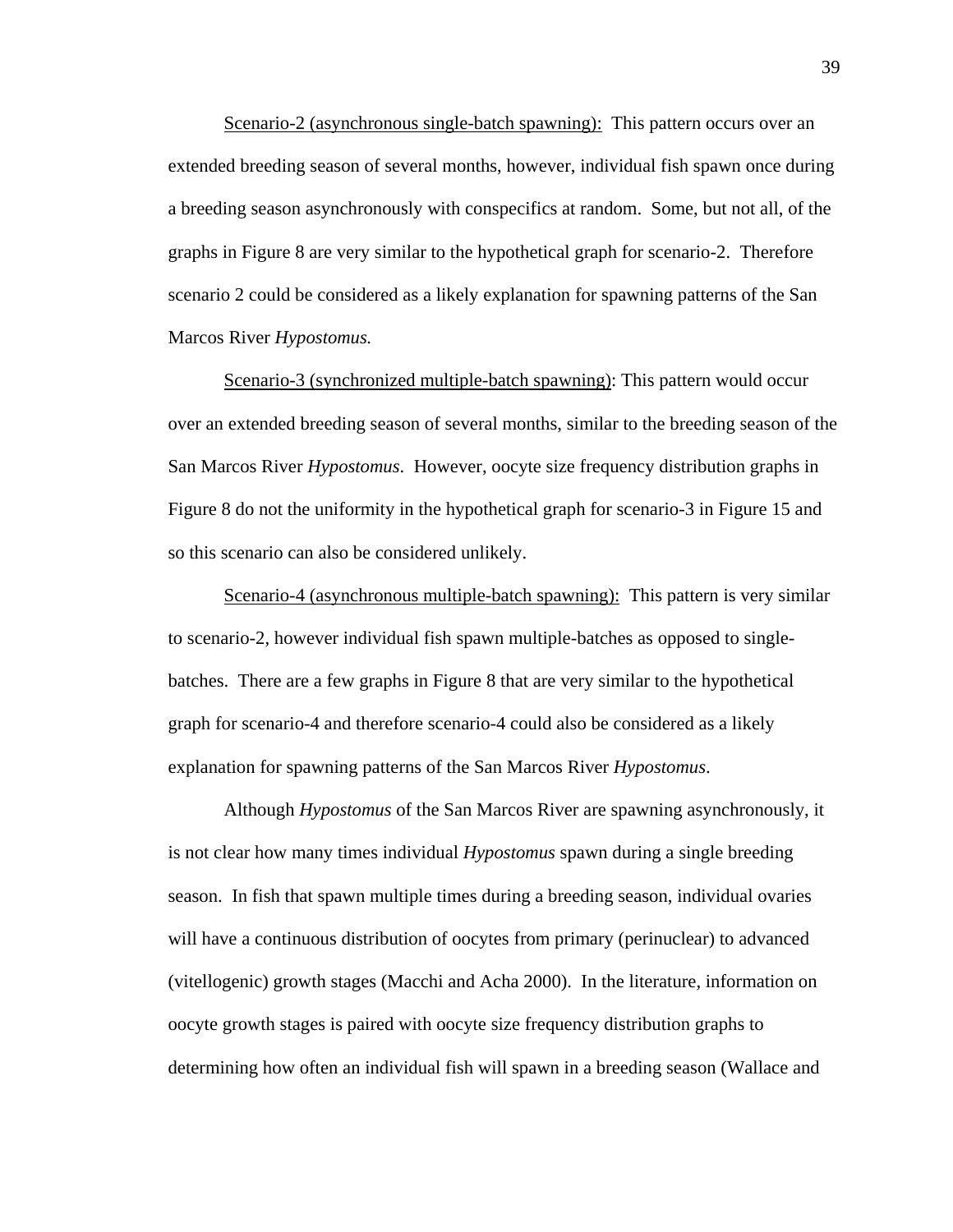Selman 1981). The growth stages of oocytes are reported on size frequency graphs in order to identify specific cohorts at different growth stages. Without information on the growth stages of the oocytes, these cohorts would be difficult to detect. The number of times an individual fish will spawn in a breeding season is often determined by the presents of a variety of cohorts in different growth stages. Oocyte size frequency distribution graphs for multiple-batch spawning species often look very different from each other (Zastrow et al. 1991; Rinchard and Kestemont 1996; Plaza et al. 2002; Harada et al. 2003; McBride and Thurman 2003; Dadzie 2007). Therefore, without oocyte growth stage data to compare with oocyte size frequency distribution data, distinguishing patterns of single-batch spawning fishes from multiple-batch spawning fishes can be extremely difficult to do with any degree of certainty.

Growth stages of oocytes for individual *Hypostomus* in the San Marcos River during a single breeding season was not investigated in this study. Also, the oocyte size frequency distribution data for *Hypostomus* in the San Marcos River could be influenced by fish length and seasonality because these variables were not kept orthogonal during this studies collection period. A minimal monthly sample size could possibly further confound the results of this study. Therefore, attempts to assess the number of times individual fish spawn during a single breeding season is severely hindered by these complications. However, similar *Hypostomus* species are reported to spawn multiple times in native habitats (Mazzoni and Caramaschi 1997a,b; Duarte and Araújo 2002), and multiple spawning is considered to be very common among teleosts (Wallace and Selman 1981; Barbieri and Barbieri 1985; Lowe McConnell 1991). Based on the data presented in Figure 5 and Figure 8, the *Hypostomus* of the San Marcos River are spawning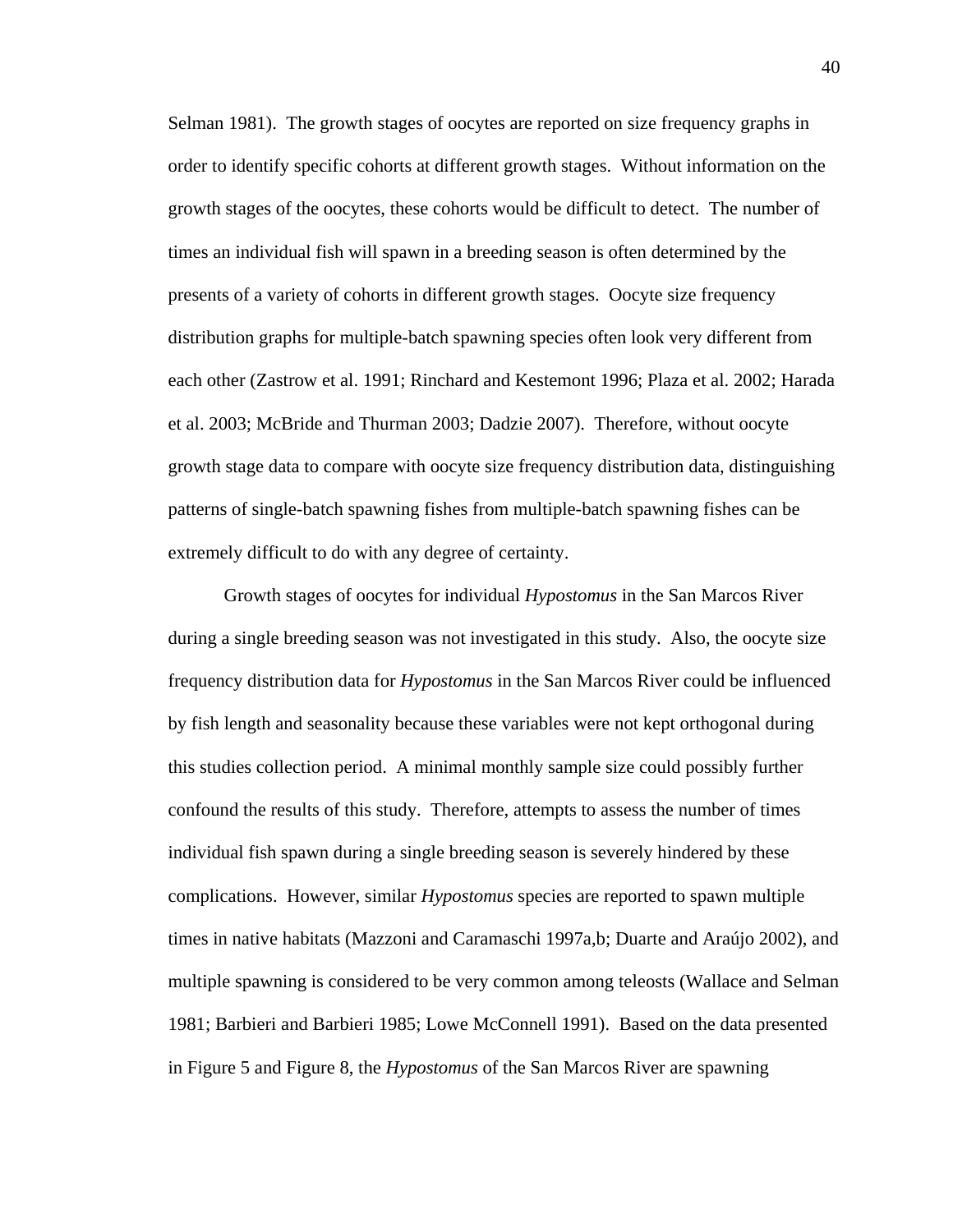asynchronously with conspecifics, and based on reports from the literature, it is likely that individual *Hypostomus* in the San Marcos River spawn multiple-batches in a single breeding season.

The over all reproductive potential for multiple-batch spawning fishes can be difficult to estimate, however fecundity estimates during a single breeding season were made for the *Hypostomus* in the San Marcos River by counting oocyte numbers in Ripe ovaries. Fecundity estimates for the unknown species of *Hypostomus* in the San Marcos River were compared with estimates made for known *Hypostomus* species in native habitats in order to determine a possible shift from *K* to *r* strategy in the novel habitat. Fecundity in the San Marcos River *Hypostomus* ranged from 871 to 3,367 oocytes per Ripe ovary, with a mean of 2,109. Duarte and Araújo (2002) examined *H. affinis* in the Lajes Reservoir and reported a range of 1,235 to 4,304 oocytes per Ripe ovary, with a mean fecundity of 2,373. Mazzoni and Caramaschi (1995) examined *H. affinis* and *H. luetkeni*, and reported mean fecundities of 1,784 and 845, respectively. Mazzoni and Caramaschi (1997b) later evaluated fecundity for multiple populations of *H. affinis* in the Paraiba do Sul River, southeast Brazil, and found mean fecundities ranging from 1,784 to 2,310 for these populations.

Bagenal (1966) suggested that fecundity could act as a density dependent regulatory mechanism, slowing fish population growth rate at higher densities and promoting a numerical increase of the population at lower densities. While the density of *Hypostomus* in the San Marcos River seems, on a subjective basis, to be high enough to induce crowding effects, the fecundity values for the San Marcos River population are not inconsistent with those of other South American populations reported above.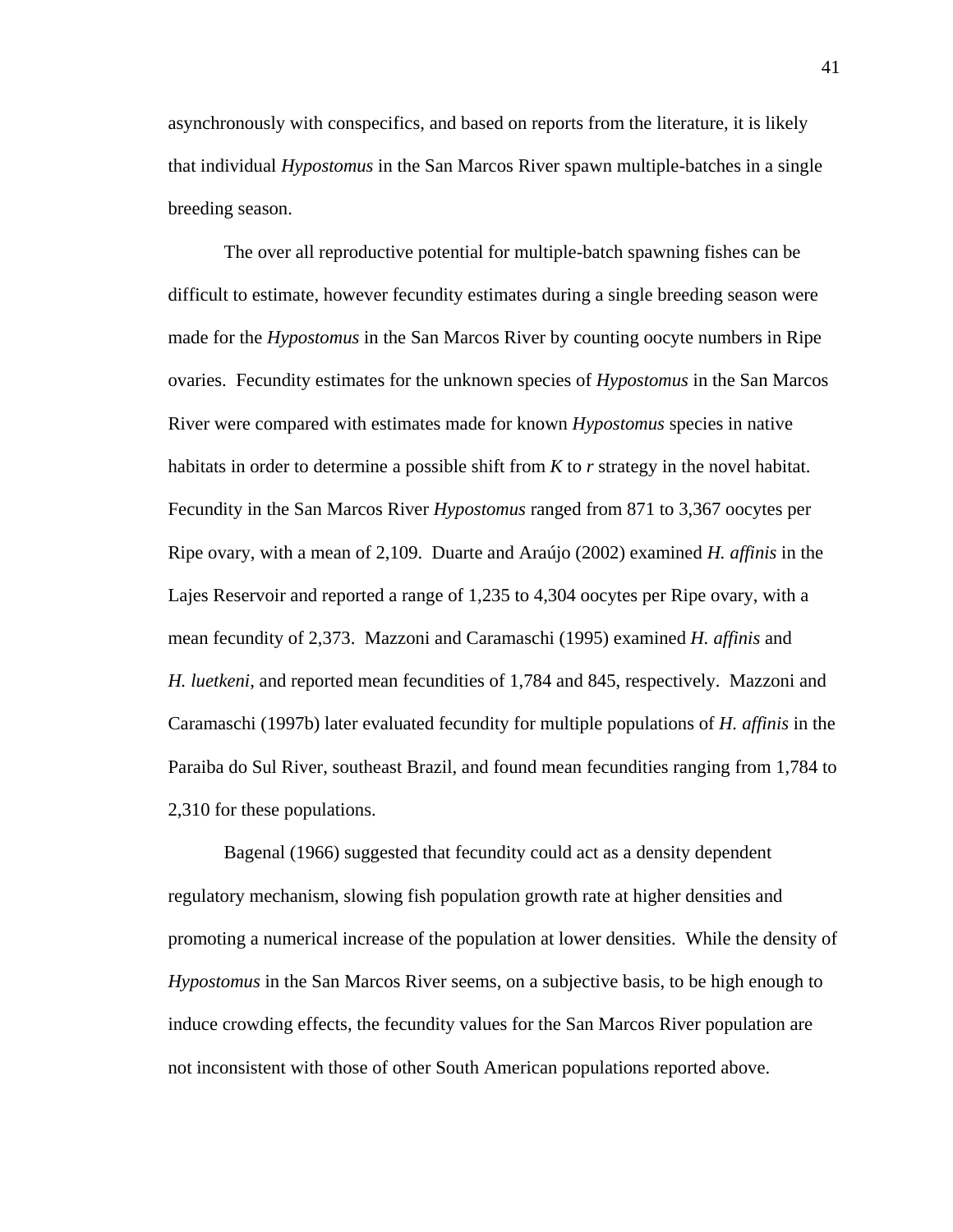Consequently, no conclusions regarding crowding effects were drawn using variation in oocyte counts.

When a population is under stress from a density dependent factor, such as crowding, such stress might cause a species to adaptively increase the number of eggs per spawn, which would necessarily result in a decrease in egg size (Tyler and Sumpter 1996). There was a maximum oocyte diameter of 4.5 mm and a mean oocyte diameter of 2.96 mm for Ripe ovaries of the San Marcos River *Hypostomus*. This maximum oocyte diameter is comparable to one South American study, where the maximum oocyte diameters from Ripe ovaries of *H. affinis* and *H. luetkeni* were 4.07 and 5.43 mm (Mazzoni and Caramaschi 1995), respectively. Other studies of *Hypostomus* in the native habitat report a mean oocyte diameter of 3.0 mm for a population of *H. affinis* (Duarte and Araújo 2002), which is very similar to the mean oocyte diameter of Ripe ovaries for *Hypostomus* in the San Marcos River. Consequently, no conclusions regarding crowding effects were drawn using variation in oocyte diameters.

The oocyte diameters and mean fecundity reported for *Hypostomus* in the native habitat were not much different from those reported in the San Marcos River. This could be evidence that, even though *Hypostomus* populations in the San Marcos River appear, subjectively, to be reaching crowding conditions there has not yet been a peak in population density that would initiate a response to such conditions. It is unlikely that natural pressures from the ecosystem will begin to bring the population under control until evidence of crowding, such as increased fecundity or decreased egg size, is detected.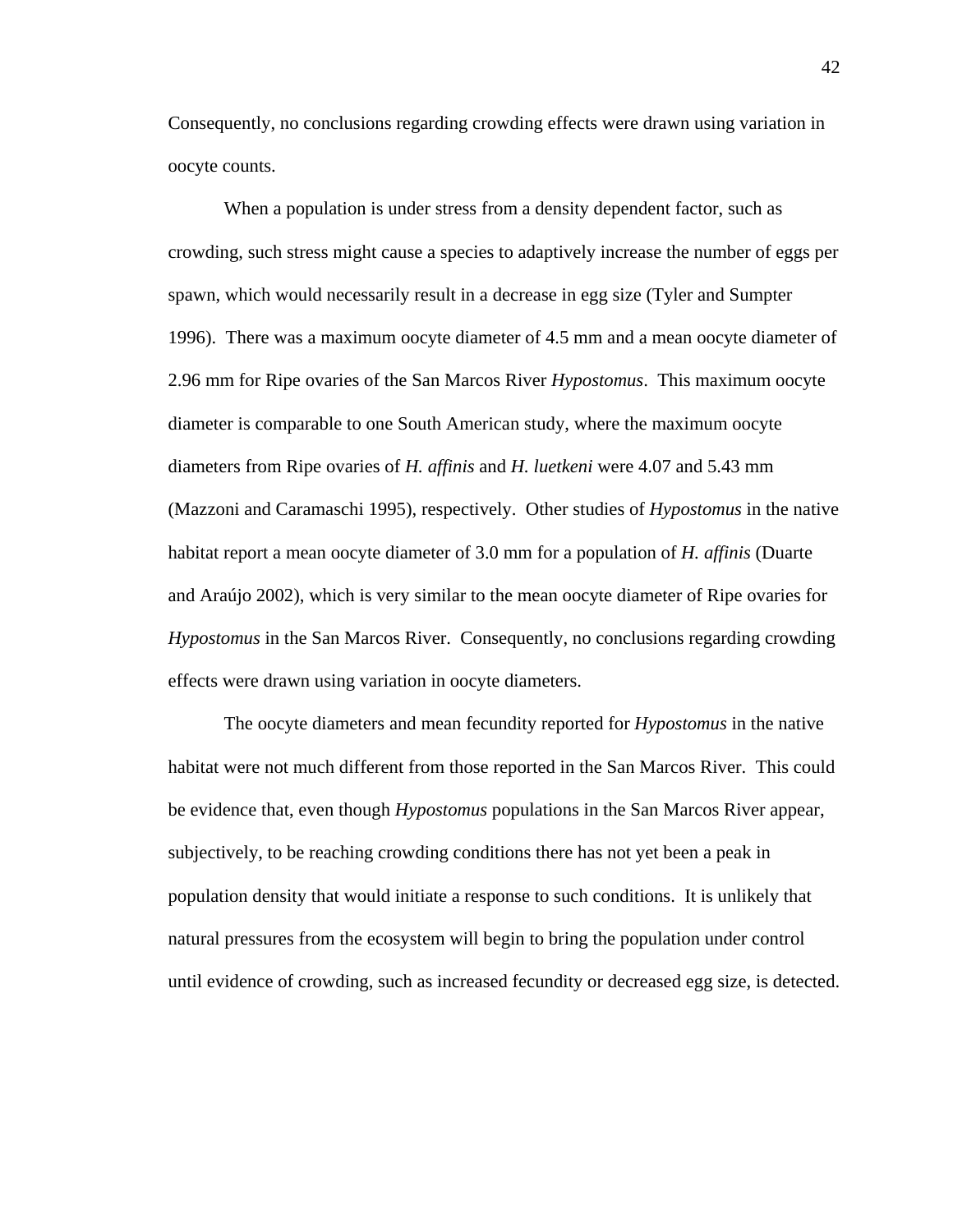## *Foraging Study*

The survival of fountain darter eggs exposed to foraging *Hypostomus* was substantially lower than in the control. Indeed, three fountain darter eggs were recovered during necropsy of the two *Hypostomus* following the 48-hour egg exposure period, indicating that fountain darter eggs were not just disturbed, but consumed during foraging. This evidence that *Hypostomus* is positively trophotaxic toward eggs of the fountain darter indicates that the exotics are negatively affecting the reproductive success of the already endangered fountain darter in the river. These results are especially significant given that I could find no previous account of whole fish eggs having been recovered from *Hypostomus* gut, and other studies on the diet of *Hypostomus* spp in the native habitat have typically classified fishes of the genus as detritivores or herbivores (Powers 1984a; Cardone et al. 2006; Pouilly et al. 2006).

The survival rate of Devils River minnow eggs was less negatively affected by the presence of foraging *Hypostomus* than was that of fountain darter eggs and no identifiable Devils River minnow eggs were recovered from experimental *Hypostomus*. However, the presence of foraging *Hypostomus* did have some effect on egg survival rate, probably due more to egg disturbance by *Hypostomus* as they forage rather than to incidental ingestion of eggs.

One possible explanation for the different effects *Hypostomus* seems to have on egg survival of these two native species could be related to differences in spawning habits between the two species. The fountain darter is a phytolithophilic spawner, and tends to deposit eggs on exposed surfaces, most typically on macrophytes (Schenck and Whiteside 1977), where they would be accessible to foraging *Hypostomus*. On the other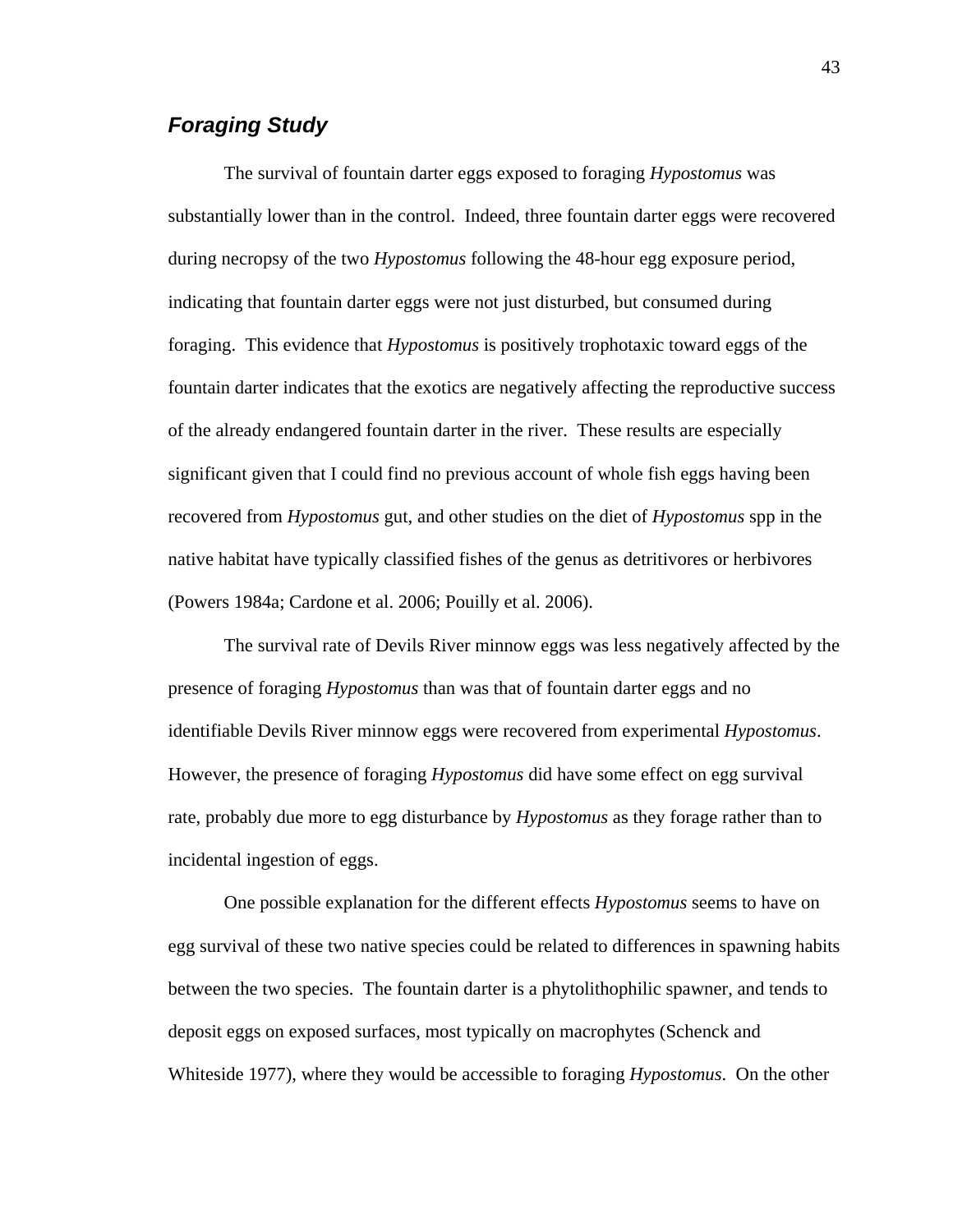hand, the Devils River minnow is a lithophilic spawner, and tends to deposit eggs on loose substrate, where many sift down beneath the surface after deposition (Johnston 1999; Gibson et al. 2003) making them less accessible to foraging *Hypostomus*.

There are some possible sources of bias that may have influenced the trophotaxy experiment such as the origin of the experimental *Hypostomus*, which were collected from the San Marcos River. These fish had been exposed to fountain darter eggs in the wild, but not to Devils River minnow eggs. Another possible source of bias would be that the *Hypostomus* used in the foraging experiments were not positively trophotaxic toward the variety of algae cultivated for the treatments. Another factor to consider is the amount of egg handling that occurred in the Devils River minnow foraging study. It is all together possible that egg count numbers were skewed due to eggs drifting out of gravel trays before they could be counted.

# *Future Management Efforts and Recommendations*  **Influence of** *Hypostomus* **on native species management**

Evidence from this study strongly suggests that *Hypostomus* foraging behavior can have deleterious effects on the egg survival rate of the fountain darter and Devils River minnow. However, it is also possible that other native fishes not currently listed as species of concern, especially those with phytolithophilic and lithophilic spawning patterns, could be affected by *Hypostomus* foraging activities and become listed as species of concern as a result. Thus, it is imperative that other native fishes restricted to spring runs in Texas should be studied for potential *Hypostomus* effect.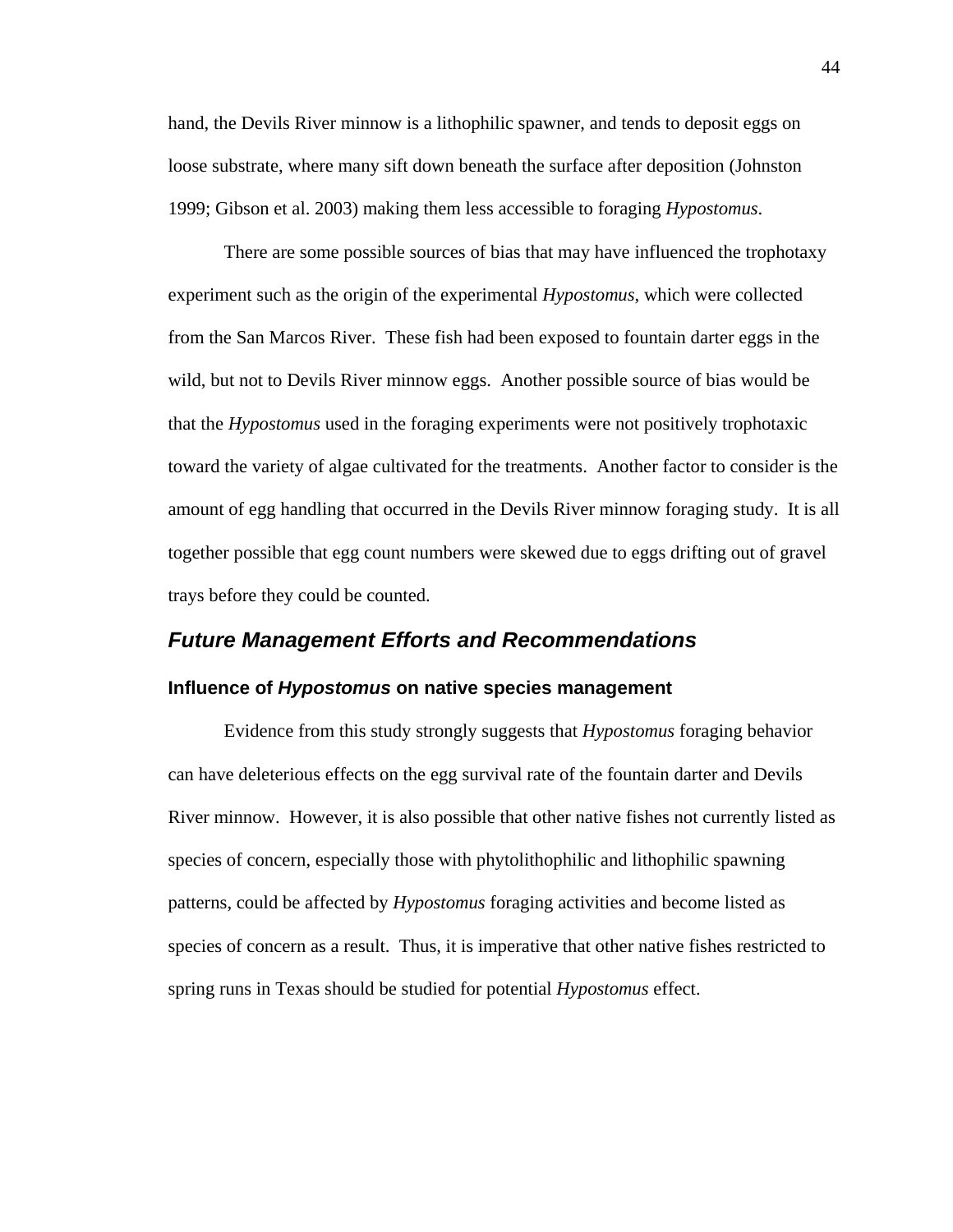#### **Relevance of reproductive biology to** *Hypostomus* **population control**

If reproducing populations of *Hypostomus* remain in Texas waters, and especially if new introductions of *Hypostomus* occur, then native fishes already affected by these exotics or other factors are likely to become even more imperiled. Although there is much work left to be done, the information collected in this study regarding reproductive biology of *Hypostomus* from the San Marcos River will aid in management efforts designed to control exotic populations of *Hypostomus* in Texas, and perhaps other exotic armored catfishes that might be introduced into similar habitats in the Northern Hemisphere.

### *Management of Armored Catfishes and Other Exotics*

Armored catfishes could potentially be causing a host of other problems that the scientific community has yet to discover. As existing populations of exotics grow unchallenged, and new exotic introductions continue, more research is needed to develop and implement action plans that would effectively limit or reverse these trends. Management efforts developed to deal with armored catfishes might also provide tactics to help deal with other problematic introduced species.

The sources of most exotic fishes introduced into United States waters can be traced to the ornamental pet trade (Howells 1999), and so the pet trade is a major causative factor that must be dealt with before any management efforts can succeed. One positive step in this direction was a request by the United Nations that international organizations associated with promoting responsible pet ownership begin drafting plans for a toolkit of regulatory and non-regulatory measures which would hopefully minimize the introduction of invasive species (Reaser 2004).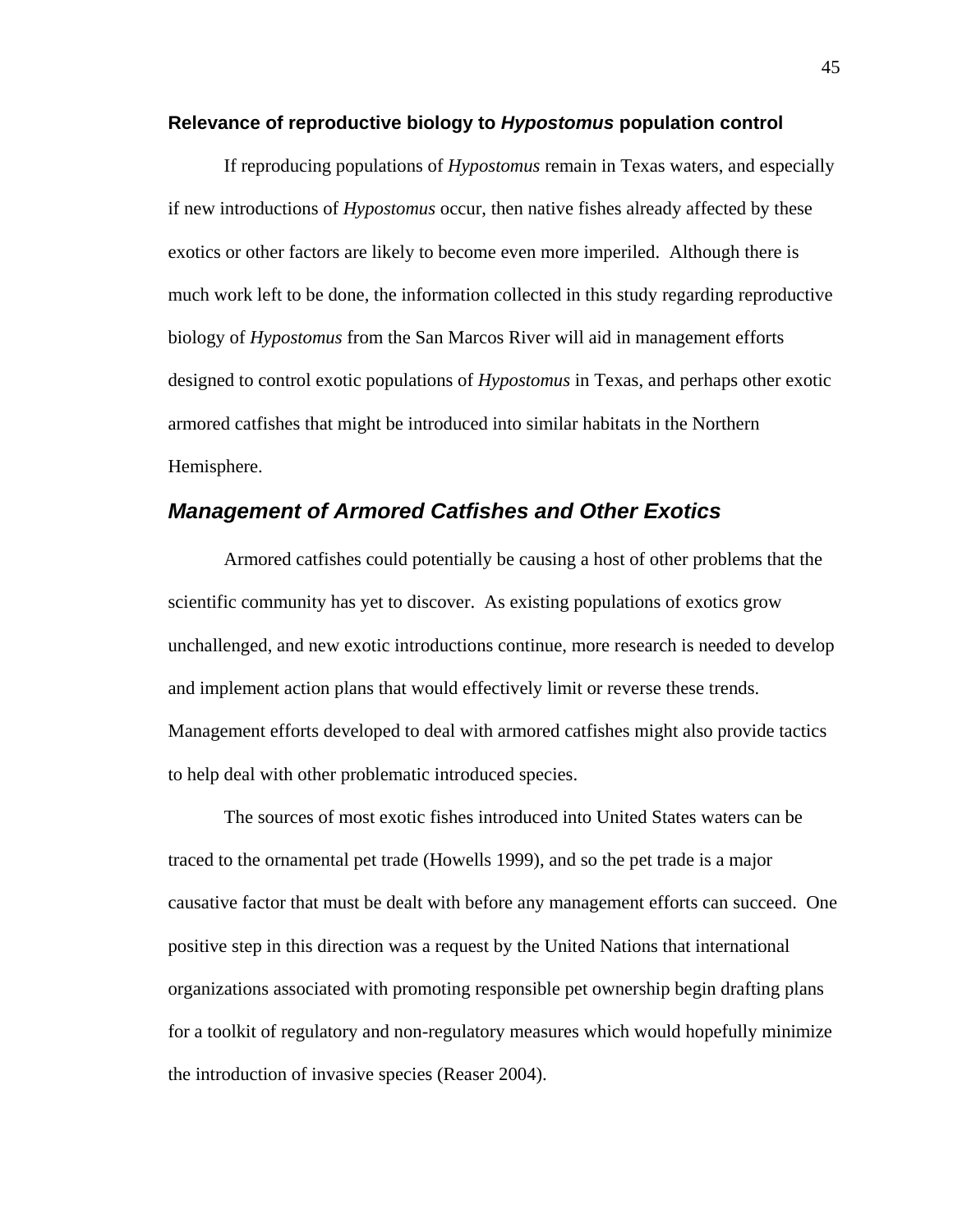## **LITERATURE CITED**

- Bagenal, T.B. 1966. The ecological in the geographical aspects of fecundity of the plaice. Journal of the Marine Biological Association of the U.K. 46:161-186.
- Barbieri, M.C. and G. Barbieri. 1985. Reproductive biology of the *Gymnotus carapo* (Linnaeus, 1758) on the Wolf dam. Morphology, histology, and seasonal variations in spawning (Teleostei, Gymnotidae). Revista Brasileira de Biologia 45(1/2):3-12.
- Barron, J.L. 1964. Reproduction and apparent over-winter survival of the sucker-mouth armored catfish, *Plecostomus* sp., in the headwaters of the San Antonio River. Texas Journal of Science 16:449.
- Burdick, Alan. 2005. Out of Eden: an odyssey of ecological invasion. Farrar, Straus, and Giroux Publications  $(1<sup>st</sup> Edition)$ , Inc., New York City. NY.
- Burgess, W.E. 1989. An atlas of freshwater and marine catfishes: a preliminary survey of the Siluriformes. Tropical Fish Hobbyist Publications, Inc., Neptune City, NJ.
- Campbell, E.W. 2004. Brown treesnake fact sheet. U.S. Fish and Wildlife Services. http://www.mesc.usgs.gov/resources/education/bts/invasion/colonize.asp continental
- Cardone, I.B., S.E. Lima, Jr., R. Goitein. 2006. Diet and capture of *Hypostomus strigaticeps* (Siluriformes, Loricariidae) in a small Brazilian stream: relationship with limnological aspects. Brazilian Journal of Biology 66(1A):25-33.
- Cohen, K.L, T.H. Bonner, and W.H. Nowlin. 2008. Gut content and stable isotope analysis of exotic suckermouth catfishes (*Hypostomus*) in the San Marcos River, Texas: A concern for spring endemics? Masters Thesis, Texas State University– San Marcos.
- Courtenay, W.R., Jr., and J.E. Deacon. 1982. Status of introduced fishes in certain spring systems in southern Nevada. Great Basin Naturalist 42:361-366.
- Dadzie, S. 2007. Vitellogenesis, oocyte maturation pattern, spawning rhythm and spawning frequency in *Otolithes rubber* (Schneider, 1801) (Sciaenidae) in the Kuwaiti waters of the Arabian Gulf. Scientia Marina 71(2):239-248.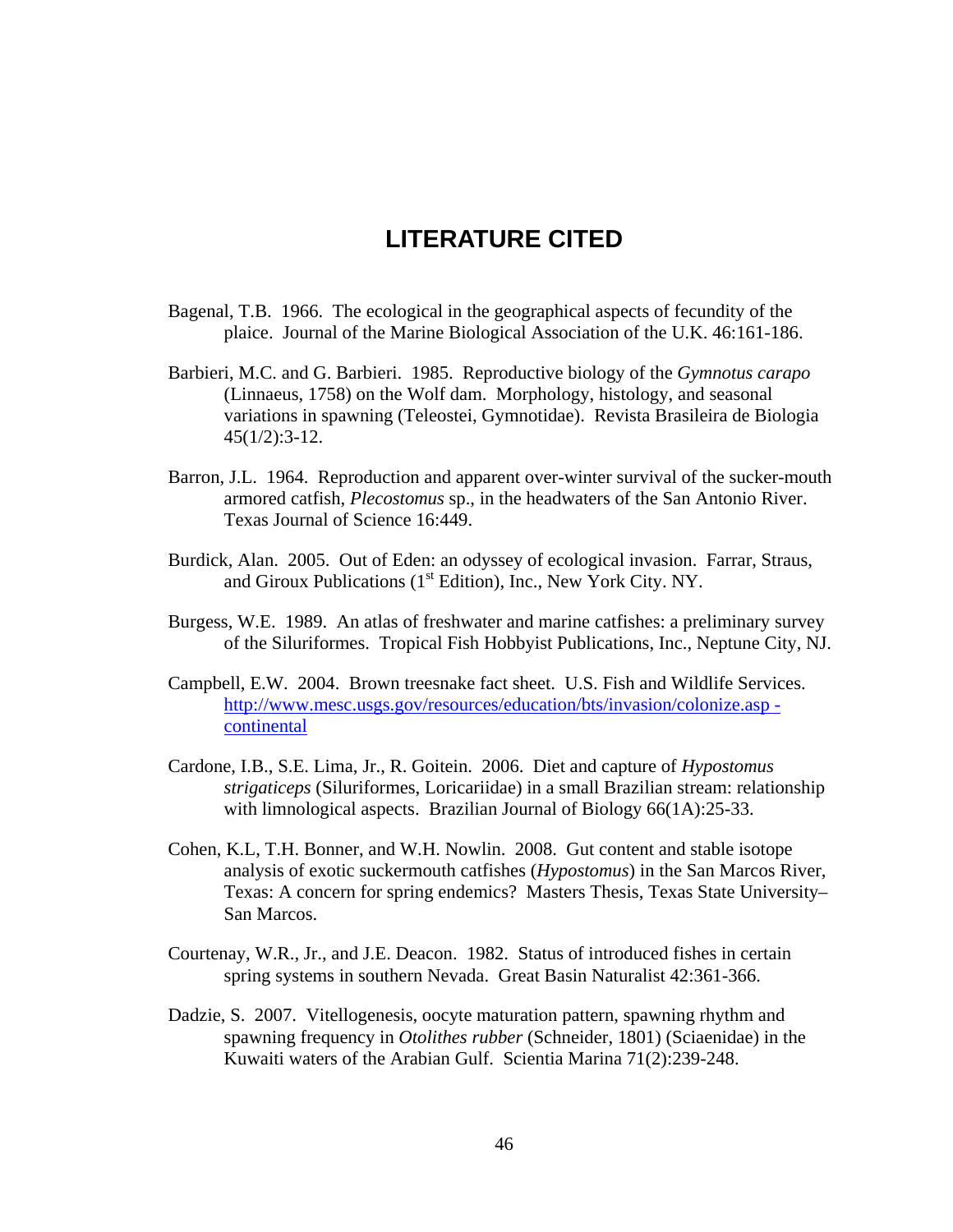- Diong, C.H. 1982. Population biology and management of the feral pig (*Sus scrofa* L) in Kipahula Valley, Maui. Thesis Dissertation, University of Hawaii.
- Duarte, S. and F.G. Araújo. 2002. Fecundity of the *Hypostomus affinis* (Siluriformes, Loricariidae) in the Lajes Reservoir, Rio de Janeiro, Brazil. Revista de Biologia Tropical 50(1):193-197.
- Elser, J.J., M.M. Elser, N.A. MacKay, and S.R. Carpenter. 1988. Zooplankton mediated transitions between  $N -$  and  $P -$  limited algal growth. Limnology and Oceanography 33(1):1-14.
- Flecker, A.S. 1992. Fish trophic guilds and the structure of a tropical stream: weak direct vs. strong indirect effects. Ecology 73(3):927-940.
- Gibson, J.R., J.N. Fries, and G.P. Garrett. 2003. Habitat and substrate use in reproduction of captive Devils River minnows. North American Journal of Aquaculture 66(1):42-47.
- Harada, T., T. Ozawa, and Y. Masuda. 2003. Maturation and spawning frequency of *Lestrolepis japonica* (Aulopiformes: Paralepididae) in Kagoshima Bay southern Japan. Memoirs of the Faculty of Fisheries, Kagoshima University 52:13-18.
- Hood, J.M, M.J. Vanni, and A.S. Flecker. 2005. Nutrient recycling by two phosphorusrich grazing catfish: the potential for phosphorus-limitation of fish growth. Oecologia 146:247-257.
- Hook A.W. and S.D. Porter. 1990. Destruction of harvester ant colonies by invading fire ants in south-central Texas (Hymenoptera: Formicidae). The Southwestern Naturalist 35 (4):477-478.
- Hoover, J., K.J. Killgore, and A.F. Cofrancesco. 2004. Suckermouth catfishes: threats to aquatic ecosystems in the United States? Aquatic Nuisance Species Research Program Bulletin 4:1-9.
- Howells, R. 1999. Guide to Identification of Harmful and Potentially Harmful Fishes, Shellfishes and Aquatic Plants Prohibited in Texas. Texas Parks and Wildlife, Austin, Texas.
- Hubbs, C., T. Lucier, G.P. Garrett, R.J. Edwards, S.M. Dean, E. Marsh, and D. Belk. 1978. Survival and abundance of introduced fishes near San Antonio, Texas. Texas Journal of Science 30:369-376.
- Hulbert, J., T.H. Bonner, J.N. Fries, G.P. Garrett, and D.R. Pendergrass. 2007. Early development of the Devils River minnow *Dionda diaboli* (Cyprinidae). The Southwestern Naturalist 52(3):378-385.
- Johnston, C. E. 1999. The relationship of spawning mode to conservation of North American minnows (Cyprinidae). Environmental Biology of Fishes 55:21-30.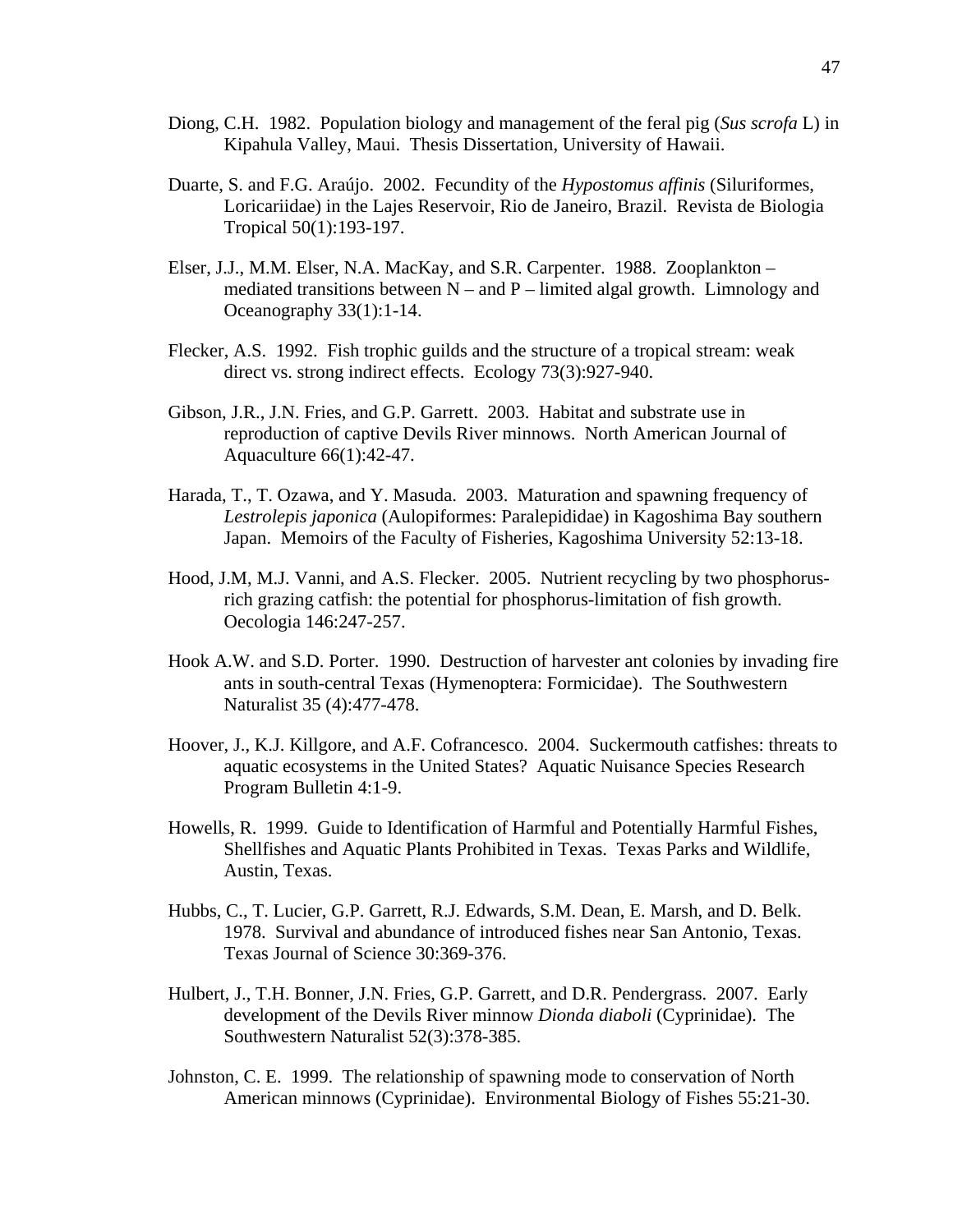- Kiflawi, M., A.I. Mazeroll, and D. Goulet. 1998. Does mass spawning enhance fertilization in coral reef fish? A case study of the brown surgeonfish. Marine Ecology Progress Series 172:107-114.
- Kramer, D.L. 1973. Terrestrial group spawning of *Brycon petrosus* (Pisces: Characidae) in Panama. Copeia 3:536-537.
- Leland, J. 1950. Aliens in the backyard: plant and animal imports into America. University of South Carolina Press. Columbia, S.C.
- Lopez-Fernandez, H. and K.O. Winemiller. 2005. Status of *Dionda diaboli* and report of established populations of exotic fish species in lower San Felipe Creek, Val Verde County, Texas. The Southwestern Naturalist 50(2):246-251.
- Lowe McConnell, R.H. 1991. Ecological studies in tropical fish communities. Cambridge: Cambridge University Press.
- Macchi, G.J. and E.M. Acha. 2000. Spawning frequency and batch fecundity of Brazilian menhaden, *Brevoortia aurea*, in the Río de la Plata estuary off Argentina and Uruguay. Fisheries Bulletin 98:283-289.
- Mazzoni, R. and E.P. Caramaschi. 1997a. Observations on the reproductive biology of female *Hypostomus luetkeni* Lacepede 1803. Ecology of Freshwater Fish 6:53- 56.
- Mazzoni, R. and E.P. Caramaschi. 1997b. Spawning season, ovarian development and fecundity of *Hypostomus affinis* (Osteichthyes, Loricariidae). Revista Brasileira de Biologia 57(3):455-462.
- McBride, R.S. and P.E. Thurman. 2003. Reproductive biology of *Hemiramphus brasiliensis* and *H. balao* (Hemiramphidae): Maturation, spawning frequency, and fecundity. The Biological Bulletin 204:57-67.
- McGregor, E.A. 1922. Observations on the egg yield of Klamath river King Salmon. California fish and Game:161-164.
- McMahon, R.F. 1996. The physiological ecology of the zebra mussel, *Dreissena polymorpha*, in North America and Europe. American Zoologist 36:339-363.
- Naumov, V.M. 1956. The ovogenesis and ecology of the sexual cycle of the murmansk herring *Clupea harengus* L. US Fish and Wildlife Services Special Science Report – Fish 327:203-261.
- Nico, L. 2000. Non-indigenous aquatic species fact sheet 766. United States Geological Survey http://nas.ers.usge.gov.queries/SpfactSheet.asp?speciesID=786
- Nikolsky, G.V. 1963. The ecology of fishes (translation by I. Birkett). Academic Press, London (1978 Edition), TFH Publications, Inc., Neptune City, NJ.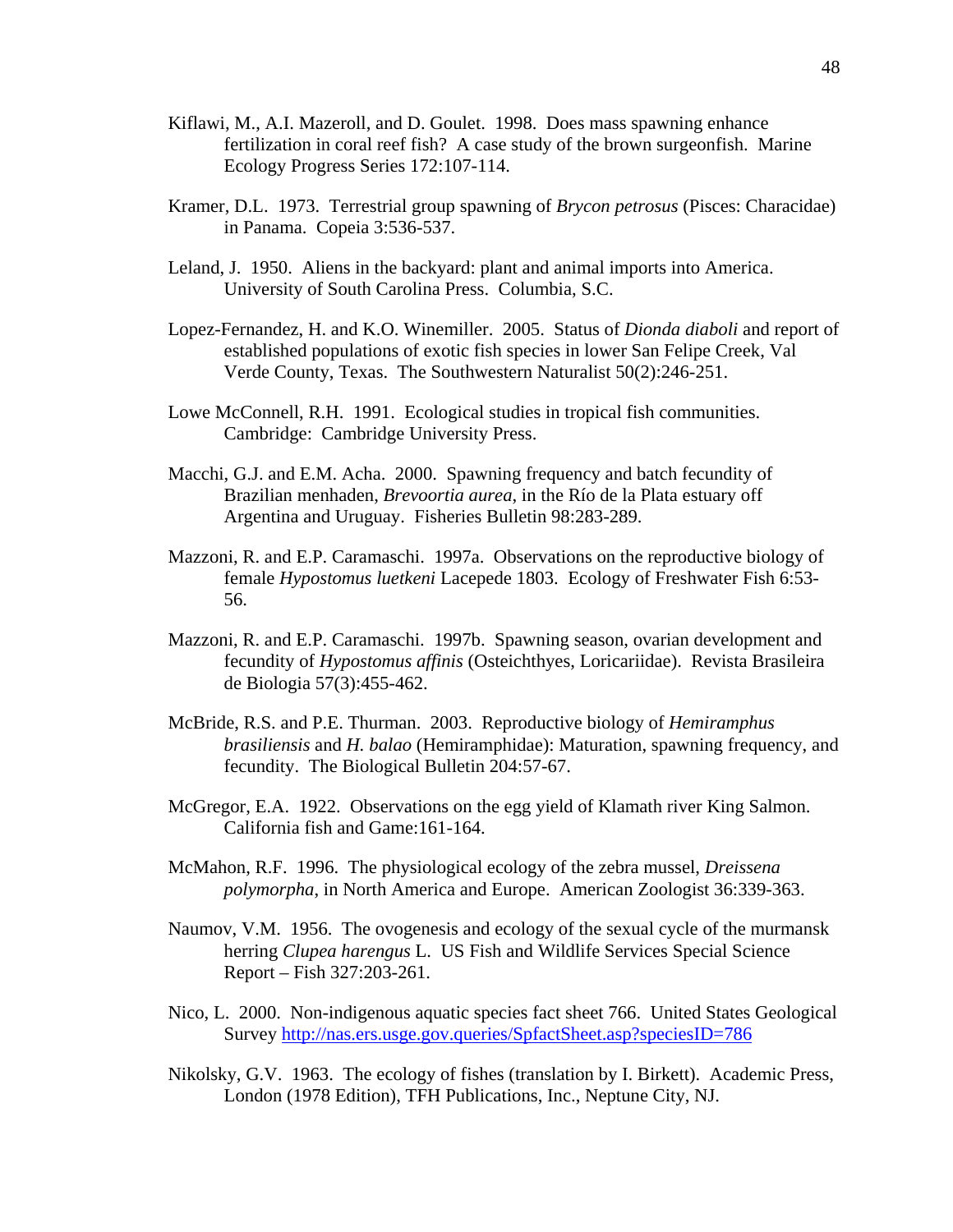- Plaza, G., G. Claramunt, and G. Herrera. 2002. An intra-annual analysis of intermediate fecundity, batch fecundity and oocyte size of ripening ovaries of Pacific sardine *Sardinops sagax* in northern Chile. Fisheries Science 68:95-103.
- Pouilly, M., S. Barrera, and C. Rosalas. 2006. Changes of taxonomic and trophic structure of fish assemblages along an environmental gradient in the Upper Beni watershed (Bolivia). Journal of Fish Biology 68:137-156.
- Power, M.E. 1984a. Habitat quality and the distribution of algae grazing catfish in a Panamanian stream. The Journal of Animal Ecology 53(2):357-374.
- Power, M.E. 1984b. Depth Distributions of Armored Catfish: Predator-Induced Resource Avoidance? Ecology 65(2):523-528.
- Power, M.E., T.L. Dudley, and S.D. Cooper. 1989. Grazing catfish, fishing birds, and attached algae in a Panamanian stream. Environmental Biology of Fishes 26:285- 294.
- Power, M.E. 1990. Resource enhancement by indirect effects of grazers: armored catfish, algae, and sediment. Ecology 71(3):897-904.
- Reaser, J. 2004. U.N. seeks PIJAC's help on invasive species. Pet Product News International (July edition):19.
- Ricker, W.E., ed. 1968 IBP Handbook no 3: Methods for assessment of fish production in fresh waters. London NW1:Blackwell Scientific Publications.
- Rinchard, J. and P. Kestemont. 1996. Comparative study of reproductive biology in single- and multiple-spawner cyprinid fish. I. Morphological and historical features. Journal of Fish Biology 49:883-894.
- Robins, C.R., R.M. Bailey, C.E. Bond, J.R. Brooker, E.A. Lachner, R.N. Lea, and W.B. Scott. 1991. World fishes important to North Americans exclusive of species from the continental waters of the United States and Canada. American Fisheries Society Special Publication 21. American Fisheries Society, Bethesda, MD.
- Sax, D.F. 2001. Latitudinal gradients and geographic ranges of exotic species: implications for biogeography. Journal of Biogeography 28:139-150.
- Sargent, R.C., P.D. Taylor, and M.R. Gross. 1987. Parental care and the evolution of egg size in fishes. American Naturalist 129(1):32-46.
- Schenck, J.R. and B.G. Whiteside. 1976. Distribution, habitat preference and population size estimate of *Etheostoma fonticola*. Copeia 4:697-703.
- Schenck, J.R. and B.G. Whiteside. 1977. Reproduction, fecundity, sexual dimorphism and sex ratio of *Etheostoma fonticola* (Osteichthyes: Percidae). The American Midland Naturalist 98(2):365-375.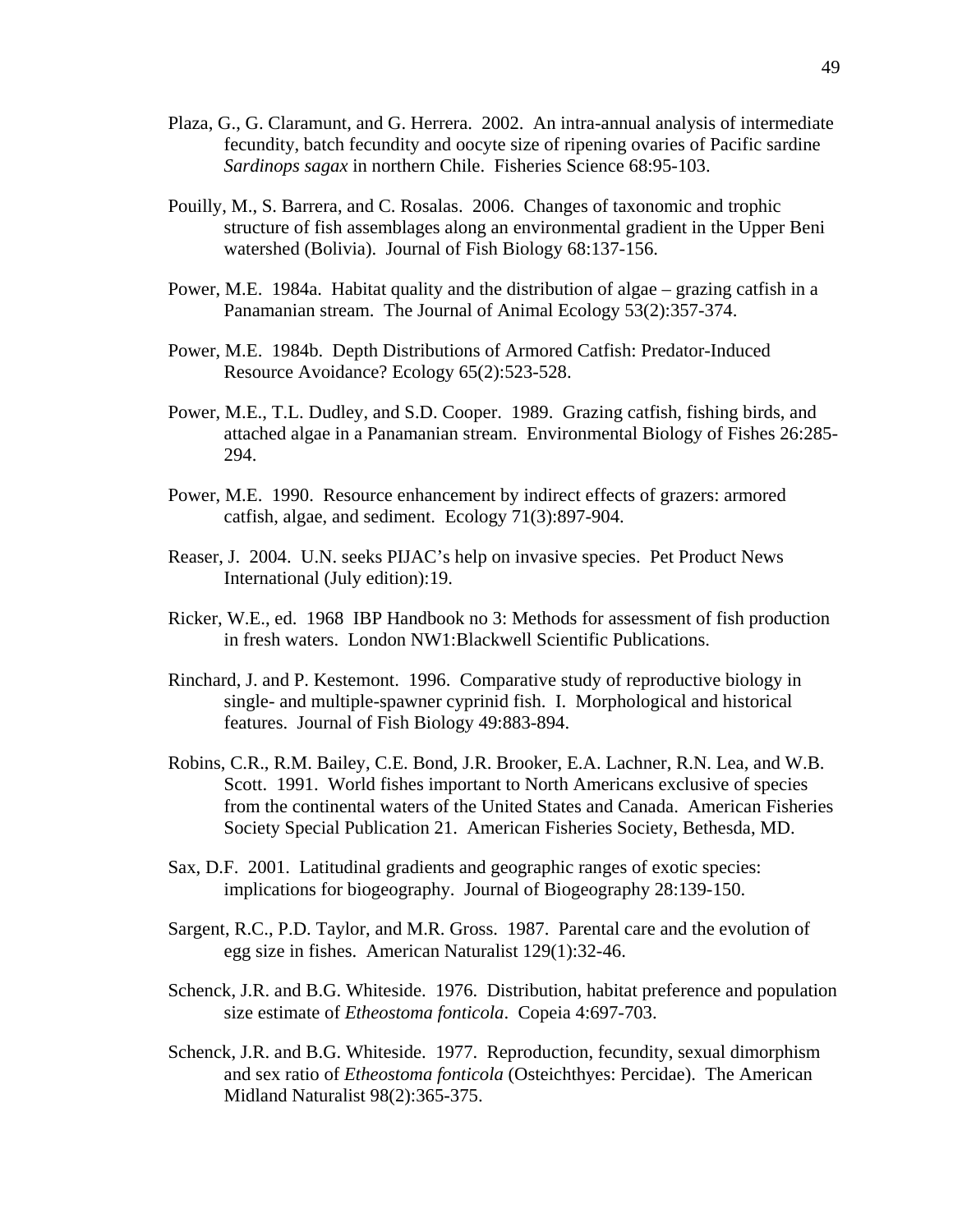- Strawn, K. 1955. A method of breeding and raising three Texas darters, Part 1. Aquarium Journal 26:408-412.
- Terrill, C. 1970. Unnatural landscapes: tracking invasive species. University of Arizona Press. Tucson, Arizona.
- Tyler, C.R. and J.P. Sumpter. 1996. Oocyte growth and development in teleosts. Reviews in Fish Biology and Fisheries 6:287-318.
- U.S. Fish and Wildlife Service. 1974. United States list of endangered fauna. U.S. Dept. Int., Fish Wildlife Services.
- U.S. Fish and Wildlife Service. 1999. Endangered and threatened wildlife and plants; final rule to list the Devils River minnow as threatened. Federal Register 64:202(20 October 1999):56596-56609.
- Vanni, M.J., A.S. Flecker, J.M. Hood and J.L. Headworth. 2002. Stoichiometry of nutrient recycling by vertebrates in a tropical stream: linking species identity and ecosystem processes. Ecology Letters 5:285-293.
- Wallace, R.A. and K. Selman. 1981. Cellular and dynamic aspects of oocyte growth in teleosts. American Zoologist 21:325-343.
- Whiteside, B.G. and C. Berkhouse. 1992. Some new collection locations for six fish species. Texas Journal of Science 44(4):494.
- Westbrooks, R.G. 1953. Invasive plants: changing the landscape of America Washington, D.C. Federal Interagency Committee for the Management of Noxious and Exotic Weeds, 1998.
- Zastrow, C.E., E.D. Houde, and L.G. Morin. 1991. Spawning, fecundity, hatch-date frequency and young-of-the-year growth of bay anchovy *Anchoa mitchilli* in mid-Chesapeake Bay. Marine Ecology Progress Series 73:161-171.